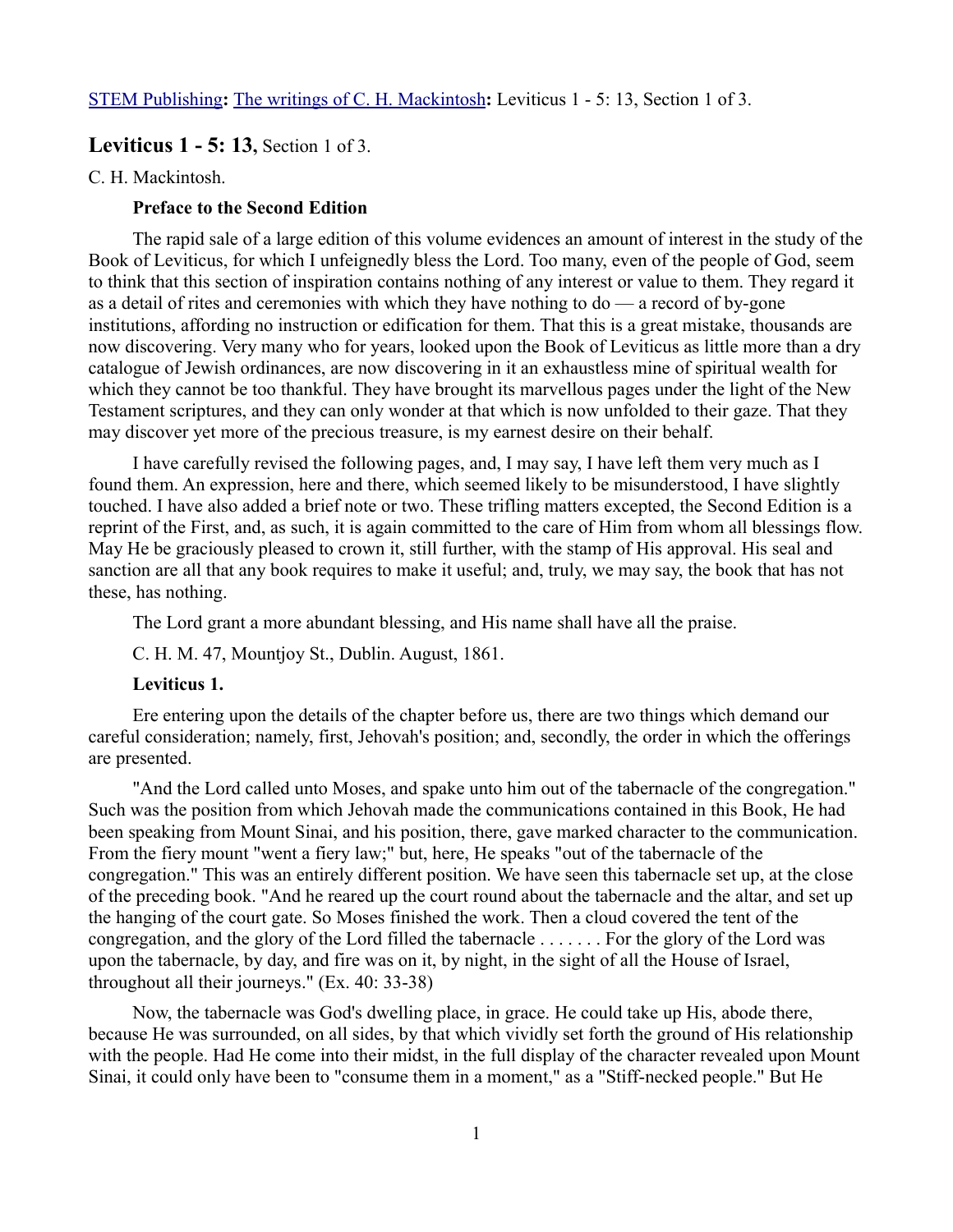retired within the veil — type of Christ's flesh, (Heb. 10: 20) — and took His place on the mercy seat where the blood of atonement, and not the "stiff-neckedness" of Israel, was that which met His view, and satisfied the claims of His nature. The blood which was brought into the sanctuary, by the high priest, was the type of that precious blood which cleanses from all sin; and, although Israel, after the flesh, saw nothing of this, it, nevertheless, justified God in abiding amongst them — it "sanctified to the purifying of the flesh." (Heb. 9: 13)

Thus much as to Jehovah's position in this Book, which must be taken into account, in order to a proper understanding of the communications made therein. In them we shall find inflexible holiness united with the purest grace. God is holy, no matter from whence He speaks. He was holy on Mount Sinai, and holy above the mercy-seat; but, in the former case, His holiness stood connected with "a devouring fire;" in the latter, it was connected with patient grace. Now, the connection of perfect holiness with perfect grace is that which characterises the redemption which is in Christ Jesus, which redemption is, in various ways, shadowed forth in the Book of Leviticus. God must be holy, even though it should be in the eternal condemnation of impenitent sinners; but the full display of His holiness, in the salvation of sinners, calls forth heaven's loudest and loftiest note of praise. "Glory to God in the highest, and on earth peace, Good-will toward men." (Luke 2: 14.) This doxology could not have been sung in connection with "the fiery law." No doubt, there was "glory to God in the highest," but there was no "Peace on earth" nor "good pleasure in men," inasmuch as it was the declaration of what men ought to be, ere God could take pleasure in them. But when "the Son" took His place, as a man, on the earth, the mind of Heaven could express its entire delight in Him as the One whose Person and work could combine, in the most perfect manner, divine glory with human blessedness.

And, now, one word, as to the order of the offerings, in the opening chapters of the Book of Leviticus. The Lord begins with the burnt offering, and ends with the trespass offering. That is to say, He leaves off where we begin. This order is marked and most instructive. When, first, the arrow of conviction enters the soul, there are deep searchings of conscience, in reference to sins actually committed. Memory casts back its enlightened eye over the page of one's past life, and sees it stained with numberless trespasses against God and man. At this point of the soul's history, it is not so occupied with the question of the root from whence those trespasses have sprung, as with the stern and palpable fact that such and such things have actually been committed; and, hence, it needs to know that God has provided a sacrifice through which "all trespasses" can be "frankly forgiven." This is presented to us in the trespass offering.

But, as one advances, in the divine life, he becomes conscious that those sins which he has committed are but branches from a root, streams from a fountain; and, moreover, that sin in his nature is that fountain — that root. This leads to far deeper exercise, which can only be met by a deeper insight into the work of the cross. In a word, the cross will need to be apprehended by that in which God Himself has "condemned *sin in the flesh,"* (Rom. 8: 3) My reader will observe, it does not say, "sins in the flesh," but the root from whence these have sprung, namely, "*sin* in the *flesh*." this is a truth of immense importance. Christ not merely "died for our *sins*, according to the scriptures," but He was "made *sin* for us." (2 Cor. 5: 21) This is the doctrine of the sin offering.

Now, it is when the heart and conscience are set at rest, through the knowledge of Christ's work, that we can feed upon Himself as the ground of our peace and joy, in the presence of God. There can be no such thing known as peace or joy, until we see all our trespasses forgiven and our sin judged. The trespass offering and the sin offering must be known, ere the Peace offering, joy offering, or thanksgiving offering can be appreciated. Hence, therefore, the order in which the peace offering stands, corresponds with the order of our spiritual apprehension of Christ.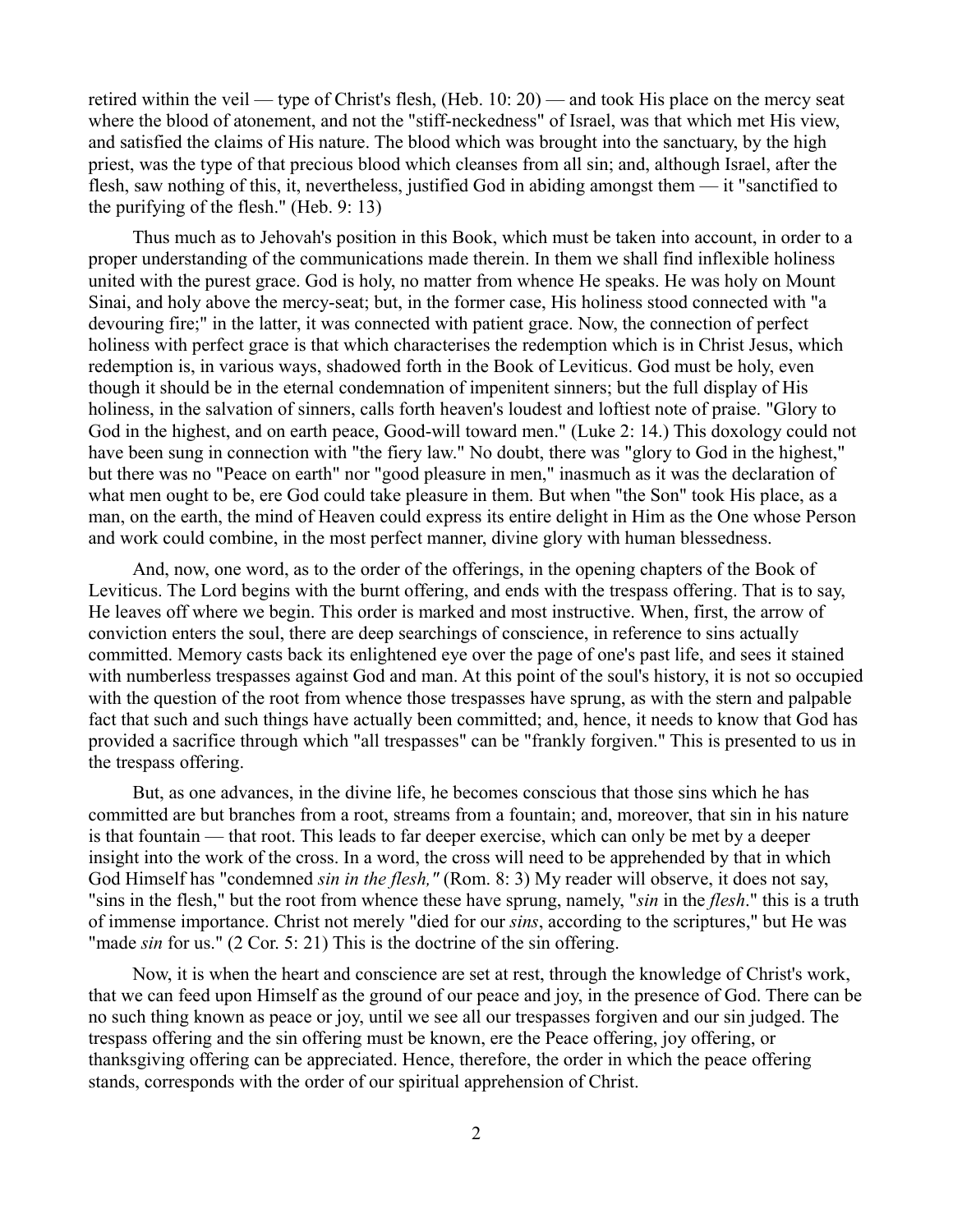The same perfect order is observable in reference to the meat offering. When the soul is led to taste the sweetness of spiritual communion with Christ — to feed upon Him, in peace and thankfulness, in the divine presence, it is drawn out in earnest desire to know more of the wondrous mysteries of His Person; and this desire is most blessedly met in the meat offering, which is the type of Christ's perfect manhood.

Then, in the burnt offering, we are conducted to a point beyond which it is impossible to go, and that is, the work of the cross, as accomplished under the immediate eye of God, and as the expression of the unswerving devotion of the heart of Christ. All these things will come before us, in beauteous detail, as we pass along; we are here only looking at the order of the offerings, which is truly marvellous, whichever way we travel, whether *outward* from God to us, or *inward* from us to God. In either case, we begin with the cross and end with the cross. If we begin with the burnt offering, we see Christ, on the cross, doing the will of God — making atonement, according to the measure of His perfect surrender of Himself to God. If we begin with the trespass offering, we see Christ, on the cross, bearing our sins, and putting them away, according to the perfection of His atoning sacrifice; while, in each and all, we Behold the excellency, the beauty, and the perfection of His divine and adorable Person. Surely, all this is sufficient to awaken in our hearts the deepest interest in the study of those precious types which we shall now proceed to consider in detail. And may God the Holy Ghost, who penned the Book of Leviticus, expound its contents in living power to our hearts; that so, when we have reached the close, we may have abundant cause to bless His name for many thrilling and soul-stirring views of the Person and work of our blessed Lord and Saviour Jesus Christ, to whom be glory, now, henceforth, and for evermore. Amen.

In the burnt offering, with which our book opens, we have a type of Christ "offering himself without spot to God." Hence the position which the Holy Ghost assigns to it. If the Lord Jesus Christ came forth to accomplish the glorious work of atonement, His highest and most fondly-cherished object, in so doing, was the glory of God. "Lo, I come, to do thy will, O God," was the grand motto in every scene and circumstance of His life, and in none more markedly than in the work of the cross. Let the will of God be what it might, He came to do it. Blessed be God, we know what our portion is in the accomplishment of this "Will" for by it "we are sanctified, through the offering of the body of Jesus Christ once." (Heb. 10: 10) Still, the primary aspect of Christ's work was to God-ward. It was an ineffable delight to Him to accomplish the will of God on this earth. No one had ever done this before. Some had, through grace, done "that which was right in the sight of the Lord;" but no one had ever, perfectly, invariably, from first to last, without hesitation, and without divergence, done the will of God. But this was, exactly, what the Lord Jesus did. He was "obedient unto death, even the death of the cross." (Phil. 2: 8) "He steadfastly set his face to go to Jerusalem." And as He walked from the garden of Gethsemane to the cross of Calvary, the intense devotion of His heart told itself forth in these accents: "The cup which my Father hath given me, shall I not drink it?'

---------------------

Now, in all this self-emptied devotedness to God, there was truly a sweet savour. A perfect Man on the earth accomplishing the will of God, even in death, was an object of amazing interest to the mind of Heaven. Who could fathom the profound depths of that devoted heart, which displayed itself, under the eye of God, on the cross? Surely, none but God; for in this, as in everything else, it holds good that "no man knoweth the Son, but the Father;" and no one can know ought about Him, save as the Father reveals Him. The mind of man can, in some measure, grasp any subject of knowledge "under the sun." Human science can be laid hold of by the human intellect; but no man knoweth the Son, save as the Father reveals Him, by the power of the Holy Ghost, through the written word. The Holy Ghost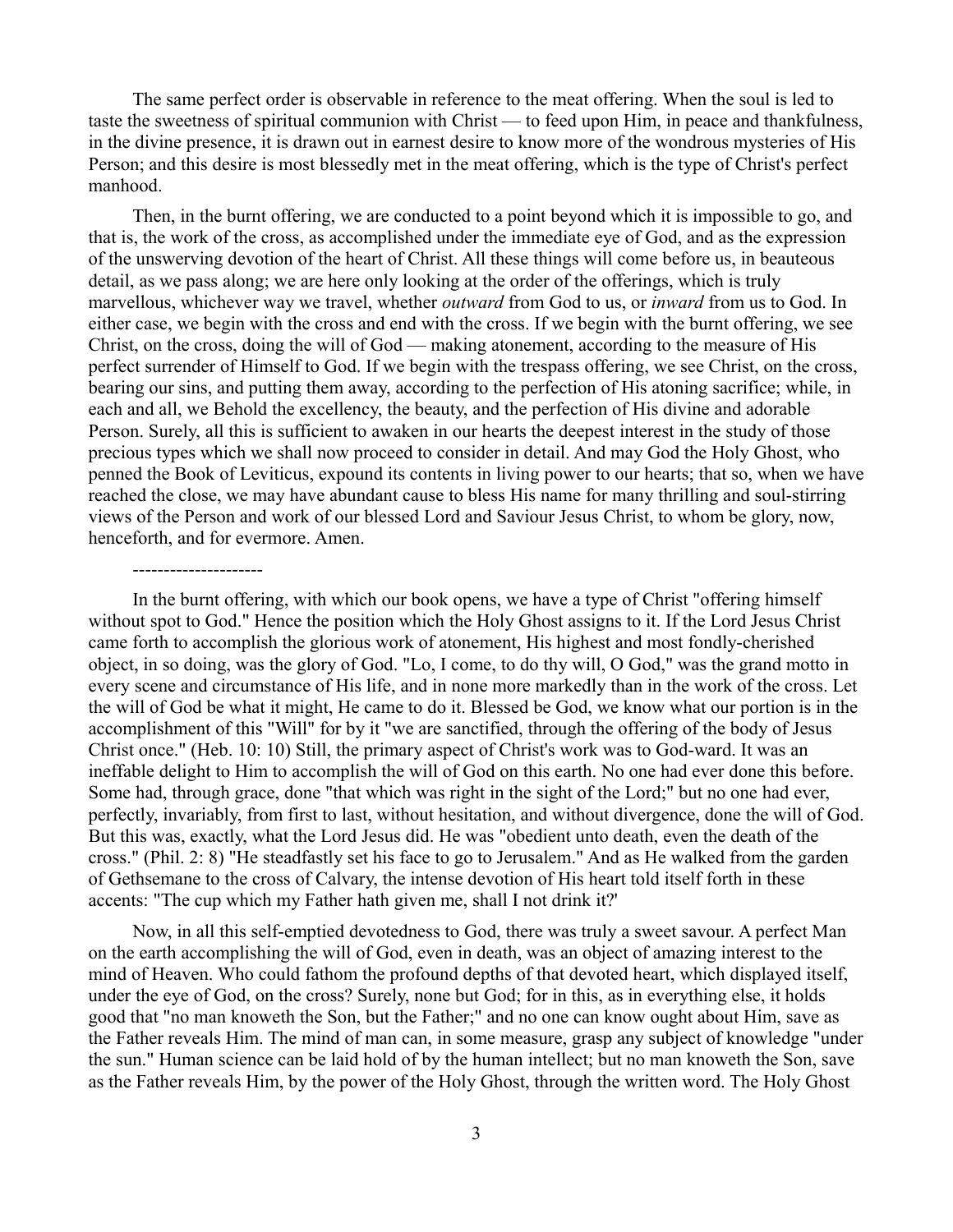delights to reveal the Son — to take of the things of Jesus, and show them unto us. These things we have, in all their fullness and beauty, in the word. There can be no new revelation, inasmuch as the Spirit brought "*all* things" to the apostles' memory, and led them into "*all* truth." There can be nothing beyond "all truth;" and, hence, all pretension to a new revelation, and the development of new truth, meaning thereby truth not contained in the sacred canon of inspiration — is an effort, on man's part, to add to what God calls "all truth." No doubt, the Spirit may unfold and apply, with new and extraordinary power, truth contained in the word; but this is, obviously, a very different thing from our travelling outside the range of divine revelation, for the purpose of finding principles, ideas, or dogmas, which shall command the conscience. This latter can only be regarded in the light of impious presumption.

In the gospel narrative, we have Christ presented to us in the varied phases of His character, His Person, and His work. To those precious documents the people of God in all ages have rejoiced to betake themselves, and drink in their heavenly revelations of the object of their love and confidence the One to whom they owed everything, for time and eternity. But very few, comparatively, have ever been led to regard the rites and ceremonies of the Levitical economy as fraught with the most minute instruction in reference to the same commanding theme. The offerings of Leviticus, for example, have been too much regarded as so many antiquated records of Jewish customs, conveying no intelligible voice to our ears — no spiritual light to our understandings. However, it must be admitted that the apparently abstruse records of Leviticus, as well as the sublime strains of Isaiah. take their place amongst the "things which were written aforetime," and they are, therefore, "for Our learning." True, we shall need to study those records, as indeed all Scripture, with an humble, self-emptied spirit; with reverent dependence upon the teaching of Him who graciously penned them for us; with sedulous attention to the general scope, bearing, and analogy of the entire body of divine revelation; with an effectual curb on the imagination, that it may not take unhallowed flights; but if thus, through grace, we enter upon the study of the types of Leviticus, we shall find in them a vein of the richest and finest ore.

We shall now proceed to examine the burnt offering, which, as we have remarked, presents Christ, offering Himself, without spot, to God.

"If His offering be a burnt sacrifice of the herd, let him offer a male, without blemish." The essential glory and dignity of Christ's Person form the basis of Christianity. He imparts that dignity and glory to every thing He does, and to every office He sustains, No office could possibly add glory to Him who is "God over all, blessed for ever" — "God manifest in the flesh" — the glorious "Immanuel" — "God with us" — the eternal Word — the Creator and Sustainer of the universe. What office could add to the dignity of such an One? In point of fact, we know that all His offices are connected with His humanity; and in assuming that humanity, He stooped from the glory which He had with the Father, before the world was. He thus stooped, in order to glorify God perfectly, in the very midst of a scene where all was hostile to Him. He came to be "eaten up" by a holy, unquenchable zeal for the glory of God, and the effectual carrying out of His eternal counsels.

The unblemished male, of the first year, was a type of the Lord Jesus Christ offering Himself for the perfect accomplishment of the will of God. There should be nothing expressive either of weakness or imperfection. "A male of the first year" was required. We shall see, when we come to examine the other offerings, that "a female" was, in some cases, permitted; but that was only expressive of the imperfection which attached to the worshipper's apprehension, and in nowise of any defect in the offering, inasmuch as it was "unblemished" in the one case, as well as in the other. Here, however, it was an offering of the very highest order, because it was Christ offering Himself to God. Christ, in the burnt offering, was exclusively for the eye and heart of God. This point should be distinctly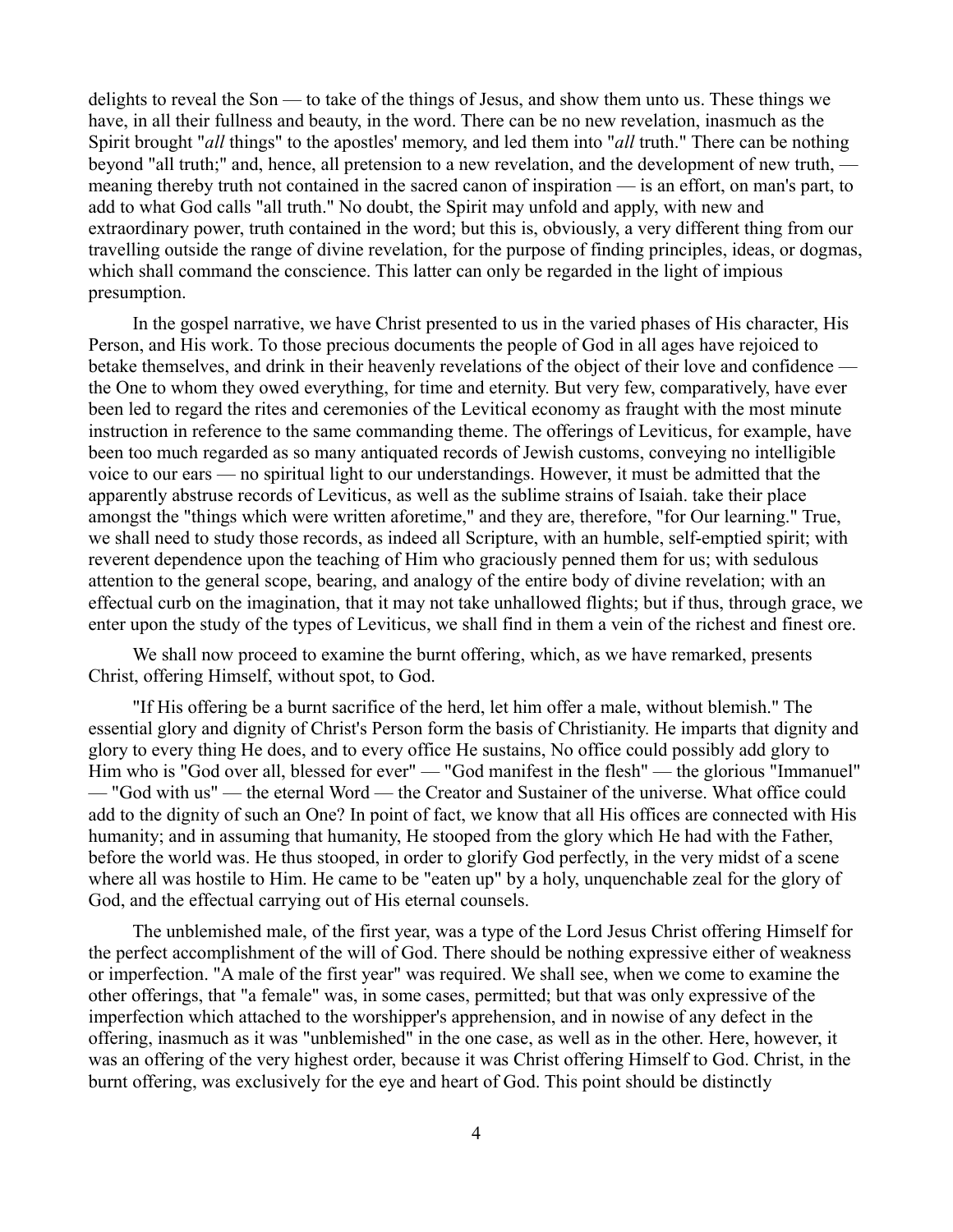apprehended. God alone could duly estimate the Person and work of Christ. He alone could fully appreciate the cross as the expression of Christ's perfect devotedness. The cross. as foreshadowed by the burnt offering, had an element in it which only the divine mind could apprehend. It had depths so profound that neither mortal nor angel could fathom them. There was a voice in it which was intended exclusively for, and went directly to, the ear of the Fat her. There were communications between the cross of Calvary and the throne of God, which lay far beyond the highest range of created intelligence.

"He shall offer it of his own voluntary will at the door of the tabernacle of the congregation before the Lord." The use of the word "*voluntary*," here, brings out, with great clearness, the grand idea in the burnt offerings. It leads us to contemplate the cross in an aspect which is not sufficiently apprehended. We are too apt to look upon the cross merely as the place where the great question of sin was gone into and settled, between eternal Justice and the spotless victim — as the place where our guilt was atoned for, and where Satan was gloriously vanquished. Eternal and universal praise to redeeming love! The cross was all this. But it was more than this. It was the place where Christ's love to the Father was told out in language which only the Father could hear and understand. It is in the latter aspect that we have it typified, in the burnt offering; and, therefore, it is that the word voluntary" occurs. Were it merely a question of the imputation of sin, and of enduring the wrath of God on account of sin, such an expression would not be in moral order. The blessed Lord Jesus could not, with strict propriety, be represented as *willing* to be "made sin" — *willing* to endure the wrath of God, and the hiding of His countenance; And, in this one fact, we learn, in the clearest manner, that the *burnt offering does not foreshadow Christ, on the cross, bearing sin* but Christ on the cross, accomplishing the will of God. that Christ Himself contemplated the cross in these two aspects of it, is evident from His own words. When he looked at the cross as the place of sin-bearing — when He anticipated the horrors with which, in this point of view, it stood invested, He exclaimed, "Father, if thou be willing, remove this cup from me." (Luke 23: 42) He shrank from that which His work, as a sin-bearer, involved. His pure and holy mind shrank from the thought of contact with sin; and His loving heart shrank from the thought of losing, for a moment, the light of God's countenance.

But, then, the cross had another aspect. It stood before the eye of Christ as a scene, in which He could fully tell out all the deep secrets of His love to the Father — a place in which He could, "of his own voluntary will," take the cup which the Father had given Him, and drain it to the very dregs. True it is that the whole life of Christ emitted a fragrant odour, which ever ascended to the Father's throne — He did always those things which pleased the Father — He ever did the will of God; but the burnt offering does not typify Him in His life — precious, beyond all thought, as was every act of that life but in His death, and in that, not as one "made a curse for us," but as one presenting to the heart of the Father an odour of incomparable fragrance.

This truth invests the cross with peculiar charms for the spiritual mind. It imparts to the sufferings of our blessed Lord an interest of the most intense character. The guilty sinner, no doubt, finds in the cross a divine answer to the deepest and most earnest cravings of heart and conscience. The true believer finds in the cross that which captivates every affection of his heart, and transfixes his whole moral being. The angels find in the cross a theme for ceaseless admiration. All this is true; but there is that, in the cross, which passes far beyond the loftiest conceptions of saints or angels; namely, the deeptoned devotion of the heart of the Son presented to, and appreciated by, the heart of the Father. This is the elevated aspect of the cross, which is so strikingly shadowed forth in the burnt offering.

And, here, let me remark that the distinctive beauty of the burnt offering must be entirely sacrificed, if we admit the idea that Christ was a sin-bearer all His life. There would then be no force, no value, no meaning in the word "voluntary." There could be no room for voluntary action in the case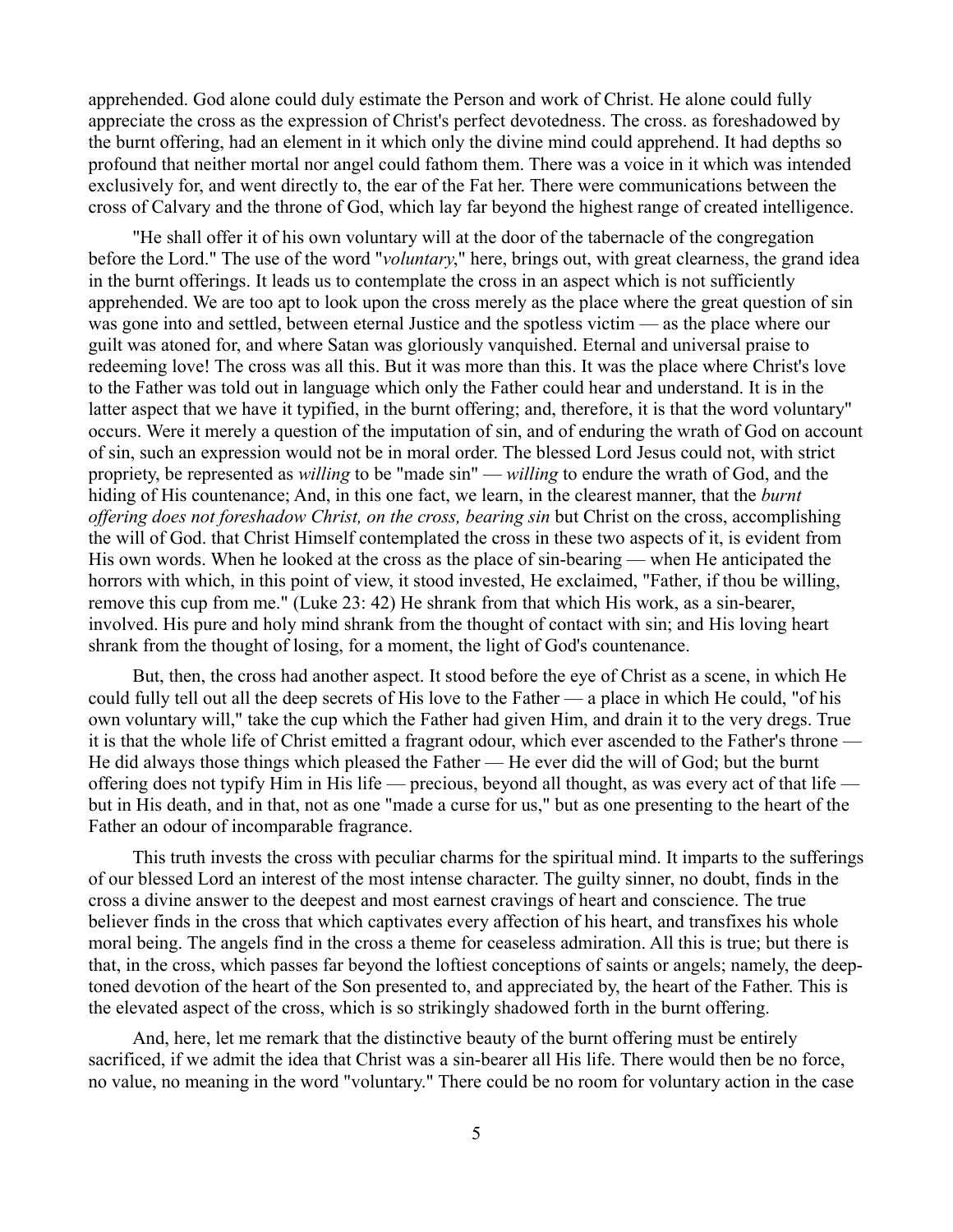of one who was compelled, by the very necessity of his position, to yield up his life. If Christ were a sin-bearer, in His life, then, assuredly, His death must have been a *necessary*, not a voluntary, act. Indeed, it may be safely asserted that there is not one of the offerings the beauty of which would not be marred, and its strict integrity sacrificed, by the theory of a *Life* of sin-bearing. In the burnt offering, this is especially the case, inasmuch as it is not, in it, a question of sin-bearing, or enduring the wrath of God, but entirely one of voluntary devotedness, manifested in the death of the cross. In the burnt offering we recognise a type of God the Son, accomplishing, by God the Spirit, the will of God the Father. This He did "of His own voluntary will." "Therefore doth my Father love me, because I lay down my life, that I might take it again." (John 10: 17) Here we have the burnt offering aspect of the death of Christ. On the other hand, the prophet, contemplating Him as the sin offering, says, "his life is *taken* from the earth." (Acts 8: 33, which is the LXX. version of Isaiah 53: 8) Again, Christ says, "No one (*ou deis*) taketh it from me, but I lay it down of myself." Was He a sin-bearer when He said this? Observe, it is "no one" man, angel, devil, or else. It was His own voluntary act, to lay down His life that He might take it again. "I delight to do thy will, O my God." Such was the language of the divine burnt offering — of Him who found His unutterable joy in offering Himself without spot to God.

Now, it is of the last importance to apprehend, with distinctness, the primary object of the heart of Christ, in the work of redemption. It tends to consolidate the believer's peace. The accomplishment of God's will, the establishment of God's counsels, and the display of God's glory, occupied the fullest, deepest, and largest place in that devoted heart which viewed and estimated everything in reference to God. The Lord Jesus never once stopped to inquire how any act or circumstance would affect Himself. "He humbled himself" — "He made himself of no reputation" — He surrendered all. And, hence, when He arrived at the close of His career, He could look back upon it all, and say, with His eyes lifted up to heaven," I have glorified thee on the earth; I hare finished the work which thou gavest me to do." (John 17: 4) It is impossible to contemplate the work of Christ, in this aspect of it, without having the heart filled with the sweetest affections toward His Person. It does not detract, in the smallest degree, from our sense of His love to us, to know that He made God His primary object, in the work of the cross. Quite the opposite. His love to us, and our salvation in Him, could only be founded upon God's established glory. That glory must form the solid base of everything. "As truly as I live, All the earth shall be filled with the glory of the Lord." (Num. 14: 21) But we know that God's eternal glory, and the creature's eternal blessedness, are, in the divine counsels, inseparably linked together, so that if the former be secured, the latter must needs be so likewise.

"And he shall put his hand upon the head of the burnt offering; and it shall be accepted for him, to make atonement for him." The act of laying on of hands was expressive of full identification. By that significant act, the offerer and the offering became one; and this oneness, in the case of the burnt offering, secured for the offerer all the acceptableness of his offering. The application of this to Christ and the believer sets forth a truth of the most precious nature, and one largely developed in the New Testament; namely, the believer's everlasting identification with, and acceptance in, Christ. "As he is, so are we, in this world." "We are in him that is true." (1 John 4: 17; 1 John 5: 20) Nothing, in any measure, short of this could avail. The man who is not in Christ is in his sins. There is no middle ground. You must be either in Christ or out of Him. There is no such thing as being *partly* in Christ. If there is a single hair's-breadth between you and Christ, you are in an actual state of wrath and condemnation. but, on the other hand, if you are in Him, then are you "as he is" before God, and so accounted in the presence of infinite holiness. Such is the plain teaching of the Word of God. "Ye are complete in him" — "accepted in the beloved" — "members of his body, of his flesh, and of his bones." "He that is joined to the Lord, is one Spirit." (1 Cor. 6: 17; Eph. 1: 6; Eph. 5: 30; Col. 2: 1) Now, it is not possible that the Head can be in one degree of acceptance and the members in another. No; the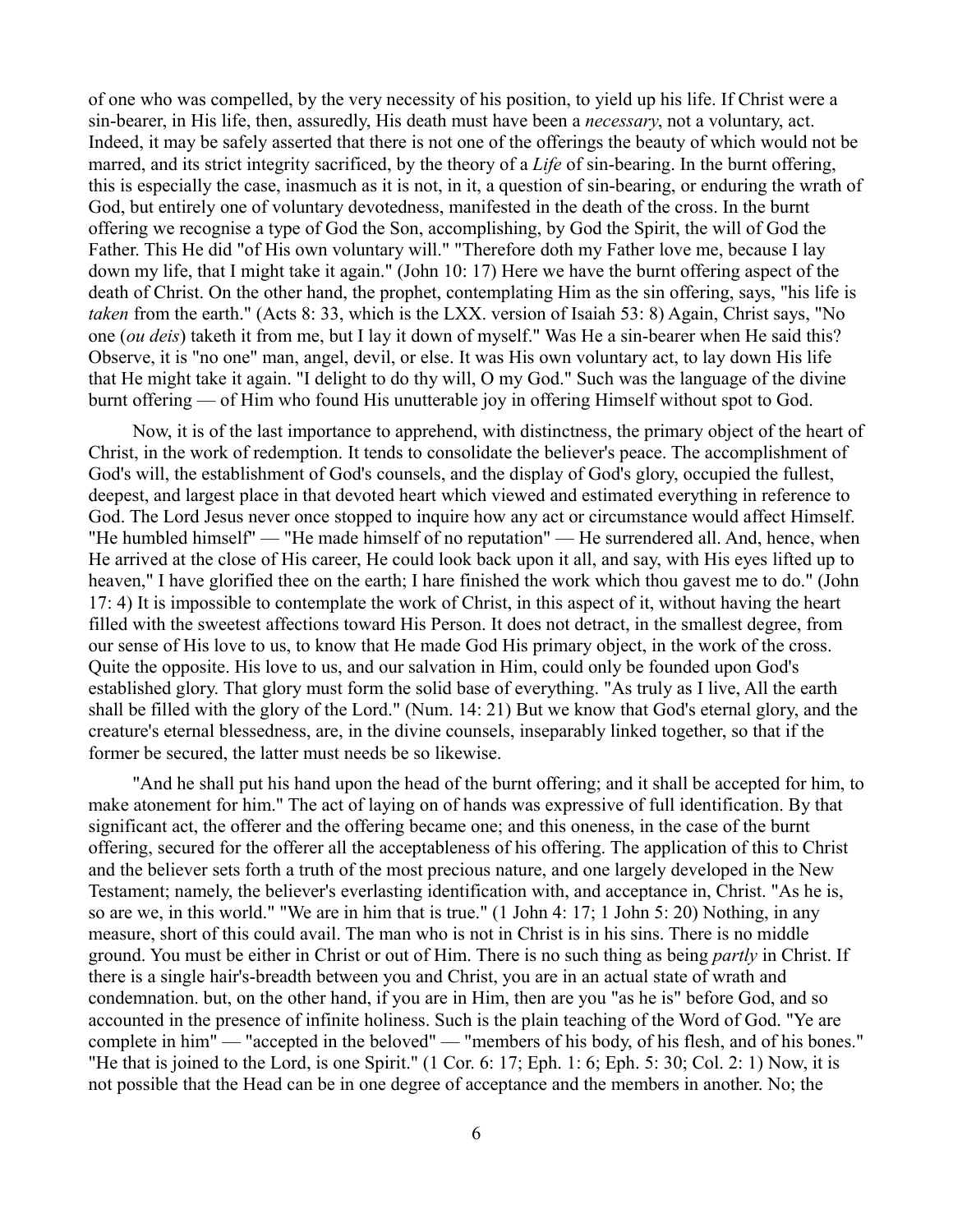Head and the members are one. God counts them one; and, therefore, they are one. This truth is, at once, the ground of the loftiest confidence, and of the most profound humility. It imparts the fullest assurance of "boldness in the day of judgement," inasmuch as it is not possible that ought can be laid to the charge of Him with whom we are united. It imparts the deep sense of our own nothingness, inasmuch as our union with Christ is founded upon the death of nature and the utter abolition of all its claims and pretensions.

Since, therefore, the Head and the members are viewed in the same position of infinite favour and acceptance, before God, it is perfectly evident that all the members stand in one acceptance, in one salvation, in one life, in one righteousness. There are no degrees in justification. The babe in Christ stands in the same justification as the saint of fifty years' experience. The one is in Christ, and so is the other; and this, as it is the only ground of life, so it is the only ground of justification. There are not two kinds of life, neither are there two kinds of justification. No doubt, there are various measures of enjoyment of this justification — various degrees in the knowledge of its fullness and extent — various degrees in the ability to exhibit its power upon the heart and life; and these things are frequently confounded with the justification itself, which, as being divine, is, necessarily, eternal, absolute, unvarying, entirely unaffected by the fluctuation of human feeling and experience.

But, further, there is no such thing as progress in justification. The believer is not more justified today? than he was yesterday; nor will he be more justified tomorrow than he is today; yea, a soul who is "in Christ Jesus" is as completely justified as if he were before the throne. He is "*complete* in Christ." He is "*as*" Christ. He is, on Christ's own authority, "clean every whit." (John 13: 10) What more could he be, at this side of the glory? He may, and — if he walks in the Spirit-will, make progress in the sense and enjoyment of this glorious reality; but, as to the thing itself, the moment he, by the power of the Holy Ghost, believed the gospel, he passed from a positive state of unrighteousness and condemnation into a positive state of righteousness and acceptance. All this is based upon the divine perfectness of Christ's work; just as, in the case of the burnt offering, the worshipper's acceptance was based upon the acceptableness of his offering. It was not a question of what he was, but simply of what the sacrifice was. "*It* shall be accepted for *him*, to make atonement for him."

"And he shall kill the bullock before the Lord: and the priests, Aaron's sons, shall bring the blood, and sprinkle the blood round about upon the altar that is by the door of the tabernacle of the congregation." It is most needful, in studying the doctrine of the burnt offering, to bear in mind that the grand point set forth therein is not the meeting of the sinner's need, but the presentation to God of that which was infinitely acceptable to Him. Christ, as foreshadowed by the burnt offering, is not for the sinner's conscience, but for the heart of God. Further, the cross, in the burnt offering, is not the exhibition of the exceeding hatefulness of sin, but of Christ's unshaken and unshakable devotedness to the Father. Neither is it the scene of God's out-poured wrath on Christ the sin-bearer; but of the Father's unmingled complacency in Christ, the voluntary and most fragrant sacrifice. Finally, "atonement," as seen in the burnt offering, is not merely commensurate with the claims of man's conscience, but with the intense desire of the heart of Christ, to carry out the will and establish the counsels of God — a desire which stopped not short of surrendering up His spotless, precious life, as "a voluntary offering' of "sweet savour" to God.

From the carrying out of this desire, no power of earth or hell, men or devils, could shake Him. When Peter ignorantly sought to dissuade Him, in words of false tenderness, from encountering the shame and degradation of the cross — "Pity thyself, Lord! this shall not be unto thee" — what was the reply? "Get thee behind me, Satan; thou art an offence unto me; for thou savourest not the things that be of God, but those that be of men." (Matt. 16: 22, 23) So also, on another occasion, He says to His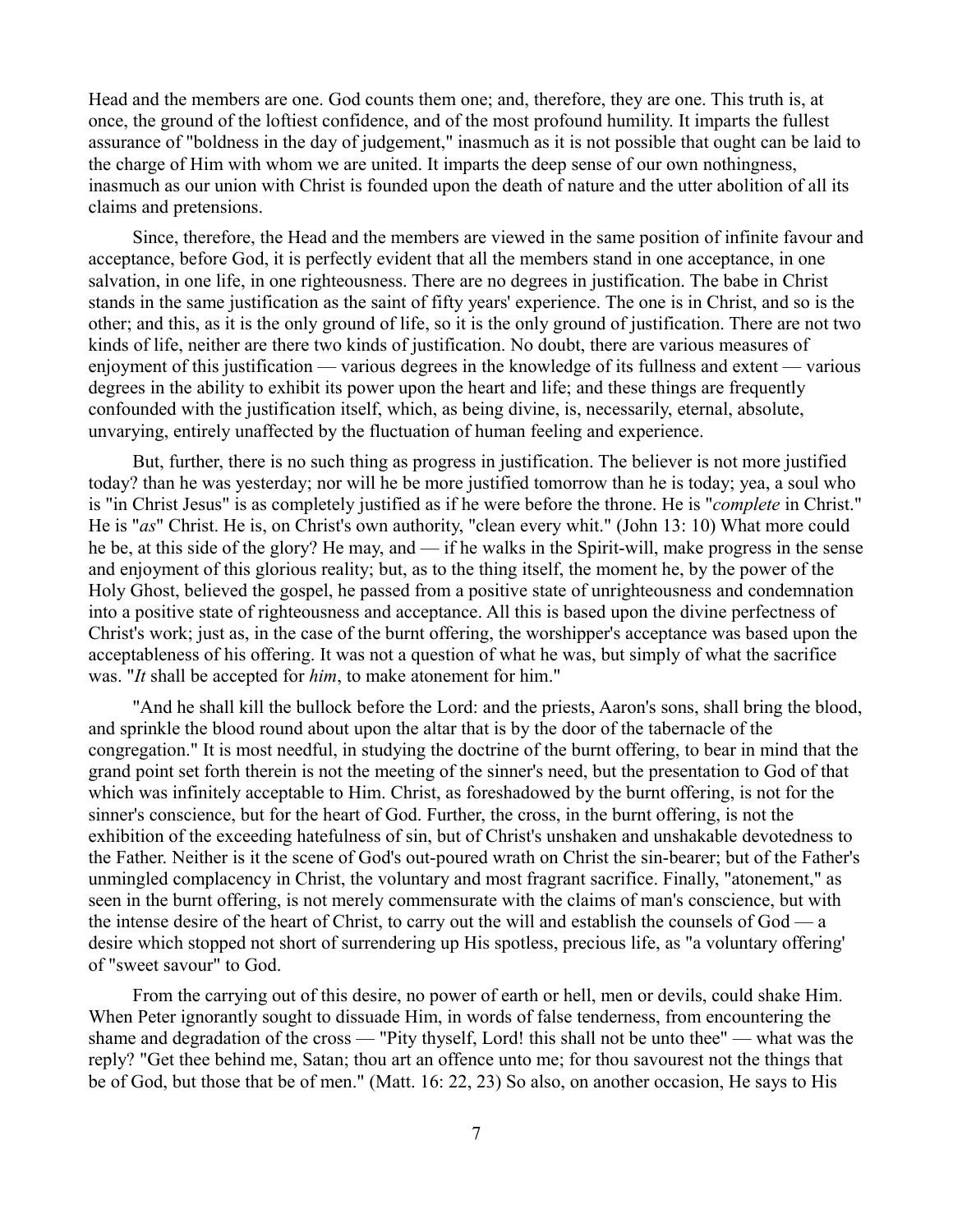disciples, "Hereafter, I will not talk much with you, for the prince of this world cometh, and hath nothing in me: but that the world may know that *I love the Father*, and as the Father hath given me commandment, even so I do." (John 14: 30) These and numerous other kindred scriptures, bring out the burnt offering phase of Christ's work, in which, it is evident, the primary thought is His "Offering himself without spot to God."

In full keeping with all that has been stated, in reference to the special point in the burnt offering, is the place which Aaron's sons get, and the functions assigned them therein. They "sprinkle the blood" — they "put the fire upon the altar" — they "lay the wood in order upon the fire" — they "lay the parts, the head and the fat, in order upon the wood that is on the fire which is upon the altar" These are very prominent actions, and they form a marked feature of the burnt offering, as contrasted with the sin offering, in which Aaron's sons are not mentioned at all. "The sons of Aaron" represent the church, not as "one body," but as a priestly house. This is easily apprehended. If Aaron was a type of Christ, then Aaron's house was a type of Christ's house, as we read, in Heb. 3, "But Christ as a Son over his own house, whose house are we." And, again, "Behold I and the children whom God hath given me." Now, it is the privilege of the Church, as led and taught by the Holy Ghost, to gaze upon, and delight in, that aspect of Christ, which is presented in this opening type of Leviticus. "Our fellowship is with the Father," who graciously calls us to participate, with Him, in His thoughts about Christ. True, we can never rise to the height of those thoughts; but we can have fellowship therein, by the Holy Ghost who dwells in us. It is not, here, a question of having the conscience tranquillised, by the blood of Christ, as the sin-bearer, but of communion with God in the matter of Christ's perfect surrender of Himself on the cross.

*"The priests,* Aaron's sons, shall bring the blood, and sprinkle the blood round about upon the altar that is by the door of the tabernacle of the congregation." Here, we have a type of the Church, bringing the memorial of an accomplished. sacrifice, and presenting it in the place of individual approach to God. But, we must remember, it is the blood of the burnt offering, and not of the sin offering. It is the Church, in the power of the Holy Ghost, entering into the stupendous thought of Christ's accomplished devotedness to God, and not a convicted sinner, entering into the value of the blood of the sin-bearer. I need hardly say that the Church is composed of sinners, and convicted sinners, too; but "Aaron's sons" do not represent convicted sinners, but worshipping saints. It is as "priests" they have to do with the burnt offering. Many err as to this. They imagine that, because one takes the place of a worshipper — being invited by the grace of God, and fitted by the blood of Christ, so to do — he, thereby, refuses to acknowledge himself a poor worthless sinner. this is a great mistake. the believer is, in himself, "nothing at all." But in Christ, he is a purged worshipper. He does not stand, in the sanctuary, as a guilty sinner, but as a worshipping priest, clothed in "garments of glory and beauty." To be occupied with my guilt, in the presence of God, is not humility, as regards myself, but unbelief, as regards the sacrifice.

However, it must be very evident to my reader, that the idea of sin-bearing — the imputation of sin — the wrath of God, does not appear in the burnt offering. True, we read, "it shall be accepted for him, to *make atonement* for him;" but, then, it is "atonement" not according to the depths and enormity of human guilt, but according to the perfection of Christ's surrender of Himself to God, and the intensity of God's delight in Christ. this gives us the very loftiest idea of atonement. If I contemplate Christ as the sin offering, I see atonement made according to the claims of divine justice, with respect to sin. But when I see atonement, in the burnt offering, it is according to the measure of Christ's willingness and ability to accomplish the will of God; and according to the measure of God's complacency in Christ and His work. What a perfect atonement must that be which is the fruit of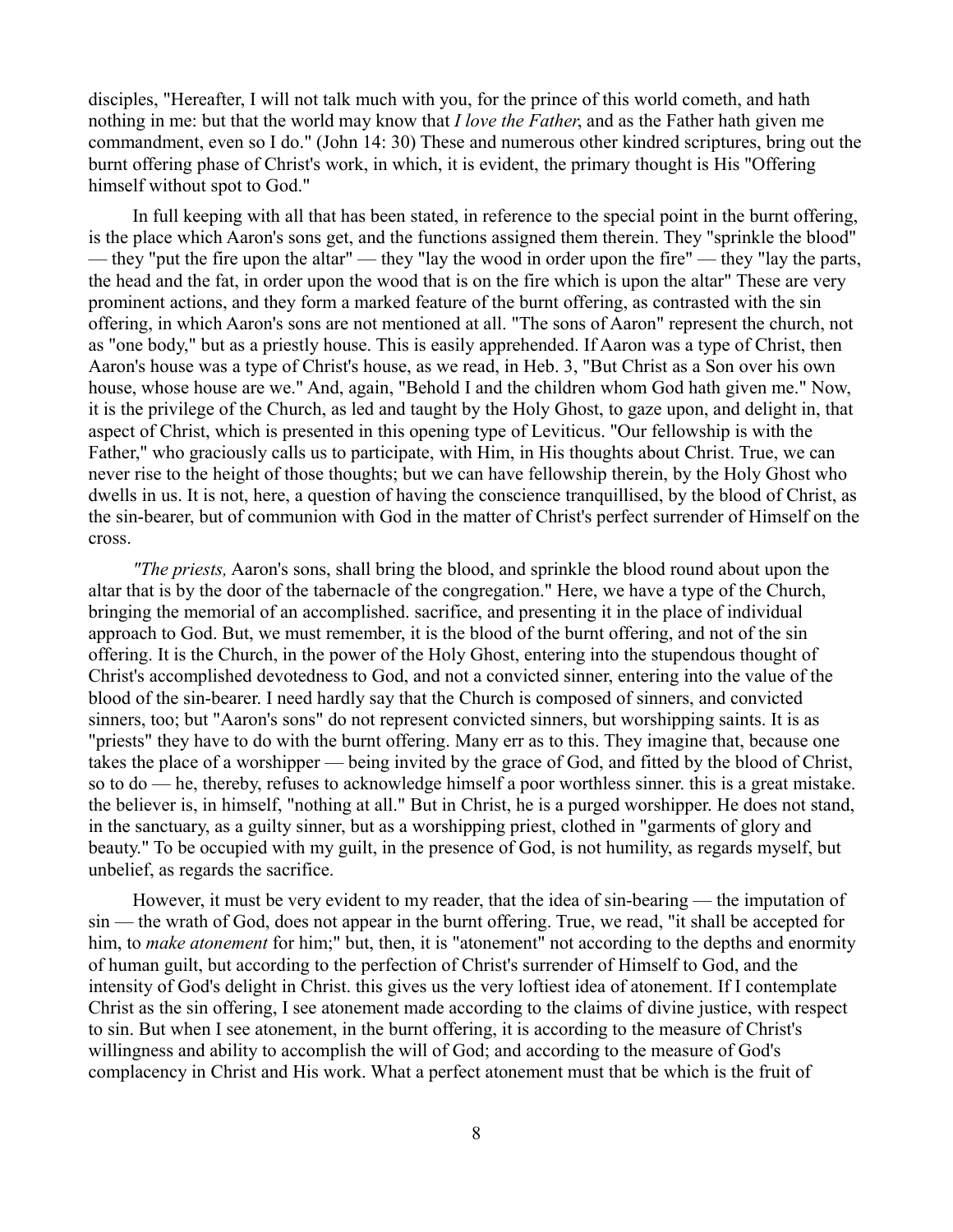Christ's devotion to God! Could there be anything beyond this? Assuredly not. The burnt offering aspect of atonement is that about which the priestly household may well be occupied in the courts of the Lord's house, for ever.

"And he shall flay the burnt offering, and cut it into his pieces." The ceremonial act of "flaying" was peculiarly expressive. It was simply the removing of the outward covering, in order that what was within might be fully revealed. It was not sufficient that the offering should be, outwardly, "without blemish," "the hidden parts" should be all disclosed, in order that every sinew and every joint might be seen. It was only in the case of the burnt offering that this action was specially named. This is quite in character, and tends to set forth the depth of Christ's devotedness to the Father. It was no mere surfacework with Him. The more the secrets of His inner life were disclosed, the more the depths of His being were explored, the more clearly was it made manifest that pure devotion to the will of His Father, and earnest desire for His glory, were the springs of action in the great Antitype of the burnt offering. He was, most assuredly, a whole burnt offering.

"And cut it into his pieces." this action presents a somewhat similar truth to that taught in the "sweet incense *beaten small,"* (Lev. 16) The Holy Ghost delights to dwell upon the sweetness and fragrance of the sacrifice of Christ, not only as a whole, but also in all its minute details. Look at the burnt offering, as a whole, and you see it without blemish. Look at it in all its parts, and you see it to be the same. Such was Christ; and as such He is shadowed forth in this important type.

"And the sons of Aaron the priest shall put fire upon the altar, and lay the wood in order upon the fire. And the priests, Aaron's sons, shall lay the parts, the head and the fat, in order upon the wood that is on the fire which is upon the altar." This was a high position for the priestly family. The burnt offering was wholly offered to God. It was all burnt upon the altar;\* Man did not partake of it; but the sons of Aaron the priest, themselves being likewise priests, are here seen standing round the altar of God, to behold the flame of an acceptable sacrifice ascending to Him — an odour of sweet smell. this was a high position — high communion-a high order of priestly service — a striking type of the Church having fellowship with God, in reference to the perfect accomplishment of His will in the death of Christ. As convicted sinners, we gaze on the cross of our Lord Jesus Christ, and behold therein that which meets all our need. The cross, in this aspect of it, gives perfect peace to the conscience. But, then, as priests, as purged worshippers, as members of the priestly family, we can look at the cross in another light, even as the grand consummation of Christ's holy purpose to carry out, even unto death, the will of the Father. As convicted sinners, we stand at the brazen altar, and find peace through the blood of atonement; but, as priests, we stand there, to behold and admire the completeness of that burnt offering — the perfect surrender and presentation of the spotless One to God.

{\*It may be well, at this point, to inform the reader that the Hebrew word which is rendered "burn," in the case of the burnt offering is wholly different from that which is used in the sin offering. I shall, because of the peculiar interest of the subject, refer to a few of the passages in which each word occurs. The word used in the burnt offering signifies "incense," or to "burn incense," and occurs in the following passages, in some one or other of its various inflections. Lev. 6: 15; "and all the *frankincense*, . . . . and shall *burn* it upon the altar." Deut, 33: 10; "they shall put *incense* before thee, and whole *burnt* sacrifice upon thine altar. Ex. 30: 1; "and thou shalt make an altar to *burn incense* upon." Ps. 46: 15; "with the incense of rams." Jer. 44: 21 "The *incense* that ye *burned* in the cities of Judah." Cant. 3: 15 Perfumed with Myrrh and *frankincense*." Passages might be multiplied, but the above will suffice to show the use of the word which occurs in the burnt offering.

The Hebrew word which is rendered "burn," in connection with the sin offering, signifies to burn,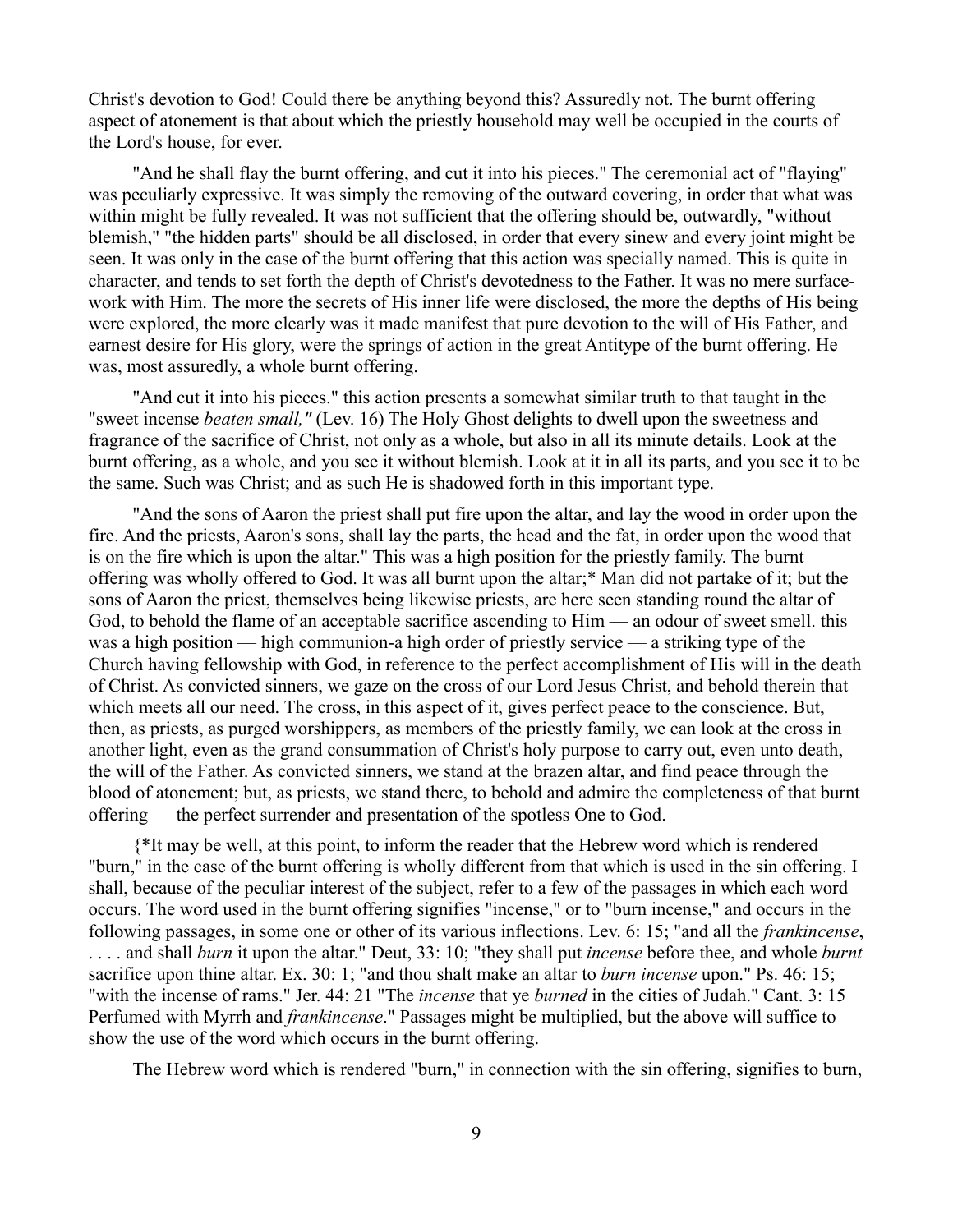in general, and occurs in the following passages. Gen. 40: 3; "let us make brick, and *burn* them thoroughly." Lev. 10: 16; "And Moses diligently sought the goat of the *sin* offering and, behold, it was *burnt*." 2 Chr. 16: 14; "And they made a very great *burning* for him."

Thus, not only was the sin offering burnt in a different place, but a different word is adopted by the Holy Ghost to express the burning of it. Now, we cannot imagine, for a moment, that this distinction is a mere interchange of words, the use of which is indifferent. I believe the wisdom of the Holy Ghost is as manifest in the use of the two words, as it is in any other point of difference in the two offerings. The spiritual reader will attach the proper value to the above most interesting distinction.}

We should have a very defective apprehension of the mystery of the cross, were we only to see in it that which meets man's need as a sinner. There were depths in that mystery, which only the mind of God could fathom. It is, therefore, important to see that when the Holy Ghost would furnish us with foreshadowings of the cross, He gives us, in the very first place, one which sets it forth in its aspect to God-ward. This alone would be sufficient to teach us that there are heights and depths in the doctrine of the cross which man never could reach. He may approach to "that one well-spring of delight," and drink for ever — he may satisfy the utmost longings of his spirit — he may explore it with all the powers of the renewed nature; but, after all, there is that in the cross which only God could know and appreciate. Hence it is that the burnt offering gets the first place. It typifies Christ's death as viewed and valued by God alone. and surely, we may say, we could not have done without such a type as this, for, not only does it give us the highest possible aspect of the death of Christ, but it also gives us a most precious thought in reference to God's peculiar interest in that death. The very fact of His instituting a type of Christ's death, which was to be exclusively for Himself, contains a volume of instruction for the spiritual mind.

But though neither man nor angel can ever fully sound the amazing depths of the mystery of Christ's death, we can, at least, see some features of it which would needs make it precious, beyond all thought, to the heart of God. From the cross, He reaps His richest harvest of glory. In no other way could He have been so glorified, as by the death of Christ. In Christ's voluntary surrender of Himself to death, the divine glory shines out in its fullest brightness. In it, too, the solid foundation of all the divine counsels was laid. This is a most comforting truth. Creation never could have furnished such a basis. Moreover, the cross furnishes a righteous channel through which divine love can flow. and, finally, by the cross, Satan is eternally confounded, and "principalities and powers made a show of openly." These are glorious fruits produced by the cross; and, when we think of them, we can see just reason why there should have been a type of the cross exclusively for God Himself, an d also a reason why that type should occupy the leading place - should stand at the very top of the list. Again, let me say, there would have been a grievous blank among the types had the burnt offering been lacking; and there would be a grievous blank in the page of inspiration had the record of that type been withheld.

"But his inwards and his legs shall he wash in water: and the priest shall burn all on the altar, to be a burnt sacrifice, an offering made by fire, of a sweet savour unto the Lord." This action rendered the sacrifice, typically, what Christ was essentially — pure, both inwardly and outwardly, pure. There was the most perfect correspondence between Christ's inward motives and His outward conduct. The latter was the index of the former. All tended to the one point, namely, the glory of God. The members of His Body perfectly obeyed and carried out the counsels of His devoted heart — that heart which only beat for God, and for His glory, in the salvation of men. Well, therefore, might the priest "burn all on the altar." It was all typically pure, and all designed only as food for the altar of God. Of some sacrifices the priest partook; of some, the offerer; but the burnt offering was "all" consumed on the altar. It was exclusively for God. The priests might arrange the wood and the fire , and see the flame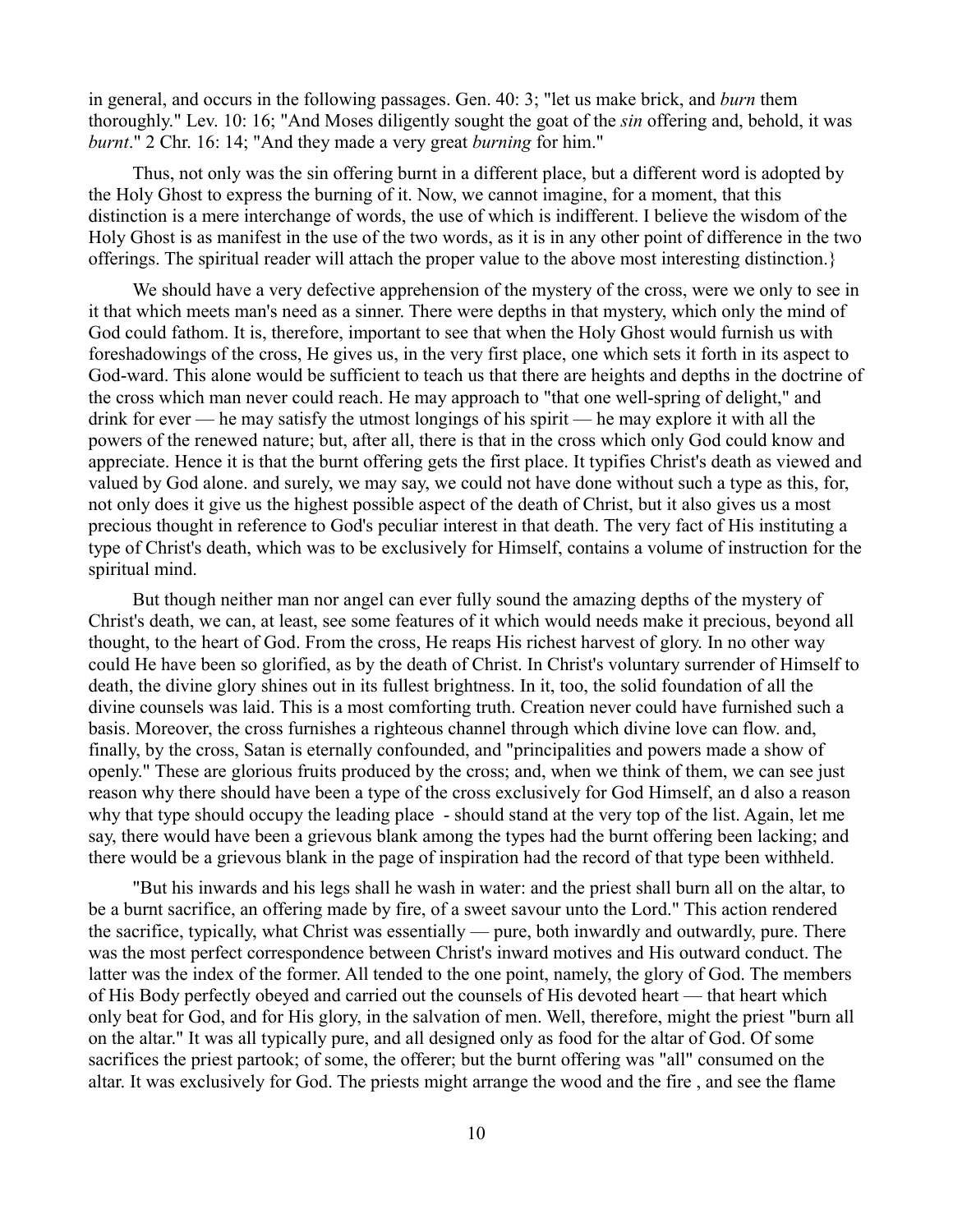ascend; and a high and holy privilege it was so to do. But they did not eat of the sacrifice. God alone was the object of Christ, in the burnt offering aspect of His death. We cannot be too simple in our apprehension of this. From the moment that the unblemished male was voluntarily presented at the door of the tabernacle of the congregation, until it was reduced to ashes, by the action of the fire, we discern in it Christ offering Himself, by the Eternal Spirit, without spot to God.

This makes the burnt offering unspeakably precious to the soul. It gives us the most exalted view of Christ's work. In that work God had His own peculiar joy — a joy into which no created intelligence could enter. This must never be lost sight of. It is unfolded in the burnt offering, and confirmed by "the law of the burnt offering," to which we shall just refer.

"And the Lord spake unto Moses, saying, Command Aaron and his sons, saying, this is the law of the burnt offering: it is the burnt offering, because of the burning upon the altar all night unto the morning, and the fire of the altar shall be burning in it. And the priest, shall put on his linen garment, and his linen breeches shall he put upon his flesh, and take up the ashes which the fire hath consumed with the burnt offering on the altar, and he shall put them beside the altar. And he shall put off his garments, and put on other garments, and carry forth the ashes without the camp unto a clean place. And the fire upon the altar shall be burning in it, it shall not be put out: and the priest shall burn wood on it every morning, and lay the burnt offering in order upon it, and he shall burn thereon the fat of the peace offering. The fire shall ever be burning upon the, altar: it shall never go out." (Lev. 6: 8-13) The fire on the altar consumed the burnt offering, and the fat of the peace offering. It was the apt expression of divine holiness which found in Christ, and His perfect sacrifice, a proper material on which to feed. That fire was never to go out. There was to be the perpetual maintenance of that which set forth the action of divine holiness. Through the dark and silent watches of the night, the fire blazed on the altar of God.

"And the priest shall put on his linen garment," &c. Here, the priest takes, in type, the place of Christ, whose personal righteousness is set forth by the white linen garment. He, having given Himself up to the death of the cross, in order to accomplish the will of God, has entered, in His own eternal righteousness, into heaven, bearing with Him the memorials of His finished work. The ashes declared the completion of the sacrifice, and God's acceptance thereof. Those ashes, placed beside the altar, indicated that the fire had consumed the sacrifice — that it was not only a completed, but also an accepted, sacrifice. The ashes of the burnt offering declared the acceptance of the sacrifice. The ashes of the sin offering declared the judgement of the sin.

Many of the points on which we have been dwelling will, with the divine blessing, come before us with increasing clearness, fullness, precision, and power as we proceed with the offerings. Each offering is, as it were, thrown into relief, by being viewed in contrast with all the rest. All the offerings, taken together, give us a full view of Christ. They are like so many mirrors, arranged in such a manner, as to reflect, in various ways, the figure of that true and only perfect Sacrifice. No one type could fully present Him. We needed to have Him reflected in life and in death — as a Man and as a Victim — to God-ward and to us-ward; and we have Him thus, in the offerings of Leviticus. God has graciously met our need, and may He give us an enlarged capacity to enter into and enjoy His provision.

### **Leviticus 2.**

We, now, come to consider the meat offering which presents, in a very distinct manner, the man Christ Jesus." As the Burnt offering typifies Christ in death, the meat offering typifies Him in life. In neither the one nor the other, is there a question of sin-bearing. In the burnt offering, we see atonement but no sin bearing\* — no imputation of sin — no outpoured wrath on account of sin. How can we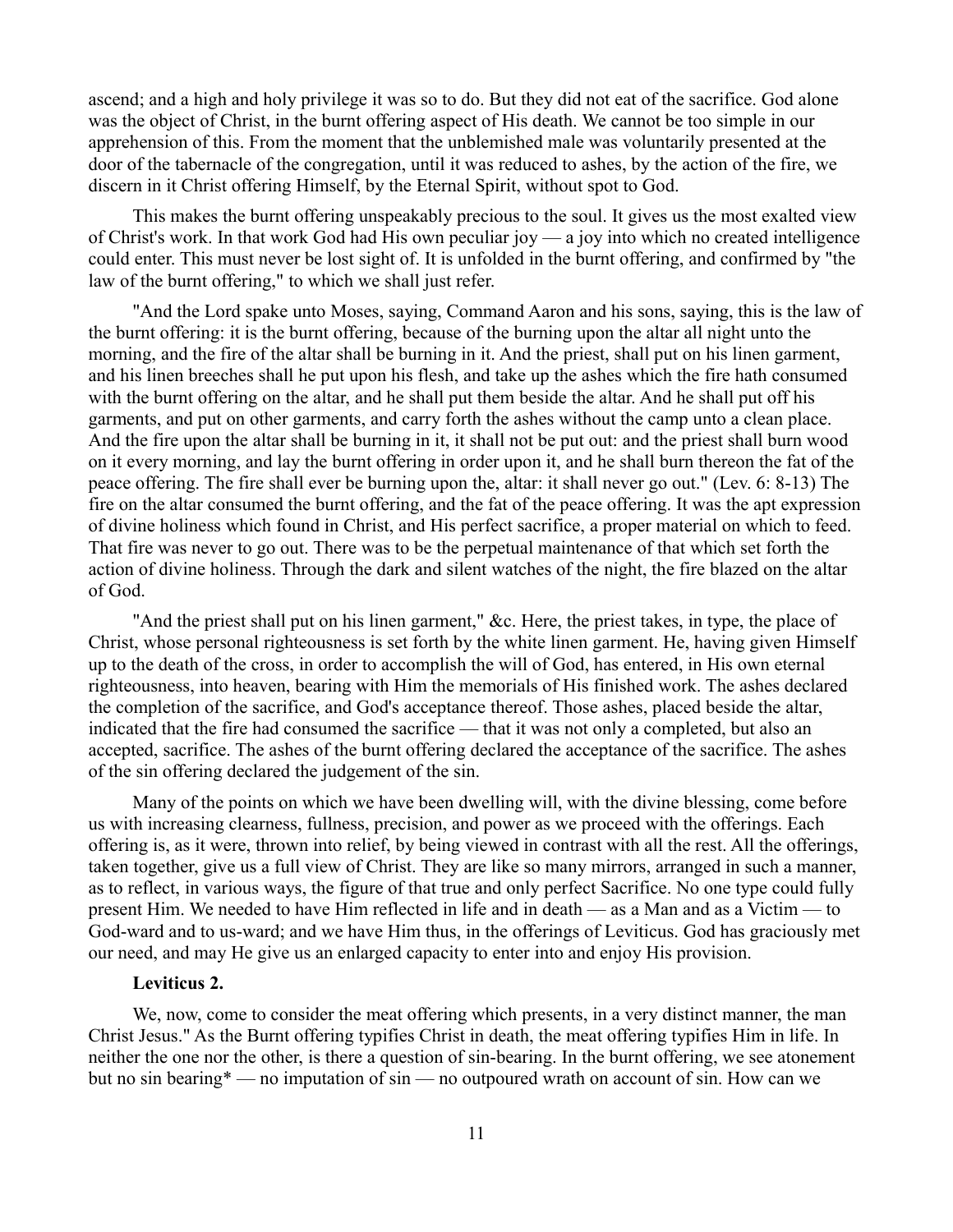know this? Because it was all consumed on the altar. Had there been ought of sin-bearing, it would have been consumed outside the camp. (Comp. Lev. 4: 11, 22, with Heb. 13: 11)

{\*That is to say sin-bearing is not prominent, Of course, where there is atonement, sin must be in question.}

But, in the meat offering, there was not even a question of blood shedding. We simply find, in it, a beauteous type of Christ, as He lived and walked and served, down here, on this earth. this one fact is, of itself, sufficient to draw the spiritual mind to the close and prayerful consideration of this offering. The pure and perfect manhood of our blessed Lord is a theme which must command the attention of every true Christian. It is to be feared that great looseness of thought prevails, in reference to this holy mystery. The expressions which one sometimes hears and reads are sufficient to prove that the fundamental doctrine of incarnation is not laid hold of as the word presents it. Such expressions may, very probably, proceed from misapprehension as to the real nature of His relations, and as to the true character of His sufferings; but, from what cause soever they arise, they should be judged in the light of holy scripture, and rejected. Doubtless, many who make use of those expressions, would recoil, with just horror and indignation, from the real doctrine contained in them, were it put before them in its broad and true characters; and, for this reason, one should be sorry to attribute unsoundness as to fundamental truth, where it may merely be inaccuracy of statement.

There is, however, one consideration which should weigh heavily in the estimation of every Christian, and that is, the vital nature of the doctrine of Christ's humanity. It lies at the very foundation of Christianity; and, for this reason, Satan has diligently sought, from the beginning, to lead people astray in reference to it. Almost all the leading errors which have found their way into the professing church disclose the Satanic purpose to undermine the truth as to the Person of Christ. And even when earnest, godly men have sought to combat those errors, they have, in many cases, plunged into errors on the opposite side. Hence, therefore, the need of close adherence to the veritable words which the Holy Ghost has made use of in unfolding this profound and most sacred mystery. Indeed, I believe that, in every case, subjection to the authority of holy scripture, and the energy of the divine life in the soul, will prove effectual safeguards against every complexion of error. It does not require high theological attainments to enable a soul to keep clear of error with respect to the doctrine of Christ. If only the word of Christ be dwelling richly, and "the Spirit of Christ" be in energy, in the soul, there will be no room for Satan to thrust in his dark and horrible suggestions. If the heart be delighting in the Christ which Scripture unfolds, it will, assuredly, shrink from the false Christs which Satan would introduce. If we are feeding upon God's reality, we shall unhesitatingly reject Satan's counterfeit. This is the best possible way in which to escape the entanglements of error, in every shape and character. "The sheep *hear His voice,* and . . . . . . follow him: for they *know His voice.* And a stranger will they not follow, but will flee from him; *for they know not the voice of strangers*" (John 10: 4, 5) It is not, by any means, needful to be acquainted with the voice of a stranger, in order to turn away from it; all we require is to know the voice of the good Shepherd." This will secure us against the ensnaring influence of every strange sound. While, therefore, I feel called upon to warn the reader against strange sounds, in reference to the divine mystery of Christ's humanity, I do not deem it needful to discuss such sounds, but would rather seek, through grace, to arm him against them, by unfolding the doctrine of Scripture on the subject.

There are few things in which we exhibit more failure than in maintaining vigorous communion with the perfect manhood of the Lord Jesus Christ. Hence it is that we suffer so much from vacancy, barrenness, restlessness, and wandering. Did we but enter, with a more artless faith, into the truth that there is a real Man, at the right hand of the Majesty in the heavens — One whose sympathy is perfect,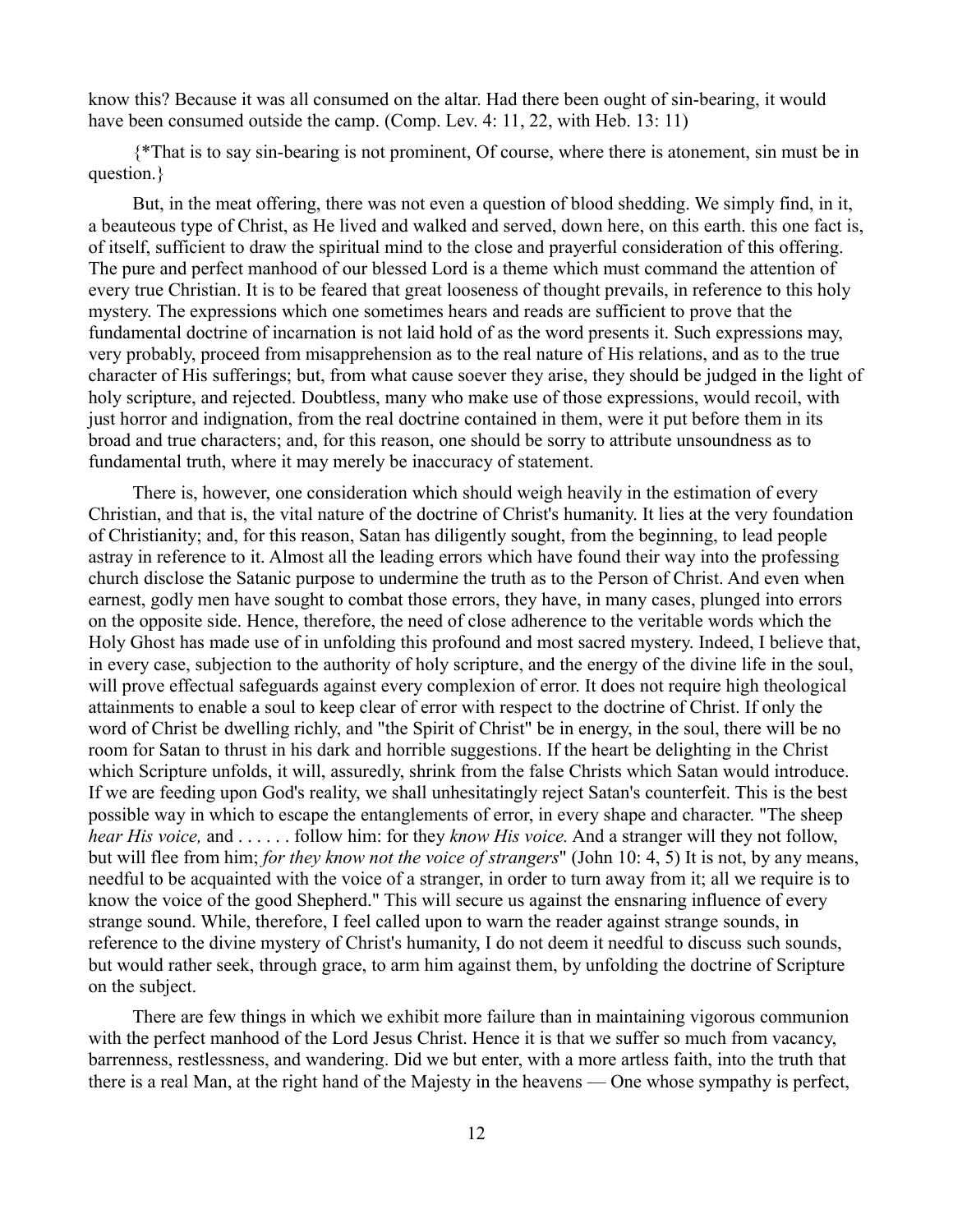whose love is fathomless, whose power is omnipotent, whose wisdom is infinite, whose resources are exhaustless, whose riches are unsearchable, whose ear is open to our every breathing, whose hand is open to our every need, whose heart is full of unspeakable love and tenderness towards us — how much more happy and elevated we should be, and how much more independent of creature streams, through what channel soever they may flow! There is nothing the heart can crave which we have not in Jesus. Does it long for genuine sympathy? Where can it find it, save in Him who could mingle His tears with those of the bereaved sisters of Bethany? Does it desire the enjoyment of sincere affection? It can only find it in that heart which told forth its love in drops of blood. Does it seek the protection of real power? It has but to look to Him who made the world. Does it feel the need of unerring wisdom to guide? Let it betake itself to Him who is wisdom personified, and who of God is made unto us wisdom." In one word, we have all in Christ. The divine mind and the divine affections have found a perfect object in the man Christ Jesus;" and, surely, if there is that in the Person of Christ which can perfectly satisfy God, there is that which ought to satisfy us, and which will satisfy us, in proportion as, by the grace of the Holy Ghost, we walk in communion with God.

The Lord Jesus Christ was the only perfect man that ever trod this earth. He was all perfect perfect in thought, perfect in word, perfect in action. In Him every moral quality met in divine and, therefore, perfect proportion. No one feature preponderated. In Him were exquisitely blended a majesty which overawed, and a gentleness which gave perfect ease in His presence. The Scribes and the Pharisees met His withering rebuke; while the poor Samaritan. and "the woman that was a sinner," found themselves unaccountably, yet irresistibly, attracted to Him. No one feature displaced another, for all was in fair and comely proportion. This may be traced in every scene of His perfect life. He could say, in reference to five thousand hungry people, "Give ye them to eat;" and, when they were filled, He could say, Gather up the fragments that remain, that nothing be lost." The benevolence and the economy are both perfect and neither interferes with the other. Each shines in its own proper sphere. He could not send unsatisfied hungry away; neither could He suffer a single fragment of God's creatures to be wasted. He would meet, with a full and liberal hand, the need of the human family, and, when that was done, He would carefully treasure up every atom. The self-same hand that was widely open to every form of human need was firmly closed against all prodigality. There was nothing niggardly nor yet extravagant in the character of the perfect, the heavenly Man.

What a lesson for us! How often, with us, does benevolence resolve itself into an unwarrantable profusion! and, on the other hand, how often is our economy marred by the exhibition of a miserly spirit! At times, too, our niggard hearts refuse to open themselves to the full extent of the need which presents itself before us; while, at other times, we squander, through a wanton extravagance, that which might satisfy many a needy fellow-creature. Oh! my reader, let us carefully study the divine picture set before us in the life of the "Man Christ Jesus." How refreshing and strengthening to "the inward man" to be occupied with Him who was perfect in all His ways, and who "in all things must have the preeminence!"

See Him in the garden of Gethsemane. There, He kneels in the profound depths of a humility which none but Himself could exhibit; but yet, before the traitor's band, He exhibits a self-possession and majesty which cause them to go backward and fall to the ground. His deportment before God is prostration; before His judges and accusers, unbending dignity. All is perfect. The self-emptiness and the self-possession, the prostration and the dignity, are all divine.

So also, when we contemplate the beauteous combination of His divine and human relations, the same perfectness is observable. He could say, How was it that ye sought me? Wist ye not that I must be about my Father's business?" And, at the same time, He could go down to Nazareth, and there set an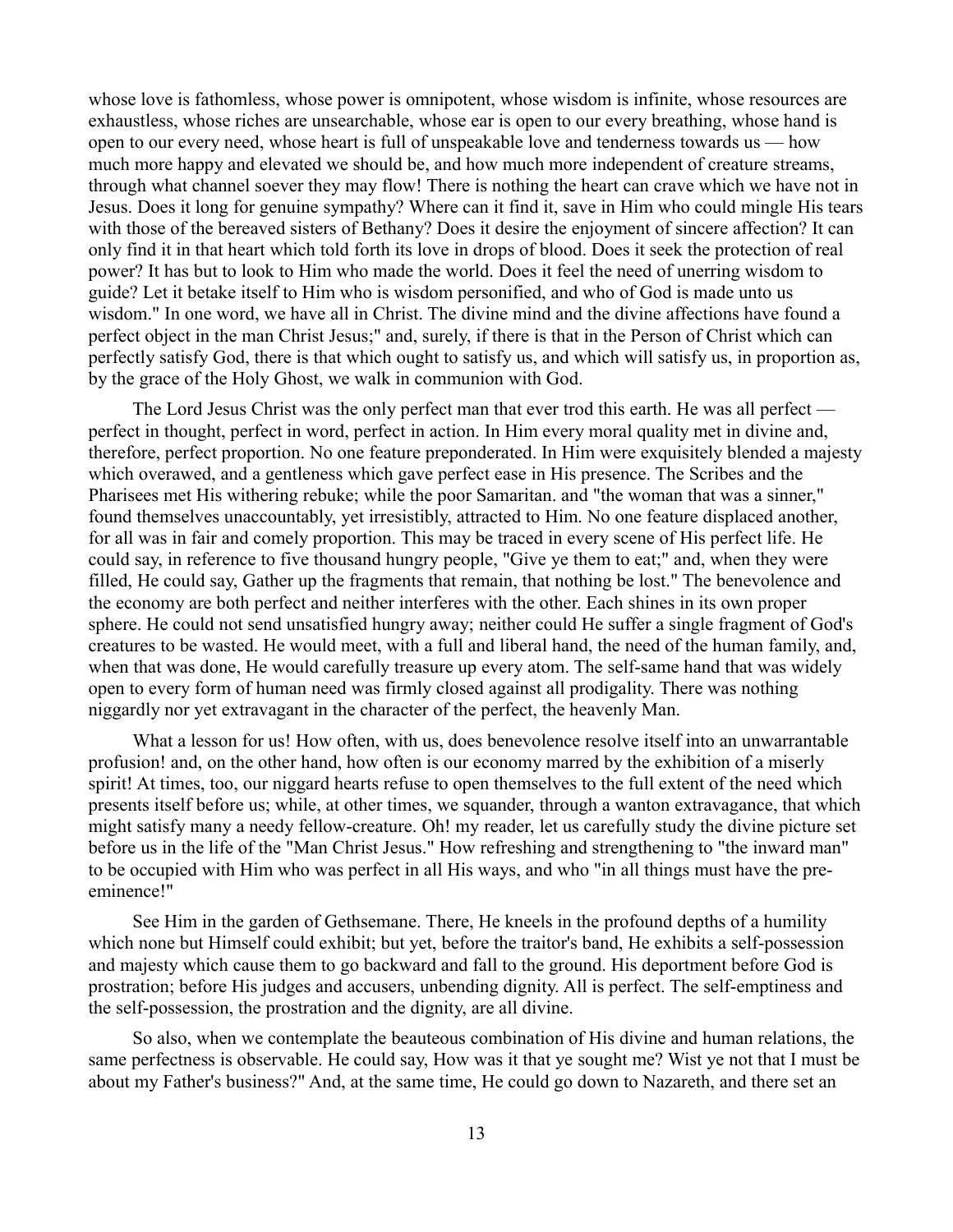example of perfect subjection to parental authority. (See Luke 2: 49-51.) He could say to His mother, Woman, what have I to do with thee?" And yet, when passing through the unutterable agony of the cross, He could tenderly commit that mother to the care of the beloved disciple. In the former case, He separated Himself in the spirit of perfect Nazariteship to accomplish His Father's will; while, in the latter, He gave expression to the tender feelings of the perfect human heart. The devotion of the Nazarite and the affection of the man were both perfect. Neither was permitted to interfere with the other. Each shone with undimmed lustre in its proper sphere.

Now, the shadow of this perfect man passes before us in the "fine flour" which formed the basis of the meat offering. There was not so much as a single coarse grain. There was nothing uneven nothing unequal — nothing rough to the touch. No matter what pressure came from without, there was always an even surface. He was never ruffled by any circumstance or set of circumstances. He never had to retrace a step, or recall a word. Come what might, He always met it in that perfect evenness which is so strikingly typified by the "fine flour."

In all these things, it is needless to say, He stands in marked contrast with His most honoured and devoted servants. For example, Moses, though "the meekest man in all the earth," yet "spoke unadvisedly with his lips." In Peter, we find a zeal and an energy which, at times, proved too much for the occasion; and, again, a cowardice which shrank from the place of testimony and reproach. There was the assertion of a devotedness which, when the time for action arrived, was not forthcoming. John, who breathed so much of the atmosphere of the immediate presence of Christ, exhibited, at times, a sectarian and an intolerant spirit. In Paul, the most devoted of servants, we observe considerable unevenness. He uttered words to the high priest which he had to recall. He sent a letter to the Corinthians, of which at first he repented, and afterwards repented not. In all, we find some flaw, save in Him who is "the fairest among ten thousand, and altogether lovely.

In the examination of the meat offering, it will give clearness and simplicity to our thoughts to consider, first, the materials of which it was composed; secondly, the various forms in which it was presented; and, thirdly, the persons who partook of it.

As to the materials, the "fine flour" may be regarded as the basis of the offering; and, in it, we have a type of Christ's humanity, wherein every perfection met. Every virtue was there, and ready for effectual action, in due season. The Holy Ghost delights to unfold the glories of Christ's Person, to set Him forth in all His peerless excellence — to place Him before us in contrast with all beside. He contrasts Him with Adam, even in his very best and highest state; as we read, "the first man is of the earth, earthy: the second man is the Lord from heaven." (1 Cor. 15: 47) The first Adam, even in his unfallen condition, was "of the earth;" but the second Man was "the Lord from heaven."

The "oil," in the meat offering, is a type of the Holy Ghost. But, inasmuch as the oil is applied in a twofold way, so we have the Holy Ghost presented in a double aspect, in *connection* with the *incarnation* of the Son. The fine flour was "*mingled*" with oil; and there was oil "*poured*" upon it. Such was the type; and, in the Anti type, we see the blessed Lord Jesus Christ, first, "*conceived*," and then "*anointed*," by the Holy Ghost. (Comp. Matt. 1: 18, 23, with Lev. 3: 16) This is divine! The accuracy, which is here so apparent, draws forth the soul's admiration. It is one and the same Spirit which records the ingredients of the type, and gives us the facts in the antitype. The one who has detailed for us, with such amazing precision, the types and shadows of the Book of Leviticus, has also given us the glorious subject thereof, in the gospel narratives. The same Spirit breathes through the pages of the Old and those of the New Testament, and enables us to see how exactly the one corresponds with the other.

The conception of Christ's humanity, by the Holy Ghost, in the womb of the Virgin, unfolds one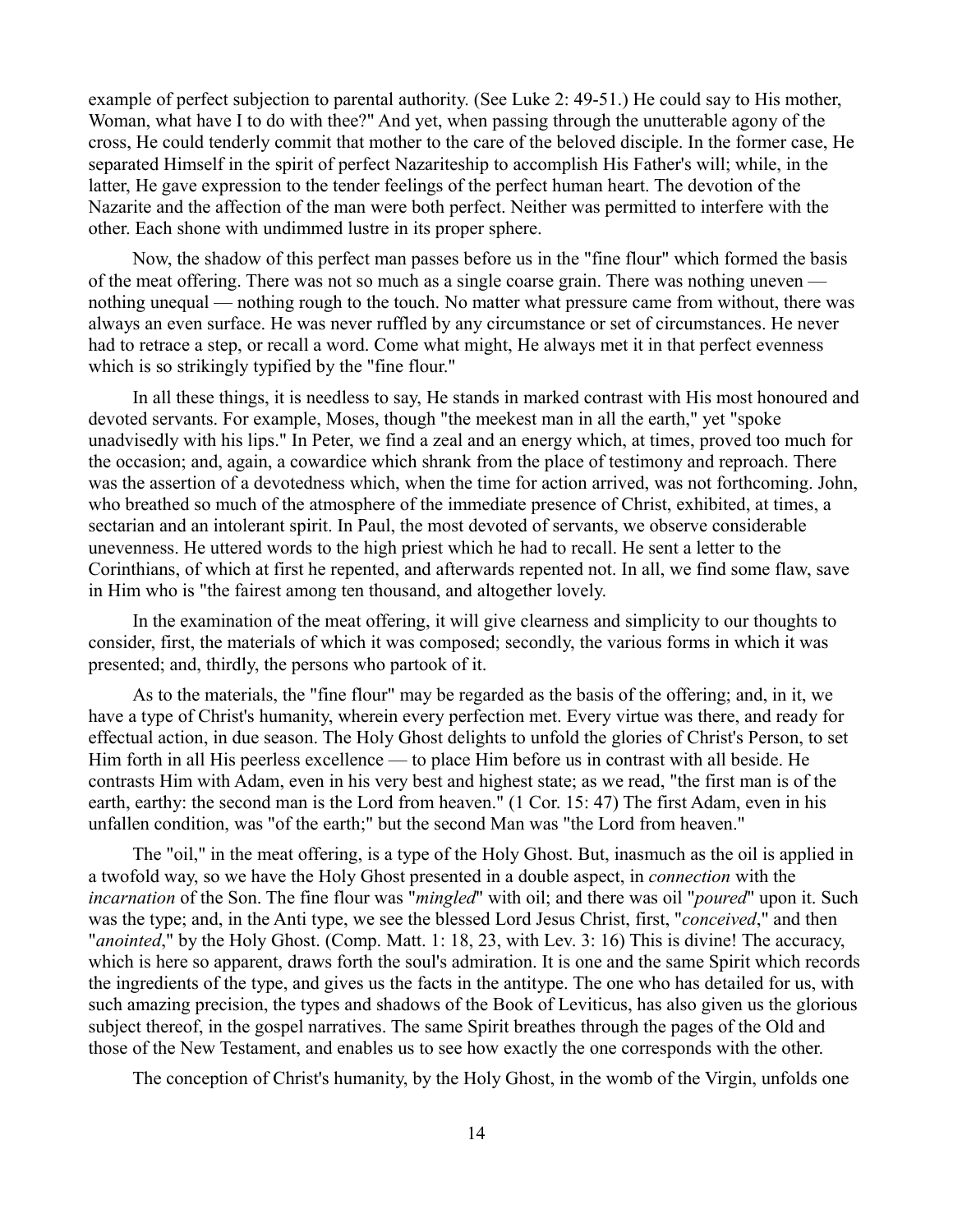of the most profound mysteries, which can possibly engage the attention of the renewed mind. It is most fully set forth in Luke's gospel; and this is entirely characteristic, inasmuch as, throughout that Gospel, it would seem to be the special object of the Holy Ghost to unfold, in His own divinely touching manner, "the Man Christ Jesus." In Matthew, we have "the Son of Abraham — the Son of David." In Mark, we have the Divine Servant — the Heavenly Workman. In John, we have "the Son of God — the Eternal Word — the Life — the Light, by whom all things were made. But the great theme of the Holy Ghost in Luke is "the Son of man."

When the angel Gabriel had announced to Mary the dignity which was about to be conferred upon her, in connection with the great work of incarnation, she, not in a spirit of scepticism, but of honest ignorance, enquired, "How shall this be, seeing I know not a man?" It, manifestly, seemed to her that the birth of this glorious Person who was about to appear should be according to the ordinary principles of generation; and this her thought is made the occasion, in the exceeding goodness of God, of developing much valuable light, in reference to the cardinal truth of incarnation. The angel's reply to the virgin's question is unspeakably interesting, and cannot be too closely considered. "And the angel answered and said unto her, The Holy Ghost shall come upon thee, and the power of the Highest shall overshadow thee; *therefore* also that *Holy thing* which shall be born of thee shall be called the Son of God." (Luke 1: 35)

From this magnificent passage, we learn that the human body into which the eternal Son entered, was formed by "the power of the Highest." "A body hast *thou* prepared me." (Comp. Psalm 40: 6 with Heb. 10: 6) It was a real human body — real "flesh and blood." There is no possible foundation here, on which Gnosticism or mysticism can base its vapid and worthless theories no warrant for the cold abstractions of the former, or the misty fancies of the latter. all is deep, solid, and divine reality. The very thing which our hearts needed- the very thing which God has given. The early promise had declared that the seed of the woman shall bruise the serpent's head," and none but a real man could accomplish this prediction — one whose nature was as real as it was pure and incorruptible. Thou shalt conceive in thy womb," said the angelic messenger, "and bring forth a son"\* And, then, lest there should be any room for an error, in reference to the mode of this conception, he adds such words as prove unanswerably, that "the flesh and blood" of which the Eternal Son "took part" while absolutely real, was absolutely incapable of receiving, of retaining, or of communicating a single taint. The humanity of the Lord Jesus was, emphatically, *that holy thing."* And, inasmuch as it was wholly without taint, it was wholly without a seed of mortality. We cannot think of mortality, save in connection with sin; and Christ's humanity had nought to do with sin, either personally or relatively. Sin was imputed to Him, on the cross, where He was made sin for us." But the meat offering is not the type of Christ as a sin-bearer. It foreshadows Him in His perfect life, here below — a life in which He suffered, no doubt, hut not as a sin-bearer — not as a substitute — not at the hand of God. Let this be distinctly noted. Neither in the burnt offering, nor in the meat offering, have we Christ as a sin-bearer. In the latter, we see Him *living*; and, in the former, we see Him *dying*; but, in neither, is there a question of the imputation of sin, nor of enduring the wrath of God, on account of sin. In short, to present Christ as the sinner's substitute any where else save on the cross, is to rob His life of all its divine beauty and excellency, and to displace the cross altogether. Moreover, it would involve the types of Leviticus in hopeless confusion.

{\*"But when the fullness of the time was come, God sent forth his Son, made of a woman, made under the law." (*genomenon ek gunaikos, genomenon hupo nomon*.) This is a most important passage inasmuch as it sets forth our blessed Lord as Son of God, and Son of man. "God sent forth his Son, made of a woman" Precious testimony.}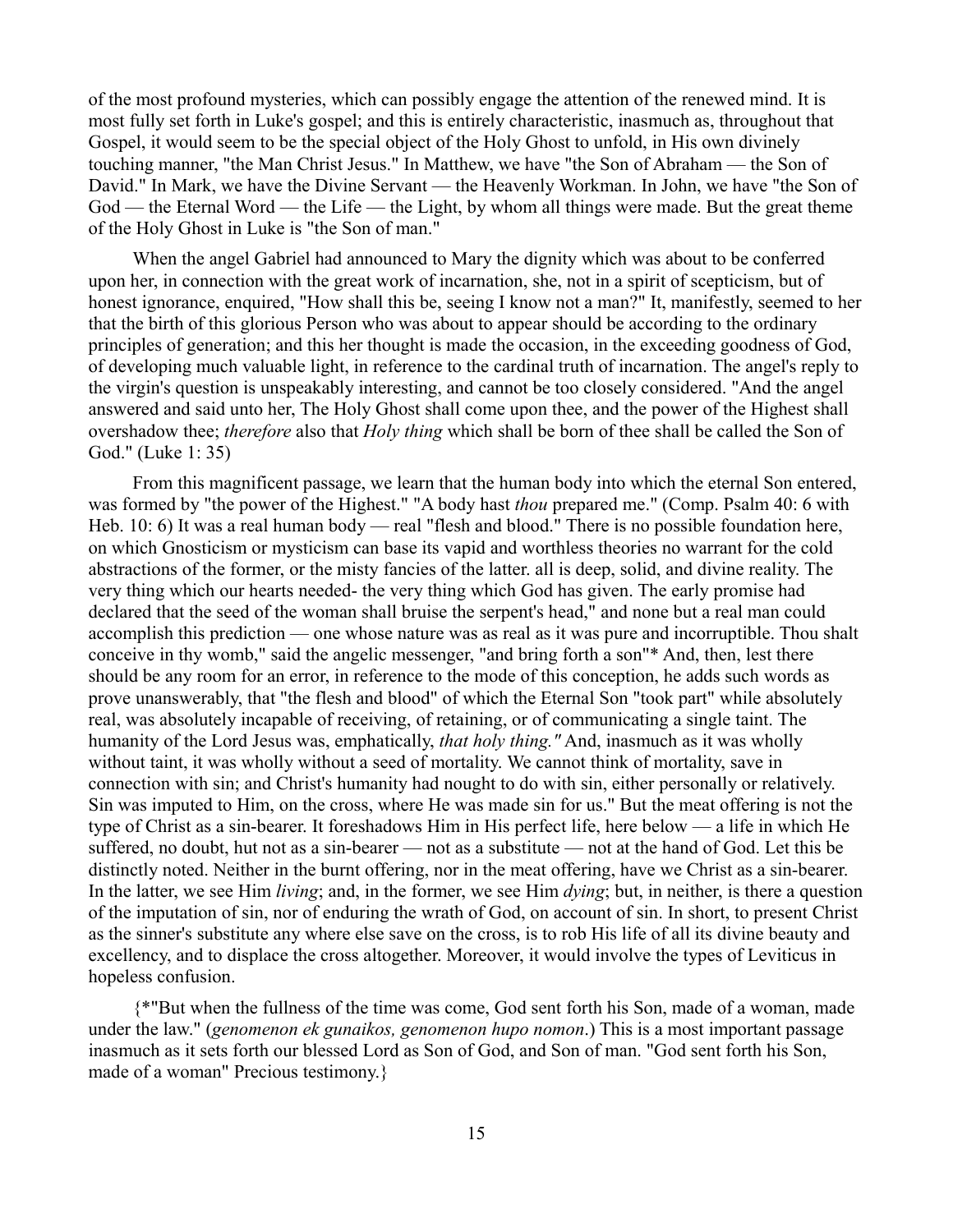I would, at this point, solemnly admonish my reader, that he cannot be too jealous in reference to the vital truth of the person of the Lord Jesus Christ, If there be error as to this, there is no security as to anything. God cannot give the sanction of His presence to ought that has not this truth for its foundation. The Person of Christ is the living — the divine ground which the Holy Ghost caries on all His operations. Let slip the truth as to Him, and you are like a vessel broken from its moorings, and carried, without rudder or compass, over the wild watery waste, and in imminent danger of being dashed to fragments upon the rocks of Arianism, Infidelity, or Atheism. Question the eternal Sonship of Christ — question His Deity — question His unspotted humanity, and you have opened the floodgate for a desolating tide of deadly error to rush in. Let no one imagine, for a moment, that this is a mere matter to be discussed by learned theologians — a curious question — a recondite mystery — a point about which we may lawfully differ. No; it is a vital, fundamental truth, to be held in the power of the Holy Ghost, and maintained at the expense of all beside — yea, to be confessed, under all circumstances, whatever may be the consequences.

What we want is simply to receive into our hearts, by the grace of the Holy Spirit, the Father's revelation of the Son, and, then, our souls shall be effectually preserved from the snares of the enemy, let them take what shape they may. He may speciously cover the trap of Arianism or Socinianism with the grass and leaves of a most plausible and attractive system of interpretation; but directly the devoted heart discovers what this system attempts to make of the Blessed One to whom it owes everything, and where it attempts to put Him, it finds but little difficulty in sending it back to where it manifestly came from. We can well afford to do without human theories; but we can never do without Christ — the Christ of God — the Christ of God's affections — the Christ of God's counsels — the Christ of God's word.

The Lord Jesus Christ, God's eternal Son, a distinct Person in the glorious Trinity, God manifest in the flesh, God over all, blessed for ever, assumed a body which was inherently and divinely pure, holy, and without the possibility of taint — absolutely free from every seed or principle of sin and mortality. Such was the humanity of Christ, that He could at any moment, so far as He was personally concerned, have returned to heaven, from whence He had come, and to which He belonged. I speak not here of the eternal counsels of redeeming love, or of the unswerving love of the heart of Jesus — His love to God — His love to God's elect, or of the work that was needful to ratify God's everlasting covenant with the seed of Abraham, and with the whole creation. Christ's own words teach us that it behoved Him to suffer, and to rise from the dead the third day." (Luke 24: 46) It was necessary that He should suffer, in order to the full manifestation and perfect accomplishment of the great mystery of redemption. It was His gracious purpose to "bring many sons unto glory. He would not abide alone," and, therefore, He, as the corn of wheat, "should fall into the ground and die." The more fully we enter into the truth of His Person, the more fully do we apprehend the grace of His work.

When the apostle speaks of Christ's being made perfect through suffering," it is as "the Captain of our salvation that he contemplates Him, and not as the eternal Son who, as regards His own abstract Person and nature, was divinely perfect and could not possibly have ought added to Him. So, also, when He Himself says, "Behold I cast out devils, and I do cures today and tomorrow, and the third day I shall be perfected," (Luke 13: 32) He refers to His being perfected, in the power of resurrection, as the accomplisher of the entire work of redemption. So far as He was personally concerned, He could say, even on His way forth from the garden of Gethsemane, "Thinkest thou that I cannot now pray to my Father, and he shall presently give me more than twelve legions of angels? But how then shall the scriptures be fulfilled, that thus it must be?" (Matt. 26: 53, 54)

It is well that the soul be clear as to this — well to have a divine sense of the harmony which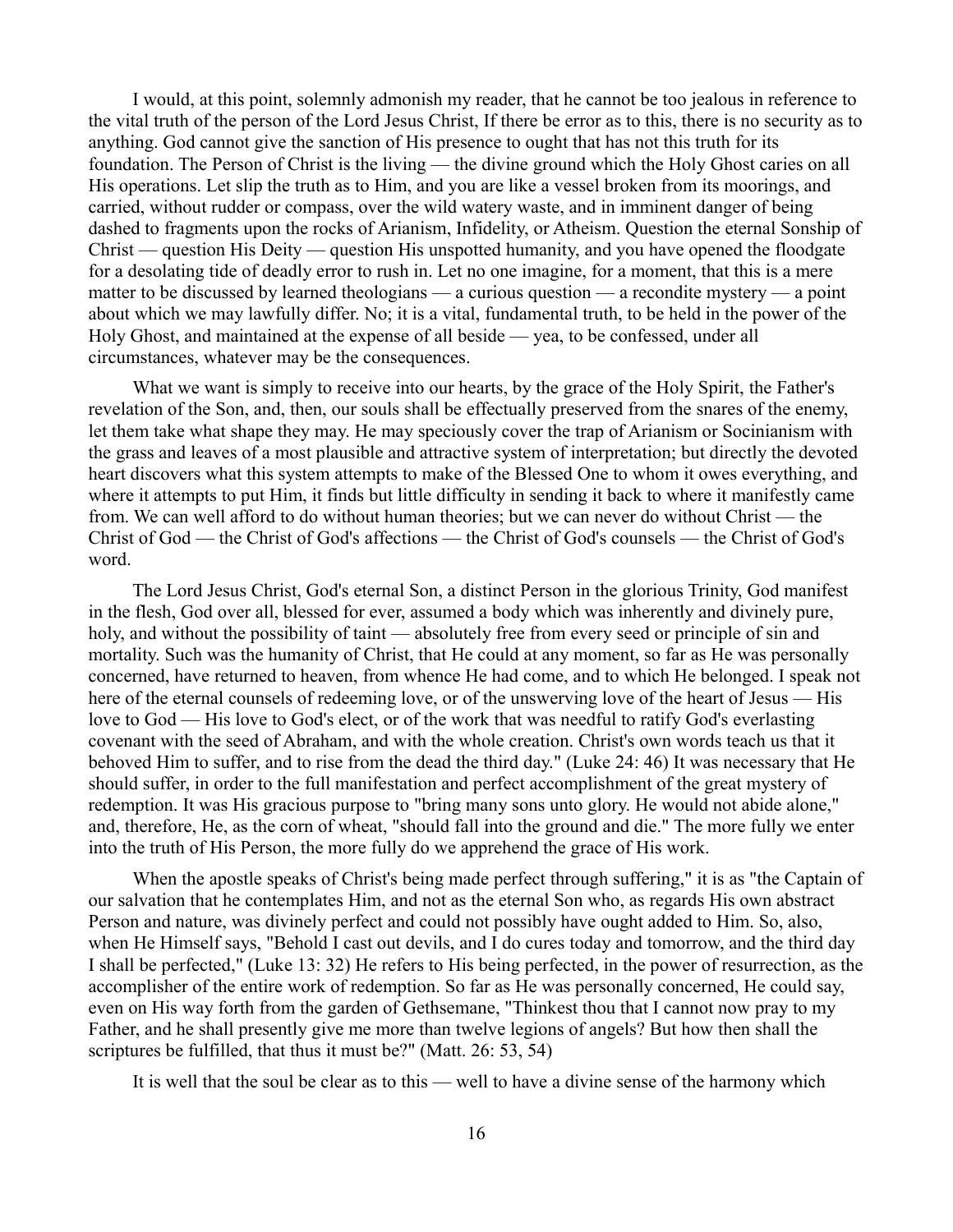exists between those scriptures which present Christ in the essential dignity of His Person, and the divine purity of His nature, and those which present Him in His relation with His people, and as accomplishing the great work of redemption. At times we find both these things combined, in the same passage, as in Heb. 5: 8, 9: "Though *he were a Son,* yet learned he obedience by the things which he suffered; and being made perfect, he became the author of eternal salvation to all them that obey him." We must, however, bear in mind that not one of those relations into which Christ, voluntarily, entered — whether as the expression of divine love to a lost world, or the servant of the divine counsels not one of these could possibly interfere with the essential purity, excellency, and glory of His Person. "The Holy Ghost came upon" the virgin, and the power of the Highest overshadowed her;" and "therefore that holy thing which was born of her was called the Son of God." Most magnificent unfolding, this, of the deep secret of Christ's pure and perfect humanity — the great antitype of the *"fine flour mingled with oil!"*

And here, let me observe, that, between humanity, as seen in the Lord Jesus Christ, and humanity, as seen in us, there could be no union. That which is pure could never coalesce with that which is impure. That which is incorruptible could never unite with that which is corruptible. The spiritual and the carnal — the heavenly and the earthly — could never combine. Hence, therefore, it follows that incarnation was not, as some have attempted to teach, Christ's taking our fallen nature into union with Himself. If He could have done this, there would have been no need of the death of the cross. He needed not, in that case, to feel "straitened" until the baptism was accomplished — the corn of wheat did not need to fall into the ground and die." This is a point of great moment. Let the spiritual mind ponder it deeply. Christ could not possibly take sinful humanity into union with Himself. Hear what the angel said to Joseph, in the first chapter of Matthew's gospel. "Joseph, thou son of David, fear not to take unto thee Mary thy wife; *for that which is conceived in her is of the Holy Ghost."* See now Joseph's natural sensibilities, as well as Mary's pious ignorance, are made the occasion of a fuller unfolding of the holy mystery of Christ's humanity; and also of guarding that humanity against all the Blasphemous attacks of the enemy!

How, then, is it that believers are united to Christ. Is it in incarnation or resurrection? In resurrection, assuredly. How is this proved? "Except a corn of wheat fall into the ground and die, it abideth *alone*." (John 12: 24.) At this side of death, there could be no union between Christ and His people. It is in the power of a new life that believers are united to Christ. They were dead *in sin,* and He, in perfect grace, came down, and, though Himself pure and sinless, was "made sin" — "died *unto sin*" — put it away — rose triumphant over it, and all pertaining to it, and, in resurrection, became the Head of a new race. Adam was the head of the old creation, which fell with him. Christ, by dying, put Himself under the full weight of His people's condition, and having perfectly met all that was against them, rose; victorious over all, and carried them with Him into the new creation, of which He is the glorious Head and Centre. Hence, we read, He that is joined unto the Lord is one spirit." (1 Cor. 6: 17.) But God, who is rich in mercy, for his great love wherewith he loved us, even when we were *dead in sins*, hath quickened us *together with Christ,* (by grace ye are saved;) and hath raised us up together, and made us sit together in heavenly places in Christ Jesus." (Eph. 2: 4-6.) For we are members of his body, of his flesh, and of his bones." (Eph. 5: 30.) "And you *being dead in your sins,* and the uncircumcision of your flesh, *hath he quickened together with him,* having forgiven you all trespasses." (Col. 2: 13.)

Passages might be multiplied, but the above are amply sufficient to prove that it was not in incarnation, but in death, that Christ took a position in which His people could be "quickened together with him." Does this seem unimportant to the reader? Let him examine it in the light of Scripture. Let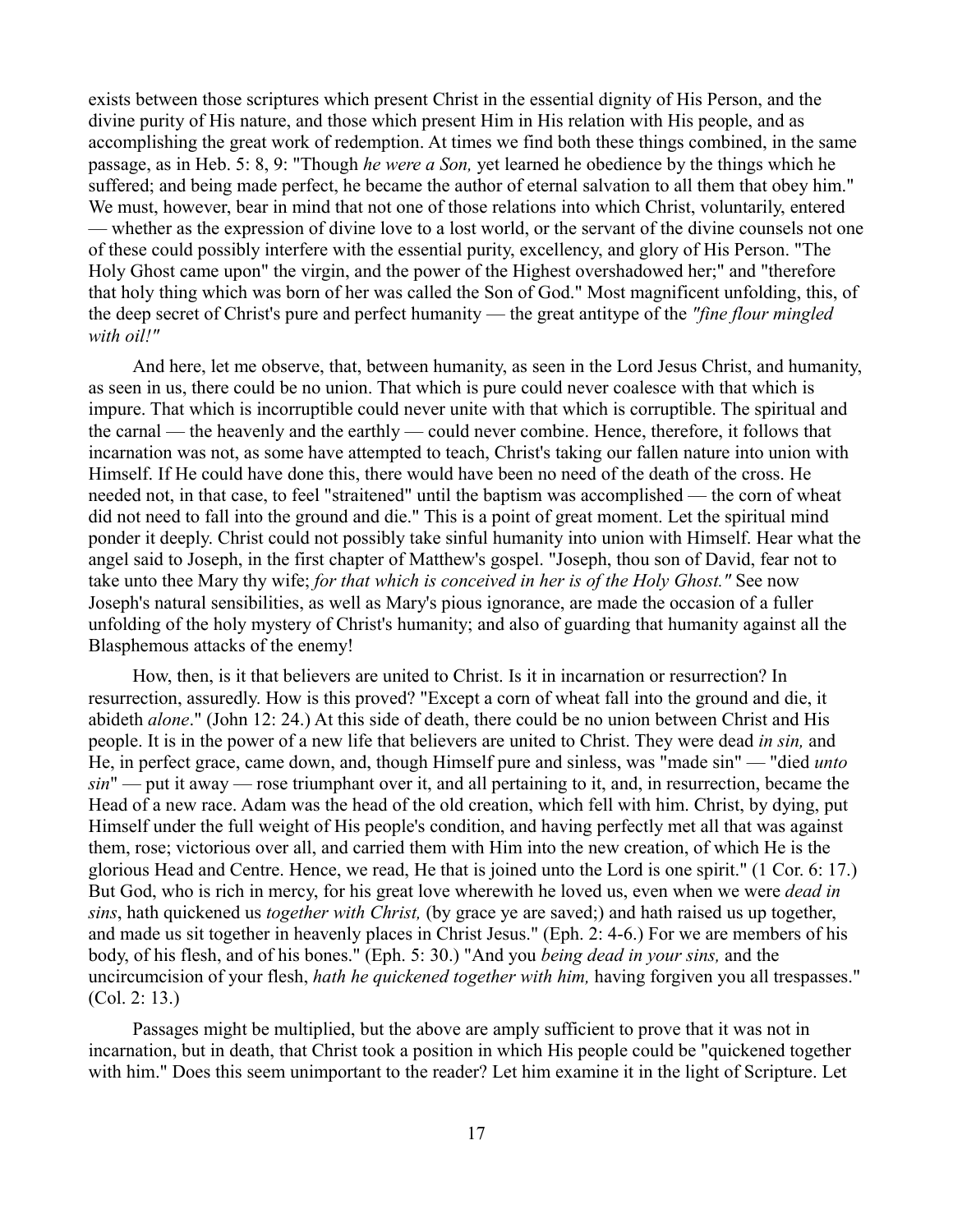him weigh all the consequences. Let him view it in its bearing upon Christ's Person, upon His life, upon His death, upon our condition, by nature, in the old creation, and our place, through mercy, in the new. Let him consider it thus, and, I feel persuaded, he will no longer regard it as a light matter. Of one thing, at least, he may rest assured, that the writer of these pages would not pen a single line to prove this point, did he not consider it to be fraught with the most momentous results. The whole of divine revelation so hangs together — is so adjusted by the hand of the Holy Ghost is so consistent in all its parts, that, if one truth be disturbed, the entire arch is injured. This consideration should suffice to produce, in the mind of every Christian, a holy caution lest, by some rude touch, he mar the beauteous superstructure. Every stone must be left in its divinely appointed place; and, unquestionably, the truth as to Christ's Person is the keystone of the arch.

Having thus endeavoured to unfold the truth typified by the "fine flour *mingled* with oil," we may remark another point of much interest in the expression, "He shall *pour* oil upon it." In this we have a type of the anointing of the Lord Jesus Christ, by the Holy Ghost. The body of the Lord Jesus was not merely formed, mysteriously, by the Holy Ghost, but that pure and holy vessel was also anointed for service, by the same power. And it came to pass when all the people were baptised, and Jesus also being baptised and praying, the heaven was opened, and the Holy Ghost descended in a bodily shape, as a dove, upon him, and there was a voice from heaven, saying, Thou art my beloved Son, in thee I am well pleased." (Luke 3: 21, 22)

The anointing of the Lord Jesus, by the Holy Ghost, previous to His entrance upon His public ministry, is of immense practical importance to every one who really desires to be a true and an effectual servant of God. though conceived, as to His manhood, by the Holy Ghost; though, in His own proper Person, "God manifest in the flesh;" though embodying, in Himself, all the fullness of the Godhead; yet, be it well observed, when coming forth, as man, to do the will of God, on the earth, whatever that will might be, whether preaching the gospel, teaching in the synagogues, healing the sick, cleansing the leper, casting out devils, feeding the hungry, or raising the dead, He did all by the Holy Ghost. That holy and heavenly vessel in which God the Son was pleased to appear in this world, was formed, filled, Anointed, and led by the Holy Ghost.

What a deep and holy lesson for us! A most needful and salutary lesson! How prone are we to run unsent! How prone to act in the mere energy of the flesh! How much of that which looks like ministry is only the restless and unhallowed activity of a nature which has never been measured and judged in the divine presence! Truly, we need to contemplate, more closely, our divine "meat offering" — to understand, more fully, the meaning of the "Fine flour anointed with oil." We need to meditate, more deeply, upon Christ Himself, who, though possessing, in His own Person, divine power, nevertheless, did all His work, wrought all His miracles, and, finally, offered himself without spot to God, by the eternal Spirit. He could say, "I, by the Spirit of God, cast out devils."

Nothing is of any value save that which is wrought by the power of the Holy Ghost. A man may write; but, if his pen be not guided and used by the Holy Ghost, his lines will produce no permanent result. A man may speak; but, if his lips be not anointed by the Holy Ghost, his word will not take permanent root. This is a solemn consideration, and, if properly weighed, would lead to much watchfulness over ourselves, and much earnest dependence upon the Holy Ghost. What we need is thorough self-emptiness, so that there may be room left for the Spirit to act by us. It is impossible that a man full of himself can be the vessel of the Holy Ghost. Such an one must, first, be emptied of himself, and, then, the Spirit can use him. When we contemplate the Person and ministry of the Lord Jesus, we see how that, in every scene and circumstance, He acted by the direct power of the Holy Ghost. Having taken His place, as man, down here, He showed that men should not only live by the Word, but act by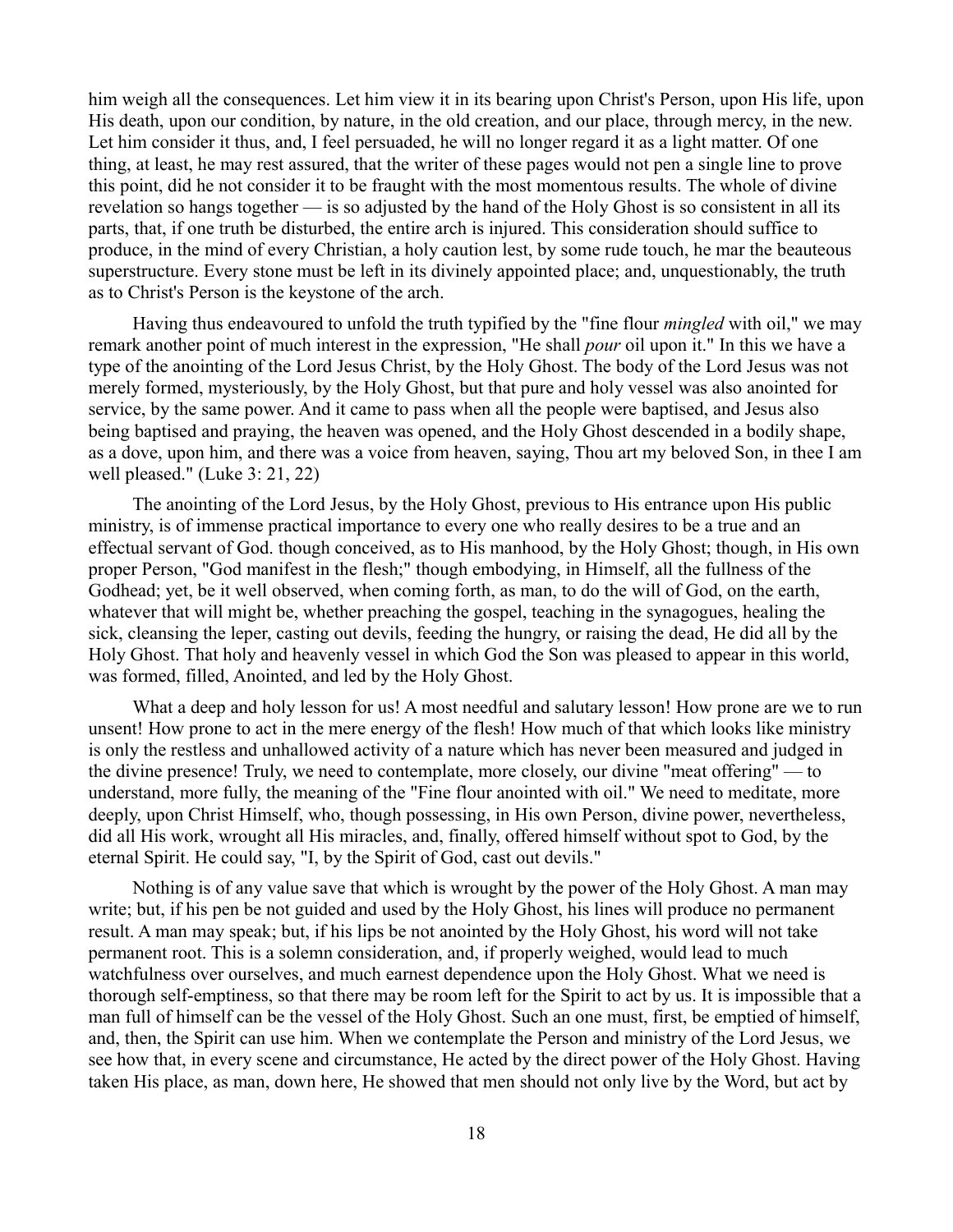the Spirit of God. Even though, as man, His will was perfect — His thoughts, His words, His acts, all perfect, yet would He not act, save by the direct authority of the Word, and by the direct power of the Holy Ghost. Oh! that in this, as in every thing else, we could, more closely, more faithfully, follow in His steps. Then, indeed, would our ministry be more effective, our testimony more fruitful, our whole course more entirely to the glory of God.

The next ingredient in the meat offering demanding our consideration is "the frankincense." As has been remarked, the "fine flour" was the basis of the offering. The "oil" and "frankincense" were the two leading adjuncts; and, truly, the connection between these two latter is most instructive. The "oil" typifies the *power* of Christ's ministry; the "frankincense" typifies the *object* thereof. The former teaches us that He did everything by the Spirit of God; the latter that He did everything to the glory of God. The frankincense presents that in the life of Christ, which was, exclusively, for God. This is evident from the second verse: "And he shall bring it (the meat offering) to Aaron's sons, the priests: and he shall take thereout his handful of the flour thereof, and of the oil thereof, with *all the frankincense* thereof; and the priest shall burn the memorial of it upon the altar, to be an offering made by fire, of a sweet savour unto the Lord." Thus was it in the true meat offering — the Man Christ Jesus. There was that in His blessed life which was exclusively for God. Every thought, every word, every look, every act of His, emitted a fragrance which went up, immediately, to God. And, as in the type, it was the fire of the altar" that drew forth the sweet odour of the frankincense; so, in the Anti type, the more he was "tried," in all the scenes and circumstances of His blessed life, the more fully was it manifested that, in His manhood, there was nothing that could not ascend, as an odour of a sweet smell, to the throne of God. If, in the burnt offering, we behold Christ "offering himself, without spot, to God;" in the meat offering, we behold Him presenting all the intrinsic excellence and perfect actings of His human nature to God. A perfect, a self-emptied, an obedient man, on the earth, doing the will of God, acting by the authority of the word, and by the power of the Spirit, had a sweet odour which could only be for divine acceptance. The fact that all the frankincense" was consumed on the altar, fixes its import in the simplest manner.

It now only remains for us to consider an ingredient which was an inseparable adjunct of the meat offering, namely, "*salt*." "and every oblation of thy meat offering shalt thou season with salt; neither shalt thou suffer the salt of the covenant of thy God to be lacking from thy meat offering: with all thine offerings thou shalt offer salt." The expression, "salt of the covenant," sets forth the enduring character of that covenant. God Himself has so ordained it, in all things, that nought can ever alter it — no influence can ever corrupt it. In a spiritual and practical point of view, it is impossible to over-estimate the value of such an ingredient. "Let your conversation be always with grace, seasoned with *salt*." The whole conversation of the Perfect Man exhibited the power of this principle. His words were not merely words of grace, but words of pungent power — words divinely adapted to preserve from all taint and corrupting influence. He never uttered a word which was not redolent with "frankincense" and seasoned with salt. The former was most acceptable to God, the latter most profitable for man.

Sometimes, alas! man's corrupt heart and vitiated taste could not tolerate the pungency of the divinely salted meat offering. Witness, for example, the scene in the synagogue of Nazareth. (Luke 4: 16-29) The people could bear him witness, and wonder at the *gracious* words which proceeded out of his mouth;" but when He proceeded to season those words with *salt*, which was so needful, in order to preserve them from the corrupting influence of their national pride, they would fain have cast Him over the brow of the hill whereon their city was built.

So, also, in Luke 14, when His words of "grace" had drawn "great multitudes" after Him, He instantly throws in the "salt," by setting forth, in words of holy faithfulness, the sure results of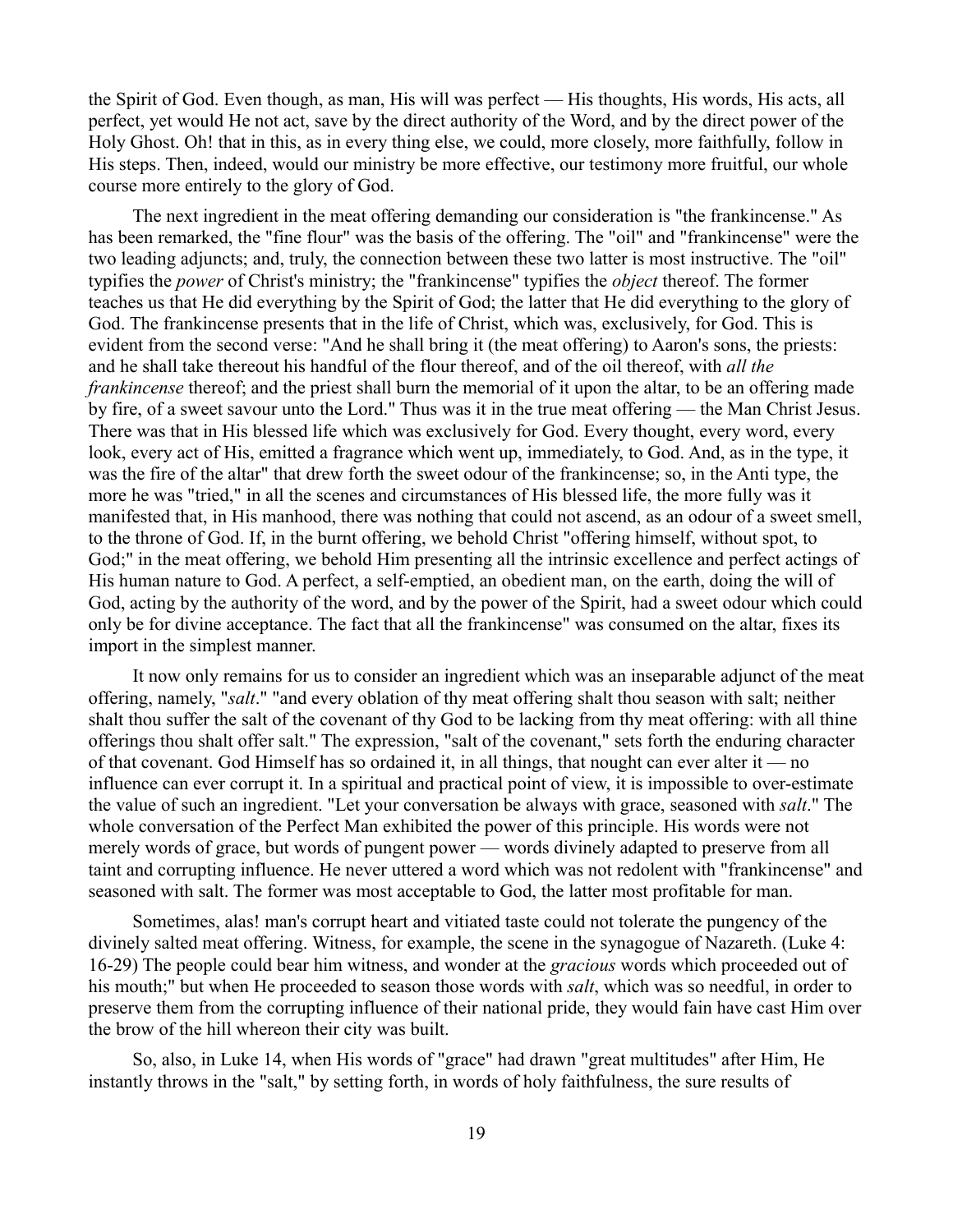following Him. Come, for all things are now ready," Here was the "grace." but, then, "whosoever forsaketh not all that he hath, cannot be my disciple." Here was the salt." Grace is attractive; but "Salt is good." Gracious discourse may be popular; but salted discourse never will. The pure gospel of the grace of God may, at certain times, and under certain circumstances, be run after by the multitude" for a while; but when the "salt" of a fervid and faithful application is introduced, it will soon thin the benches of all save such as are brought under the power of the word.

Having thus considered the ingredients which composed the meal offering, we shall now refer to those which were excluded from it.

The first of these was "leaven." No meat offering which ye shall bring unto the Lord, shall be made with leaven." This ingredient is used throughout the inspired volume, without so much as a single exception, as the symbol of *evil*. In Lev. 23, which will be noticed in due course, we find leaven admitted in the two loaves which were offered on the day of Pentecost; but from the meat offering, leaven was most sedulously excluded. There was to be nothing sour: nothing that would puff up, nothing expressive of evil in that which typified the Man Christ Jesus." In Him, there could be nothing savouring of nature's sourness, nothing turgid, nothing inflated. All was pure, solid, and genuine. His word might, at times, cut to the quick; but it was never sour. His style never rose above the occasion. His deportment ever exhibited the deep reality of one walking in the immediate presence of God.

In those who bear the name of Jesus, we know, too well, alas! how leaven shows itself in all its properties and effects. There has been but one untainted sheaf of human fruit — but one perfectly unleavened meat offering; and, blessed be God, that one is ours — ours to feed upon in the sanctuary of the divine presence, in fellowship with God. No exercise can be more truly edifying and refreshing for the renewed mind than to dwell upon the unleavened perfectness of Christ's humanity — to contemplate the life and ministry of One who was, absolutely and essentially, unleavened. In all His springs of thought, affection, desire, and imagination, there was not so much as a particle of leaven. He was the sinless, spotless, perfect Man. And the more we are enabled, by the power of the Spirit, to enter into all this, the deeper will be our experience of the grace which led this perfect One to place Himself under the full consequences of His people's sins, as He did when He hung upon the cross. his thought, however, belongs entirely to the sin-offering aspect of our blessed Lord. In the meat offering, sin is not in question. It is not the type of a sin-bearer, but of a real, perfect, unblemished Man, conceived and anointed by the Holy Ghost, possessing an unleavened nature, and living an unleavened life, down here; emitting, ever, to God-ward, the fragrance of His own personal excellency, and maintaining, amongst men, a deportment characterised by grace seasoned with salt."

But there was another ingredient, as positively excluded from the meat offering as leaven," and that was honey." For ye shall burn no leaven, *nor any honey,* in any offering of the Lord made by fire." (Ver. 11). Now, as "leaven" is the expression of that which is positively and palpably *evil*, in nature, we may regard honey" as the significant symbol of that which is apparently *sweet* and attractive. Both are disallowed of God — both were carefully excluded from the meat offering — both were unfit for the altar. Men may undertake, like Saul, to distinguish between what is "vile and refuse," and what is not; but the judgement of God ranks the delicate Agag with the vilest of the sons of Amalek;. No doubt, there are some good moral qualities in man which must be taken for what they are worth. hast thou found *honey*, eat so much as is convenient;" but, be it remembered, it found no place in the meat offering, nor in its Antitype. There was the fullness of the Holy Ghost; there was the fragrant odour of the frankincense; there was the preservative virtue of the salt of the covenant." All these things accompanied the fine flour," in the Person of the true "meat offering;" but "no honey."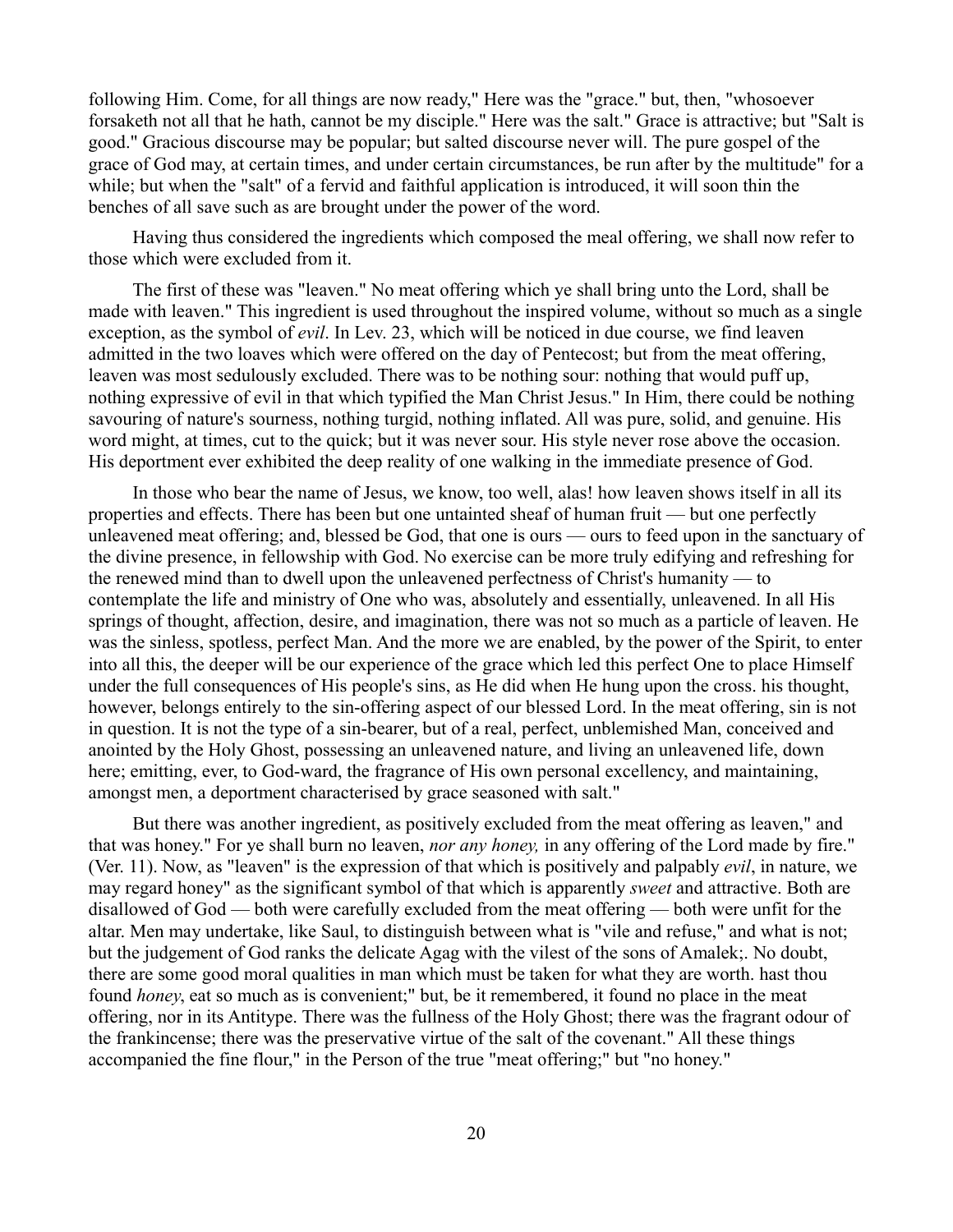What a lesson for the heart is here! yea, what a volume of wholesome instruction! The blessed Lord Jesus knew how to give nature and its relationships their proper place. He knew how much honey "was convenient." He could say to His mother, "Wist ye not that I must be about my Father's business?" And yet He could say, again, to the beloved disciple, Behold thy mother." In other words, nature's claims were never allowed to interfere with the presentation to God of all the energies of Christ's perfect manhood. Mary and others too might have thought that her human relation to the blessed One gave her some peculiar claim or influence, on merely natural grounds. There came, then, his brethren ("after the flesh") and his mother, and standing without, sent unto him, calling him. And the multitude sat about him; and they said unto him, Behold, thy mother and thy brethren without seek for thee." What was the reply of the true Meat Offering? Did He, at once, abandon His work, in order to respond to nature's call? By no means. Had He done so, it would have been to mingle honey" with the meat offering, which could not be. The honey was faithfully excluded, on this, as on every occasion, when God's claims were to be attended to, and instead thereof, the power of the Spirit, the odour of the frankincense," and the virtues of the salt" were blessedly exhibited. And he answered them, saying, Who is my mother, or my brethren? And he looked round about on them which sat about him, and said, Behold my mother and my brethren! For whosoever shall do the will of God, the same is my brother, and my sister, and my mother."\* (Mark 3: 31-35.)

{\*How important to see, in the above beautiful passage, that doing God's will brings the soul into a relationship with Christ, of which His brethren according to the flesh knew nothing, on merely natural grounds. It was as true, with respect to those brethren, as any one else, that except a man be born again, he cannot see the kingdom of God." Mary could not have been saved by the mere fact of her being the mother of Jesus. She needed personal faith in Christ as much as any other member of Adam's fallen family. She needed to pass, by being born again, not of the old creation into the new. It was by treasuring up Christ's words in her heart that this blessed woman was saved. No doubt, she was highly favoured" in being chosen as a vessel, to such a holy office; but, then, as a lost sinner, she needed! to rejoice in God her Saviour, like any one else. She stands on the same platform, is washed in the same blood, clothed in the same righteousness, and will sing the same song, as all the rest of God's redeemed.

This simple fact will give additional force and clearness to a point already stated, namely; that incarnation was not Christ's taking our nature into union with Himself. This truth should be carefully pondered. It is fully brought out in 2 Cor. 5, "For the love of Christ constraineth us; because we thus judge, that if one died for all, then were all dead: and that he died for all that they which live should not henceforth live unto themselves, but unto him which died for them, and rose again. Wherefore henceforth know we no man after the flesh, yea, *though we have known Christ after the flesh, yet now henceforth know we him no more*. Therefore if any man be *in Christ*, he is a new creation: old things are passed away; behold all things are become new." (Ver. 14-17)}

There are few things which the servant of Christ finds more difficult than to adjust, with spiritual accuracy, the claims of natural relationship, so as not to suffer them to interfere with the claims of the Master. In the case of our blessed Lord, as we know, the adjustment was divine. In our case, it often happens that divinely-recognised duties are openly neglected for what we imagine to be the service of Christ. The doctrine of God is constantly sacrificed to the apparent work of the gospel. Now, it is well to remember that true devotedness always starts from a point within which all godly claims are fully secured. If I hold a situation which demands my services from ten till four every day, I have no right to go out to visit or preach, during those hours. If I am in business, I am bound to maintain the integrity of that business, in a godly manner. I have no right to run hither and thither preaching, while my business,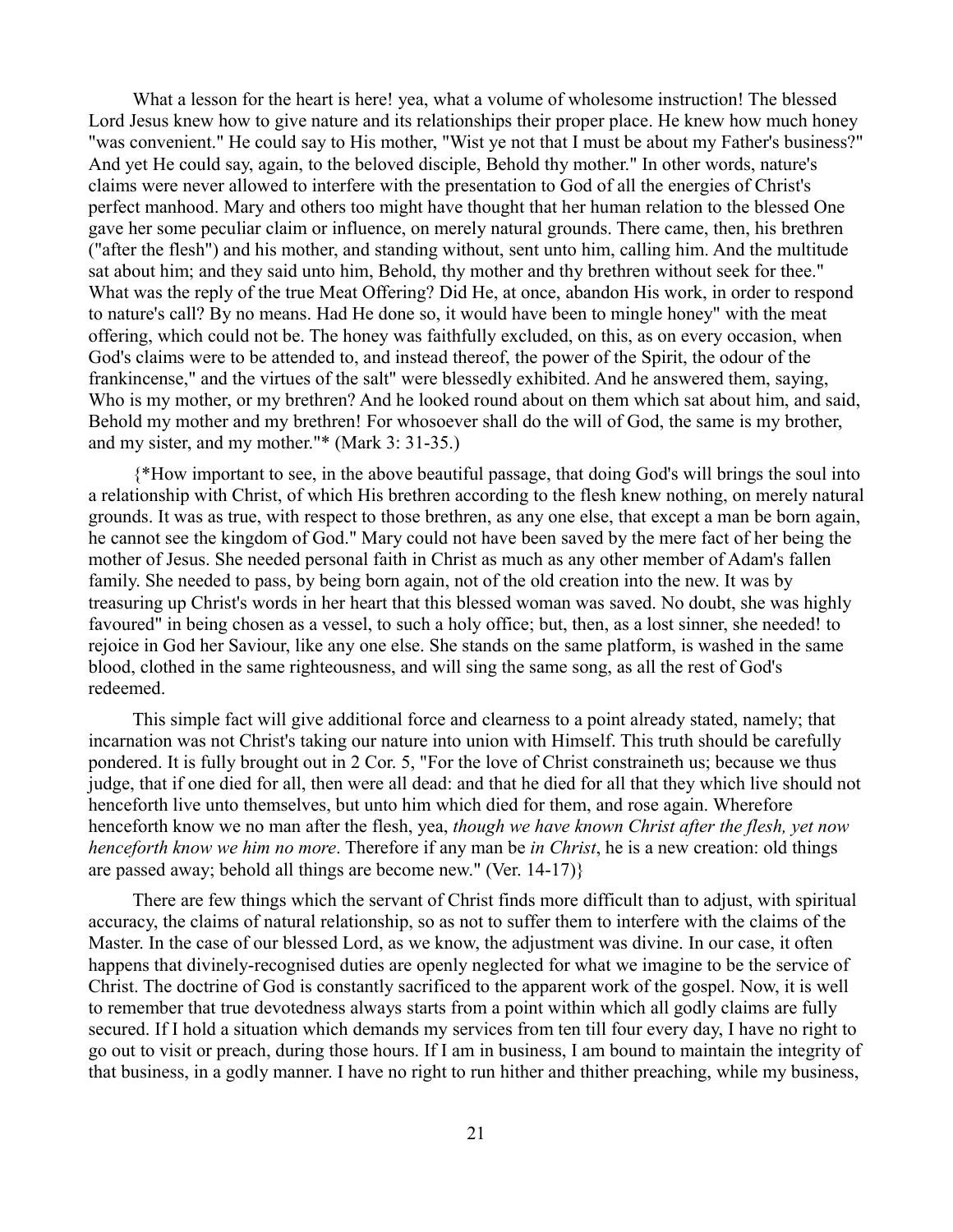at home, lies in sixes and sevens, bringing great reproach on the holy doctrine of God. A man may say, I feel myself called to preach the gospel, and I find my situation, or my business, a clog. Well, *if you are divinely called and fitted* for the work; of the gospel, and that you cannot combine the two things, then resign your situation, or wind up your business, in a godly manner, and go forth, in the name of the Lord. But, clearly, so long as I hold a situation, or carry on a business, my work in the gospel must begin from a point within which the godly claims of such business or situation are fully responded to. This is devotedness. Ought else is confusion, however well intended. Blessed be God, we have a perfect example before us in the life of the Lord Jesus, and ample guidance, for the new man, in the word of God; so that we need not make any mistakes, in the varied relationships which we may be called, in the providence of God, to all, or as to the various claims which God's moral government has set up, in connection with such relationships.

2. The second point, in our theme, is the mode in which the meat offering was prepared. This was, as we read, by the action of fire. It was "baken in an oven" — "baken in a pan" — or "baken in a frying pan." The process of baking suggests the idea of suffering. But inasmuch as the meat offering is called "a sweet savour" — a term which is never applied to the sin offering, or trespass offering — it is evident that there is no thought of suffering for sin — no thought of suffering the wrath of God on account of sin — no thought of suffering at the hand of infinite Justice, as the sinner's substitute. The two ideas of "sweet savour" and suffering for sin, are wholly incompatible, according to the Levitical economy. It would completely destroy the type of the meat offering, were we to introduce into it the idea of suffering for sin.

In contemplating the *life* of the Lord Jesus, which, as we have already remarked, is the special subject foreshadowed in the meat offering, we may notice three distinct kinds of suffering; namely, suffering for righteousness; suffering by the power of sympathy; and suffering, in anticipation.

As the righteous Servant of God, He suffered in the midst of a scene in which all was contrary to Him; but this was the very opposite of suffering for sin. It is of the utmost importance to distinguish between these two kinds of suffering. The confounding of them must lead to serious error. suffering as a righteous One, standing amongst men, on God's behalf, is one thing; and suffering instead of men, under the hand of God, is quite another. The Lord Jesus suffered for righteousness, during His *life*. He suffered for sin, in His death. During His life, man and Satan did their utmost; and, even at the cross, they put forth all their powers; but when all that they could do was done — when they had travelled, in their deadly enmity, to the utmost limit of human and diabolical opposition, there lay, far beyond a region of impenetrable gloom and horror into which the Sin-bearer had to travel, in the accomplishment of His work. During His life He ever walked in the unclouded light of the Divine countenance; but, on the cursed tree, the dark shadow of sin intervened, and shut out that light, and drew forth that mysterious cry, My God, my God, why hast thou forsaken me?" This was a moment which stands absolutely alone, in the annals of eternity. From time to time, during the life of Christ, down here heaven had opened to give forth the expression of divine complacency in Him; but on the cross God forsook Him, because He was making His soul an offering for sin. If Christ had been a sin-bearer all His life, then what was the difference between the cross and any other period? Why was He not forsaken of God during His entire course? What was the difference between Christ on the cross, and Christ on the holy mount of transfiguration? was He forsaken of God, on the mount? Was He a sinbearer there? These are very simple questions, which should be answered By those who maintain the ides of a life of sin-bearing.

The plain fact is this, there was nothing either in Christ's humanity, or in the nature of His associations, which could possibly connect Him with sin, or wrath, or death. He was made sin" on the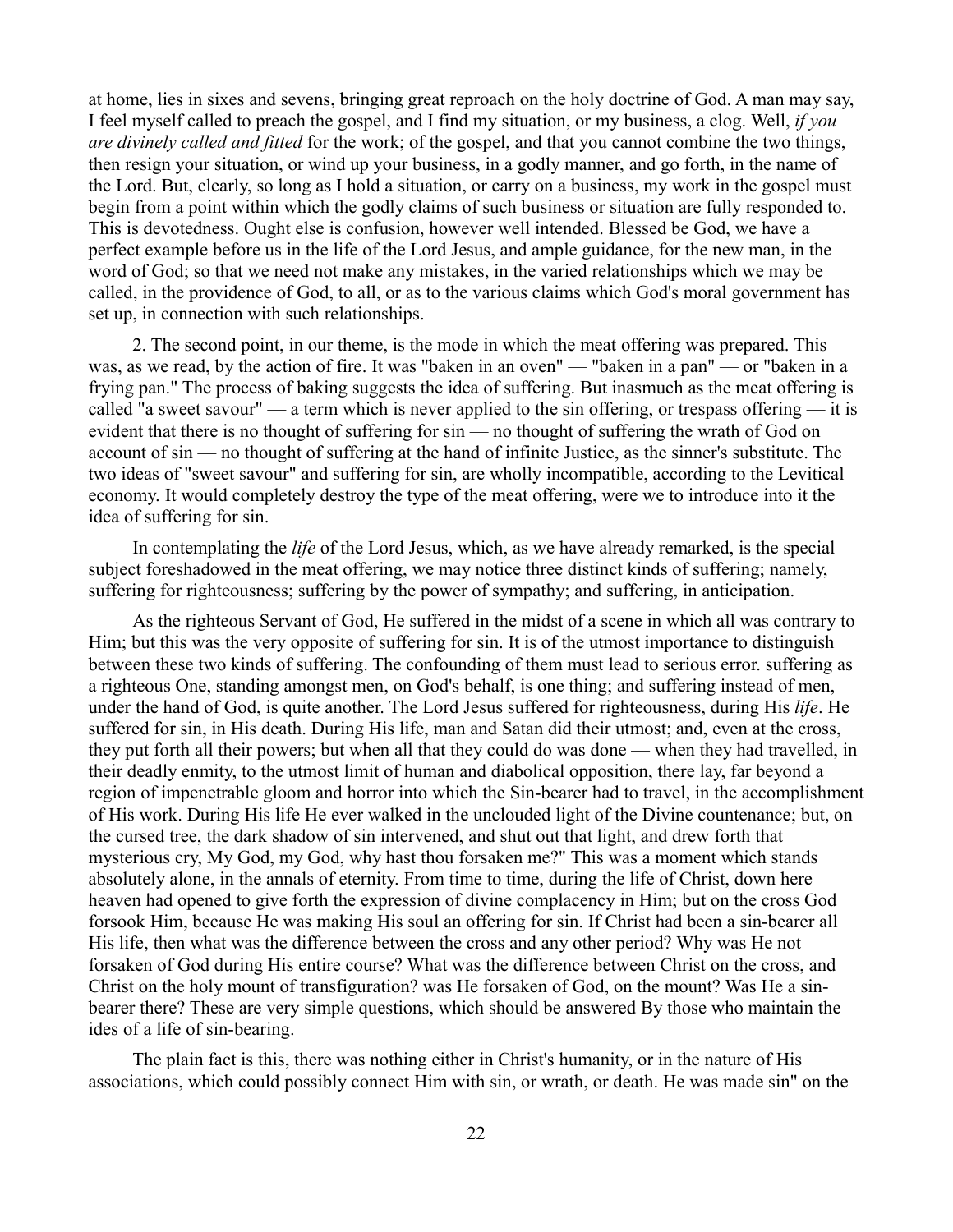cross; and there He endured the wrath of God, and there He gave up His life, as an all-sufficient atonement for sin; but nothing of this finds a place in the meat offering. True, we have the process of baking — the action of fire; but this is not the wrath of God. The meat offering was not a sin offering, but a sweet savour" offering. Thus, its import is definitely fixed; and, moreover, the intelligent interpretation of it must ever guard, with holy jealousy, the precious truth of Christ's spotless humanity, and the true nature of His associations. To make Him, by the necessity of His birth, a sinbearer, or to place Him, thereby, under the curse of the law, and the wrath of God, is to contradict the entire truth of God, as to incarnation — truth announced by the angel, and repeated, again and again, by the inspired apostle. Moreover, it destroys the entire character and object of Christ's life, and robs the cross of its distinctive glory. It lowers the sense of what sin is, and of what atonement is. In one word, it removes the keystone of the arch of revelation, and lays all in hopeless ruin and confusion around us.

But, again, the Lord Jesus suffered by the power of Sympathy; and this character of suffering unfolds to us the deep secrets of His tender heart. Human sorrow, and human misery ever touched a chord in that bosom of love. It was impossible that a perfect human heart could avoid feeling, according to its own divine sensibilities, the miseries which sin had entailed upon the human family. Though, personally free, both from the cause and the effect — though belonging to heaven, and living a perfect heavenly life, on the earth, yet did He descend, by the power of an intense sympathy, into the deepest depths of human sorrow yea, He felt the sorrow, more keenly by far, than those who were the direct subjects thereof, inasmuch as His humanity was perfect. And, further, He was able to contemplate both the sorrow and its cause, according to their just measure and character, in the presence of God. He felt as none else could feel. His feelings — His affections — His sensibilities — His whole moral and mental constitution were perfect; and, hence, none can tell what such an One must have suffered, in passing through such a world as this. He beheld the human family struggling beneath the ponderous weight of guilt and wretchedness; He beheld the whole creation groaning under the yoke; the cry of the prisoner fell upon His ear; the tear of the widow met His view; bereavement and poverty touched His sensitive heart; sickness and death made Him groan in the spirit;" His sympathetic sufferings were beyond all human conception.

I shall quote a passage for my reader, illustrative of that character of suffering to which we are now referring. When the even was come, they brought unto him many that were possessed with devils: and he cast out the spirits with his word, and healed all that were sick; that it might be fulfilled which was spoken by Isaiah the prophet, saying, *Himself took our infirmities, and bare our sicknesses."* (Matt. 8: 16, 17) This was entirely sympathetic — the power of fellow-feeling, which in Him was perfect. He had no sicknesses or infirmities of His own. Those things which are sometimes spoken of as sinless infirmities," were, in His case, but the evidences of a veritable, a real, a perfect manhood. But by sympathy, by perfect fellow feeling, He took our infirmities, and bare our sicknesses." None? but a perfect man could have done this. We may feel for, and with, each other; but only Jesus could make human infirmity and sickness His own.

Now, had He been bearing all these things by the necessity of His birth, or of His relations with Israel and the human family, we should have lost all the beauty and preciousness of His voluntary sympathy. There could be no room for voluntary action when absolute necessity was laid upon Him. But, on the other hand, when we see His entire freedom, both personally and relatively, from human misery and that which produced it, we can enter into that perfect grace and compassion which led Him to take our infirmities, and bear our sicknesses," in the power of true sympathy. There is, therefore, a very manifest difference between Christ's suffering as a voluntary sympathiser with human misery, and His sufferings as the sinner's substitute. The former are apparent throughout His entire *life*; the latter are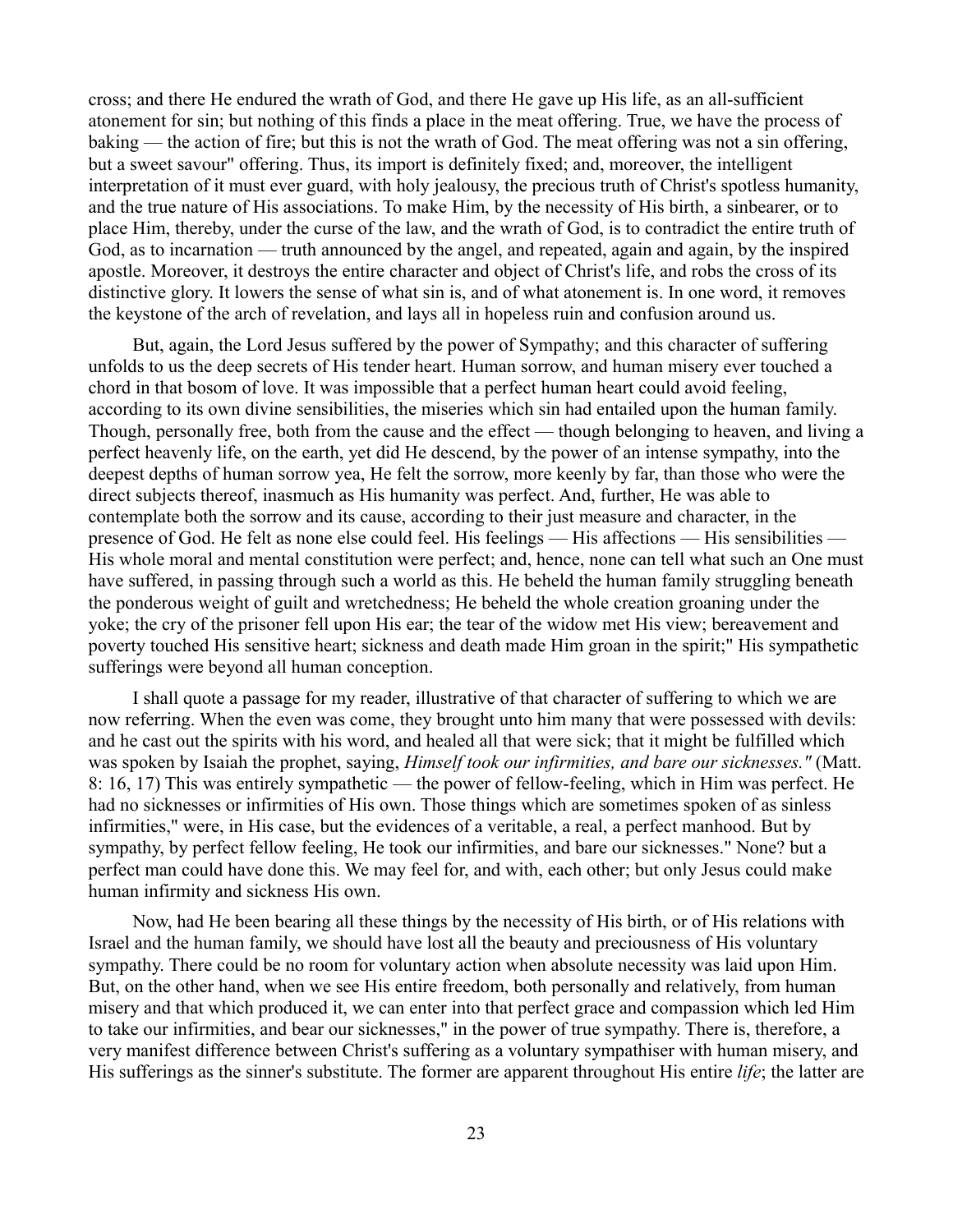### confined to His *death*.

Finally, we have to consider Christ's sufferings, by anticipation. We find the dark shadow of the cross casting itself athwart His path, and producing a very keen order of suffering which, however, must be as clearly distinguished from His atoning suffering as either His suffering for righteousness, or His suffering by sympathy. Let as take a passage, in proof: And he came out, and went, as He was wont, to the mount of Olives; and his disciples also followed him. And when he was at the place, he said unto them, Pray that ye enter not into temptation and he was withdrawn from them about a stone's cast, and kneeled down, and prayed, saying, Father, if thou be willing, remove this cup from me: nevertheless, not my will but thine, be done. And there appeared an angel unto him from heaven strengthening him. and being in an agony, he prayed more earnestly: and his sweat was as it were great drops of blood falling down to the ground." (Luke 22: 39-44.) Again, we read, And he took with him Peter and the two sons of Zebedee, and began to be sorrowful and very heavy. Then saith he unto them, my soul is exceeding sorrowful, even unto death: tarry ye here, and watch with me . . . . . he went away again the second time, and prayed, saying, O my Father, if this cup may not pass away from me, except I drink it, thy will be done." (Matt. 26: 37-42.)

From these verses, it is evident, there was a something, in prospect, which the blessed Lord had never encountered before. There was a cup" being filled out for Him of which He had not yet drunk. If He had been a sin-bearer all His life, then why this intense agony at the thought of coming in contact with sin and enduring the wrath of God on account of sin? what was the difference between Christ, in Gethsemane, and Christ, at Calvary, if He were a sin-bearer all His life? There was a material difference! but it is because He was not a sin-bearer all His life. What is the difference? In Gethsemane, He was *anticipating* the cross! at Calvary, He was actually *enduring* it. In Gethsemane, there appeared an angel unto him from heaven strengthening him;" at Calvary, He was forsaken of all. There was no angelic ministry there. In Gethsemane He addresses God as *Father*," thus enjoying the full communion of that ineffable relationship; but at Calvary, He cries, My *God*, My *God*, why hast thou forsaken me?" Here the sin-bearer looks up, and beholds the throne of eternal Justice enveloped in dark clouds, and the countenance of inflexible Holiness averted from Him because He was being made sin for us."

The reader will, I trust, find no difficulty in examining this subject for himself. He will be able to trace, in detail, the three characters of the *life*-sufferings of our blessed Lord, and to distinguish between them and His *death*-sufferings-His sufferings for sin. He will see how that, when man and Satan had done their utmost, there yet remained a character of suffering which was perfectly unique, namely, suffering, at the hand of God, on account of sin — suffering as the sinner's substitute. Until He came to the cross, He could ever look up and bask in the clear light of His Father's countenance. In the darkest hour, He found a sure resource above. His path down here was a rough one. How could it be otherwise, in a world where all was directly contrary to His pure and holy nature? He had to endure the contradiction of singers against himself." He had to endure" the reproach of them that reproached God." What had He not to endure? He was misunderstood, misinterpreted, abused, maligned, accused of being mad, and of having a devil. He was betrayed, denied, deserted, mocked, buffeted, spit upon, crowned with thorns, cast out, condemned, and nailed between two malefactors. All these things He endured at the hand of man, together with all the unutterable terrors which Satan brought to bear upon His spirit; but let it be, once more, emphatically repeated, when man and Satan had exhausted their power and enmity, our blessed Lord and Saviour had to endure a something compared with which all the rest was as nothing, and that was the hiding of God's countenance — the three hours of darkness and awful gloom, during which He suffered what none but God could know.

Now, when scripture speaks of our having fellowship with Christ's sufferings, it refers, simply, to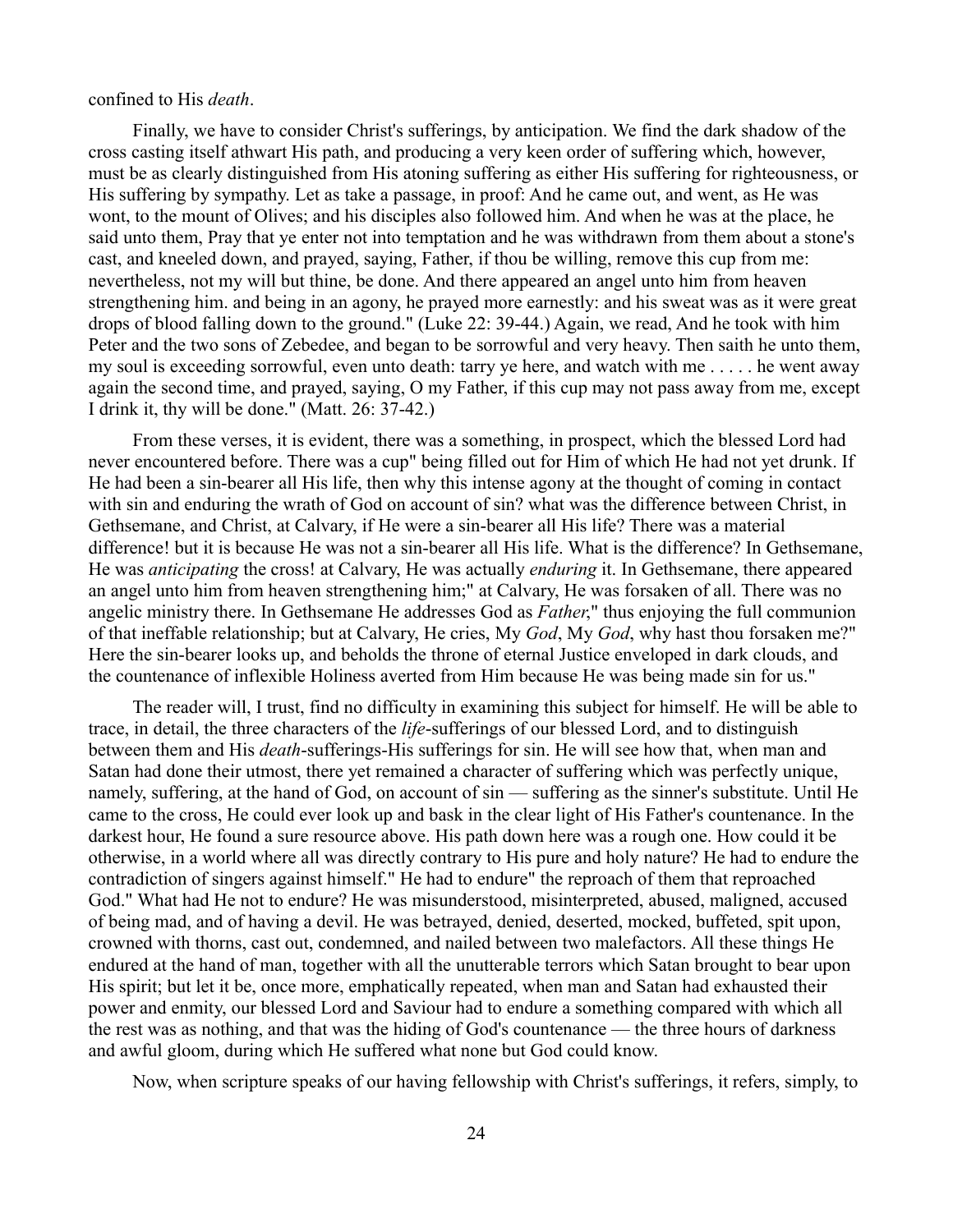His sufferings for righteousness — his sufferings at the hand of man. Christ suffered for sin, that we might not have to suffer for it. He endured the wrath of God, that we might not have to endure it. This is the ground of our peace. But, as regards suffering from man, we shall always find that the more faithfully we follow in the footsteps of Christ, the more we shall suffer in this respect; but this is a matter of gift, a matter of privilege, a favour, a dignity. (See Phil. 1: 29, 30) To walk in the footsteps of Christ — to enjoy companionship with  $\lim$  — to be thrown into a place of sympathy with  $\lim$ , are privileges of the very highest order. Would that we all entered, more fully, into them! But, alas! we are too well content to do without them — too well satisfied, like Peter, to follow afar off" — to keep aloof from a despised and suffering Christ. All this is, undoubtedly, our heavy loss. Had we only more fellowship with His sufferings, the crown would glisten, far more brightly, in our soul's vision. When we shrink from fellowship with Christ's sufferings, we rob ourselves of the deep joy of His present companionship, and also of the moral power of the hope of His future glory.

3. Having considered the ingredients which composed the meat offering, and the various forms in which it was presented, it only remains for us to refer to the persons who partook of it. These were the head and members of the priestly house. "And that which is left of the meat offering shall be Aaron's and his sons: it is a thing most holy of the offerings of the Lord made by fire." (Ver. 10) As in the burnt offering, we observed the sons of Aaron introduced as types of all true believers, not as convicted sinners, but as worshipping Priests; so, in the meat offering, we find them feeding upon the remnant of that which had been laid, as it were, on the table of the God of Israel. This was a high and holy privilege. None but priests could enjoy it. This is set forth, with great distinctness, in "the law of the meat offering," which I shall here quote at length. And this is the law of the meat offering: the sons of Aaron shall offer it before the Lord, before the altar. And he shall take of it his handful, of the flour of the meat offering, and of the oil thereof, and *all the frankincense* which is upon the meat offering, and shall burn it upon the altar for a sweet savour, even the memorial of it unto the Lord. And the remainder thereof shell Aaron and his sons eat: with *unleavened bread* shall it be eaten, *in the Holy place;* in the court of the tabernacle of the congregation they shall eat it. It shall not be baken with leaven. I have given it unto them for their portion of my offerings made by fire; it is most holy, as is the sin offering, and as the trespass offering. *All the males* among the children of Aaron shall eat of it: it shall be a statute for ever in your generations, concerning the offerings of the Lord made by fire: *every one that toucheth them shall be holy."* (Lev. 6: 14-18)

Here, then, we are furnished with a beauteous figure of the Church, feeding, "in the holy place," in the power of practical holiness, upon the perfections of the Man Christ Jesus." This is our portion, through the grace of God; but, we must remember, it is to be eaten with unleavened bread." We cannot feed upon Christ if we are indulging in anything evil. Every one that toucheth them shall be holy." Moreover, it must be in the holy place." Our position, our practice, our persons, our associations, must be holy, ere we can feed upon the meat offering. Finally, it is, all the males among the children of Aaron shall eat of it." That is to say, real priestly energy, according to the divine idea of it, is required, in order to enjoy this holy portion. Aaron's *Sons*" set forth the idea of *energy* in priestly action. His "*daughters," feebleness* therein. (Comp. Num. 18: 8-13) There were some things which the sons could eat which the daughters could not. Our hearts should earnestly desire the highest measure of priestly energy, so that we may discharge the highest priestly functions, and partake of the highest order of priestly food.

In conclusion, let me add that, inasmuch as we are made, through grace," partakers of the divine nature," we can, if living in the energy of that nature, walk in the footsteps of Him who is foreshadowed in the meat offering. If only we are self-emptied, our every act may emit a sweet odour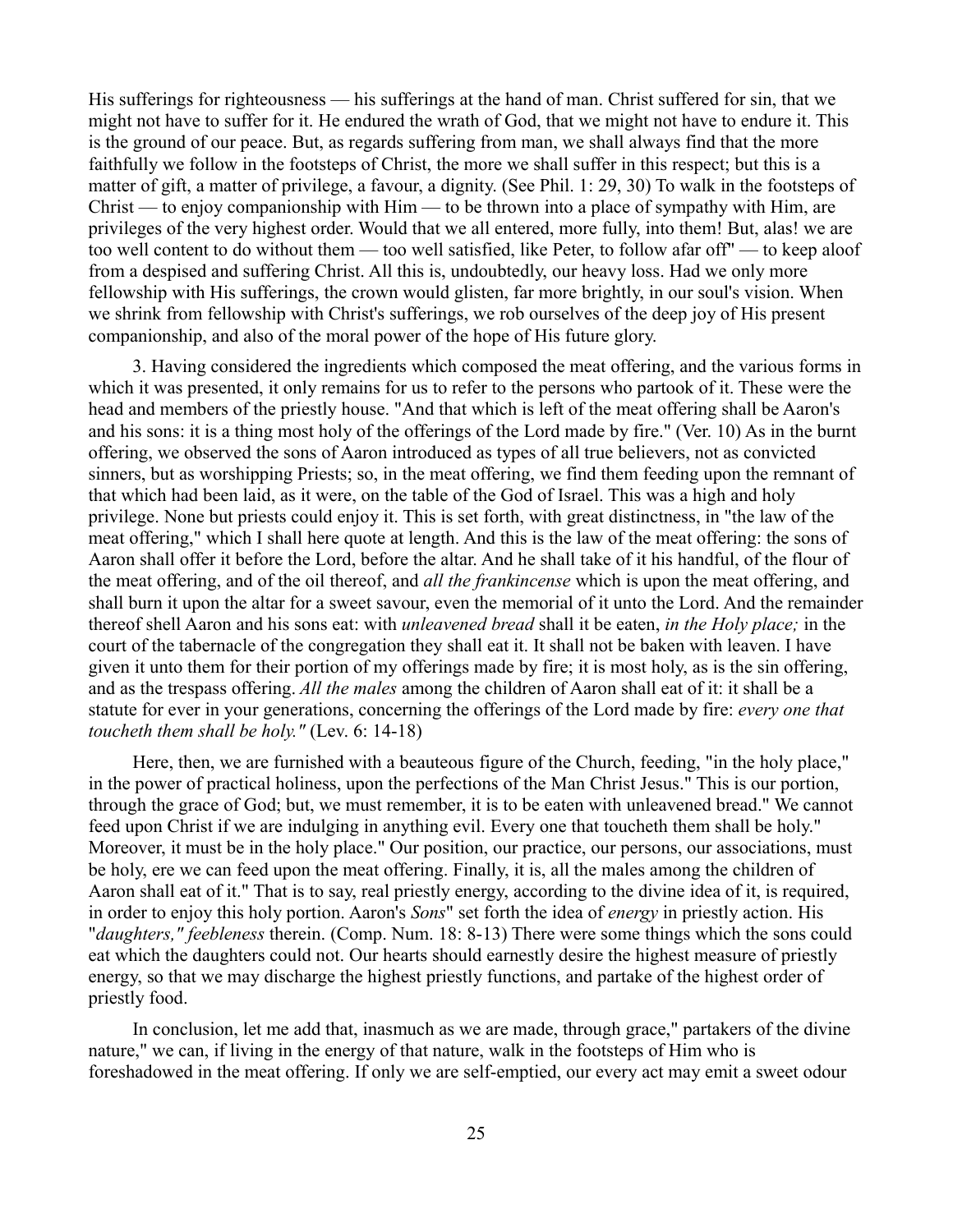to God. the smallest as well as the greatest services may, by the power of the Holy Ghost, present the fragrance of Christ. The paying of a visit, the writing of a letter, the public ministry of the word, giving a cup of cold water to a disciple, giving a penny to a pauper, yea, the common-place acts of eating and drinking — all may emit the sweet perfume of the name and grace of Jesus.

So, also, if only nature be kept in the place of death, there may be, in us, the exhibition of that which is not corruptible, even a conversation seasoned with the "salt" of abiding communion with God. But, in all these things, we fail and come short. We grieve the Holy Spirit of God in our ways. We are prone to self-seeking or men-pleasing, in our very best services, and we fail to "season" our conversation. Hence, our constant deficiency in the "oil," the "frankincense," and the Salt while, at the same time, there is the tendency to suffer the "leaven" or the "honey" of nature to make its appearance. There has been but one perfect meat offering;" and, blessed be God, we are accepted in Him. We are the sons" of the true Aaron; our place is in the sanctuary, where we can feed upon the holy portion. Happy place! Happy portion! May we enjoy them more than ever we have done. May our retirement of heart from all but Christ be more profound. May our gaze at Him be so intense, that we shall have no heart for the attractions of the scene around us, nor yet for the ten thousand petty circumstances, in our path, which would fret the heart and perplex the mind. May we rejoice in Christ, in the sunshine and in the darkness; when the gentle breezes of summer play around us, and when the storms of winter rage fiercely abroad; when passing over the surface of a placid lake, or tossed on the bosom of a stormy ocean. Thank God "we have found Him" who is to be our satisfying portion for ever. We shall spend eternity dwelling upon the divine perfections of the Lord Jesus. Our eyes shall never be averted from Him, when once we have seen Him as He is.

May the Spirit of God work mightily in us, to strengthen us, "in the inner man." May He enable us to feed upon that perfect Meat Offering, the memorial of which has been fed upon by God Himself! This is our holy and happy privilege. May we realise it, yet more fully!

# **Leviticus 3.**

The more closely we contemplate the offerings, the more fully do we see how that no one offering furnishes a complete view of Christ. It is only by putting all together, that anything like a just idea can be formed. Each offering, as might be expected, has features peculiar to itself. The Peace offering differs from the burnt offering, in many points; and a clear understanding of the points in which any one type differs from the others, will be found to help much in the apprehension of its special import.

Thus, in comparing the peace offering with the burnt offering, we find that the threefold action of "flaying," "Cutting it into its pieces," and "washing the inwards and legs" is entirely omitted; and this is quite in character. In the burnt offering, as we have seen, we find Christ offering Himself to, and accepted by God, and hence, the completeness of His self-surrender, and also the searching process to which He submitted Himself, had to be typified. In the peace offering, the leading thought is the communion of the worshipper. It is not Christ as enjoyed, exclusively, by God, but as enjoyed by the worshipper, in communion with God. Therefore it is that the whole line of action is less intense. No heart, be its love ever so elevated, could possibly rise to the height of Christ's devotedness to God, or of God's acceptance of Christ. None but God Himself could duly note the pulsations of that heart which throbbed in the bosom of Jesus; and, therefore, a type was needed to set forth that one feature of Christ's death, namely, His perfect devotedness therein to God. This type we have in the burnt offering, in which, alone, we observe the threefold action above referred to.

So, also, in reference to the character of the sacrifice. In the burnt offering, it should be "a male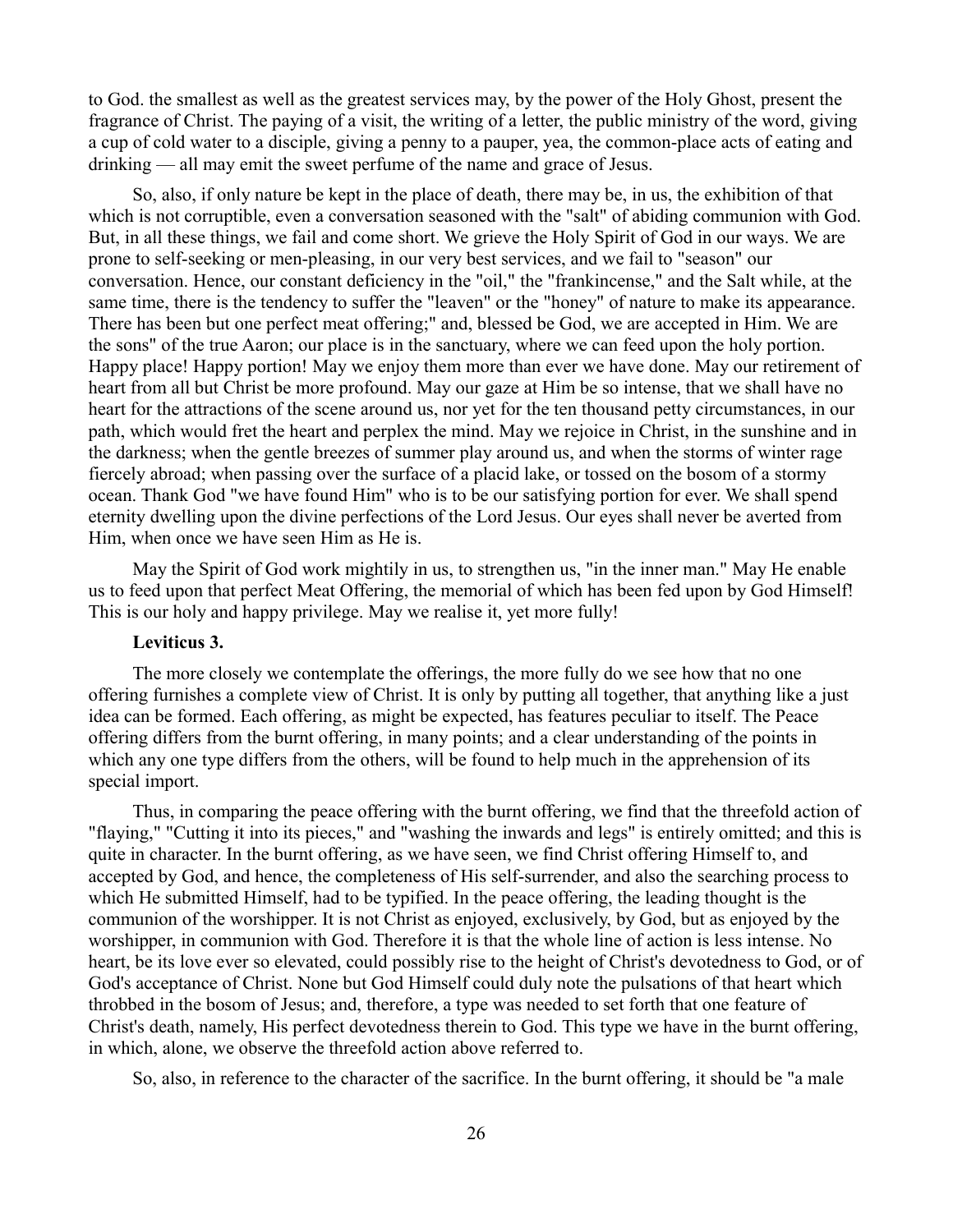without blemish;" whereas, in the peace offering, it might be "a male or female," though equally "without blemish." The nature of Christ, whether we view Him as enjoyed exclusively by God, or by the worshipper in fellowship with God, must ever be one and the same. There can be no alteration in that. The only reason why "a female" was permitted in the peace offering, was because it was a question of the worshipper's capacity to enjoy that blessed One, who, in Himself, is "the same yesterday, today, and for ever." (Heb. 13)

Again, in the burnt offering, we read, "The priest shall burn *all;"* whereas, in the peace offering, a *part* only was burnt, that is, "the fat, the kidneys, and the caul. This makes it exceedingly simple. The most excellent portion of the sacrifice was laid on God's altar. The inward parts — the hidden energies — the tender sensibilities of the blessed Jesus, were devoted to God as the only One who could perfectly enjoy them. Aaron and his sons fed upon "the wave breast" and "the heave shoulder."\* (See carefully Lev. 7: 28-36) All the members of the priestly family, in communion with their head, had their proper portion of the peace offering. And now, all true believers constituted, by grace, priests unto God, can feed upon the *affections* and the *strength* of the true Peace Offering — can enjoy the happy assurance of having His loving heart and powerful shoulder to comfort and sustain them continually.\*\* "This is the portion of the anointing of Aaron, and of the anointing of his sons, out of the offerings of the Lord made by fire, in the day when he presented them to minister unto the Lord in the priest's office; which the Lord commanded to be given them of the children of Israel, in the day that he anointed them by a statute for ever throughout their generations." (Lev. 7: 35, 36)

{\*The "breast" and the "shoulder" are emblematical of love and power — strength and affection.}

{\*\*There is much force and beauty in verse 31: "The breast shall be Aaron's and his sons." It is the privilege of all true believers to feed upon the affections of Christ — the changeless love of that heart which beats with a deathless and changeless love for them.}

All these are important points of difference between the burnt offering and the peace offering; and, when taken together, they set the two offerings, with great clearness, before the mind. There is something more in the peace offering than the abstract devotedness of Christ to the will of God. The worshipper is introduced; and that, not merely as a spectator, but as a participator — not merely to gaze, but to feed. This gives very marked character to this offering. When I look at the Lord Jesus in the burnt offering, I see Him as One whose heart was devoted to the one object of glorifying God and accomplishing His will. But when I see Him in the peace offering, I find One who has a place in His loving heart, and on His powerful shoulder, for a worthless, helpless sinner. In the burnt offering, the breast and shoulder, legs and inwards, head and fat, were all burnt on the altar — all went up as a sweet savour to God. But in the peace offering, that very portion that suits me is left for me. Nor am I left to feed, in solitude, on that which meets my individual need. By no means. I feed in communion — in communion with God, and in communion with my fellow priests. I feed, in the full and happy intelligence, that the selfsame sacrifice which feeds my soul has already refreshed the heart of God; and, moreover, that the same portion which feeds me feeds all my fellow worshippers. Communion is the order here — communion with God — the communion of saints. There was no such thing as isolation in the peace offering. God had His portion, and so had the priestly family.

Thus it is in connection with the Antitype of the peace offering. The very same Jesus who is the object of heaven's delight, is he spring of joy, of strength, and of comfort to every believing heart; and not only to every heart, in particular, but also to the whole church of God, in fellowship. God, in His exceeding grace, has given His people the very same object that He has Himself. "Truly our fellowship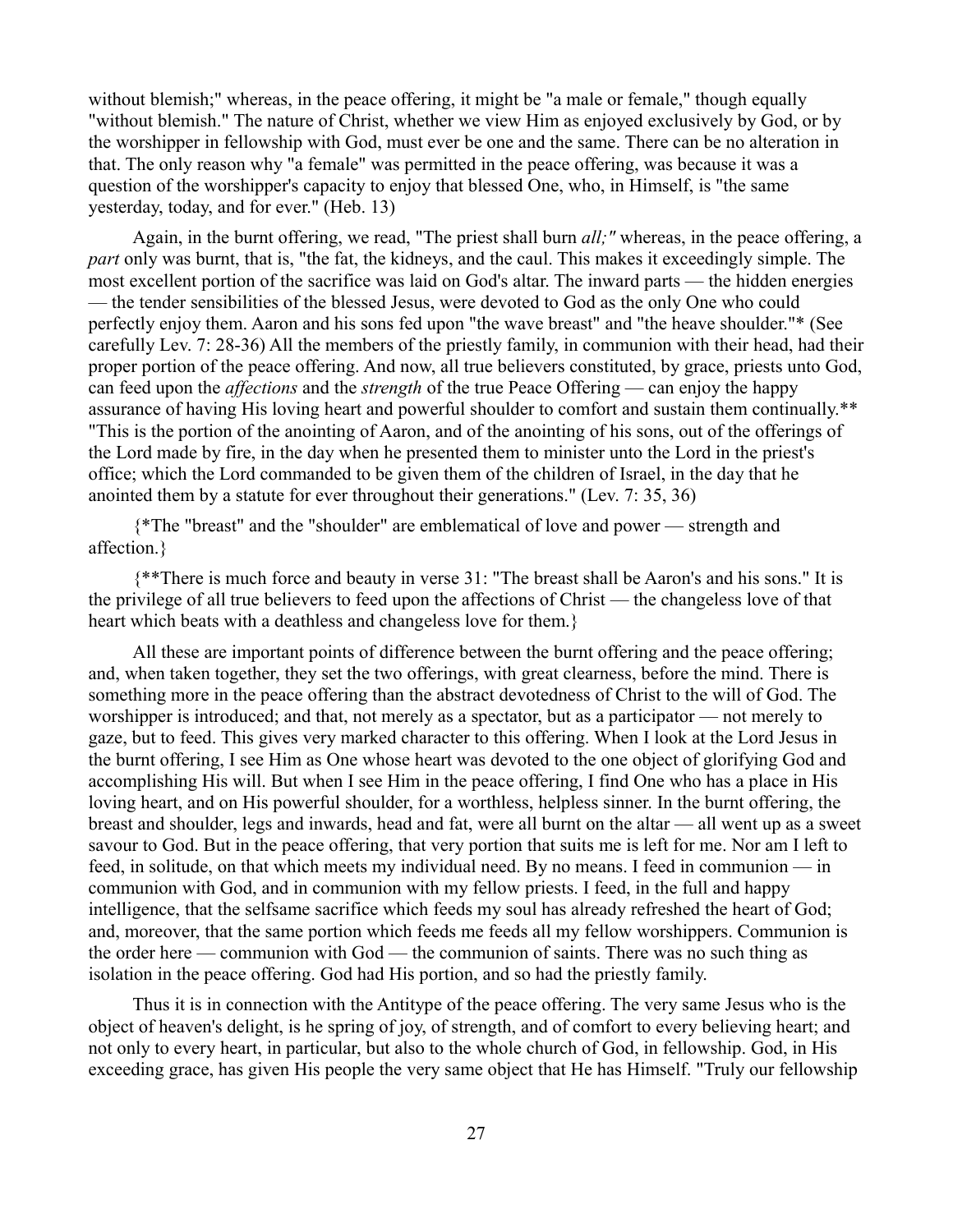is with the Father, and with his Son Jesus Christ." (1 John 1) True, our thoughts of Jesus can never rise to the height of God's thoughts. Our estimation of such an object must ever fall far short of His; and, hence, in the type, the house of Aaron could not partake of the fat. But though we can never rise to the standard of the divine estimation of Christ's Person and sacrifice, it is, nevertheless, the same object we are occupied With, and, therefore, the house of Aaron had "the wave breast and the heave shoulder." All this is replete with comfort and joy to the heart. The Lord Jesus Christ — the One "who was dead, but is alive for evermore," is now the exclusive object before the eye and thoughts of God; and, in perfect grace, He has given unto us a portion in the same blessed and all-glorious Person. Christ is our object too — the object of our hearts, and the theme of our song. "Having made peace by the blood of his cross," He ascended into heaven, and sent down the Holy Ghost, that "other Comforter," by whose powerful ministrations we feed upon the breast and shoulder "of our divine "Peace Offering." He is, indeed, our peace; and it is our exceeding joy to know that such is God's delight in the establishment of our peace that the sweet odour of our Peace offering has refreshed His heart. This imparts a peculiar charm to this type. Christ, as the burnt offering, commands the admiration of the heart; Christ, as the peace offering, establishes the peace of the conscience, and meets the deep and manifold necessities of the soul. The sons of Aaron might stand around the altar of burnt offering; they might behold the flame of that offering ascending to the God of Israel; they might see the sacrifice reduced to ashes; they might, in view of all this, bow their heads and worship; but they carried nought away for themselves. Not so in the peace offering. In it they not only beheld that which was capable of emitting a sweet odour to God, but also of yielding a most substantial portion for themselves on which they could feed, in happy and holy fellowship.

And, assuredly, it heightens the enjoyment of every true priest to know that God (to use the language of our type) has had His portion, ere he gets the breast and the shoulder. The thought of this gives tone and energy, unction and elevation to the worship and communion. It unfolds the amazing grace of Him who has given us the same object, the same theme, the same joy with Himself. Nothing lower — nothing less than this could satisfy Him. The Father will have the prodigal feeding upon the fatted calf, in fellowship with Himself. He will not assign him lower — place than at His own table, nor any other portion than that on which He feeds Himself. The language of the peace offering is, "it is meet that we should make merry and be glad" — "Let *us* eat and be merry." Such is the precious grace of God! No doubt, we have reason to be glad, as being the partakers of such grace; but when we can hear the blessed God saying, "Let us eat and be merry," it should call forth from our hearts a continual stream of praise and thanksgiving. God's joy in the salvation of sinners, and His joy in the communion of saints, may well elicit the admiration of men and angels throughout eternity.

Having, thus, compared the peace offering with the burnt offering, we may, now, briefly glance at it, in connection with the meat offering. The leading point of difference, here, is that, in the peace offering, there was blood-shedding, and in the meat offering, there was not. They were both "sweet savour" offerings; and, as we learn, from Lev. 7: 12, the two offerings here very intimately associated. Now, both the connection and the contrast are full of meaning and instruction.

It is only in communion with God that the soul can delight itself in contemplating the perfect humanity of the Lord Jesus Christ. God the Holy Ghost must *impart*, as He must also *direct*, by the word, the vision by which we can gaze on "the Man Christ Jesus." He might have been revealed "in the likeness of sinful flesh;" He might have lived and laboured on this earth; He might have shone, amid the darkness of this world, in all the heavenly lustre and beauty which belonged to His Person; He might have passed rapidly, like a brilliant luminary, across this world's horizon; and, all the while, have been beyond the range of the sinner's vision.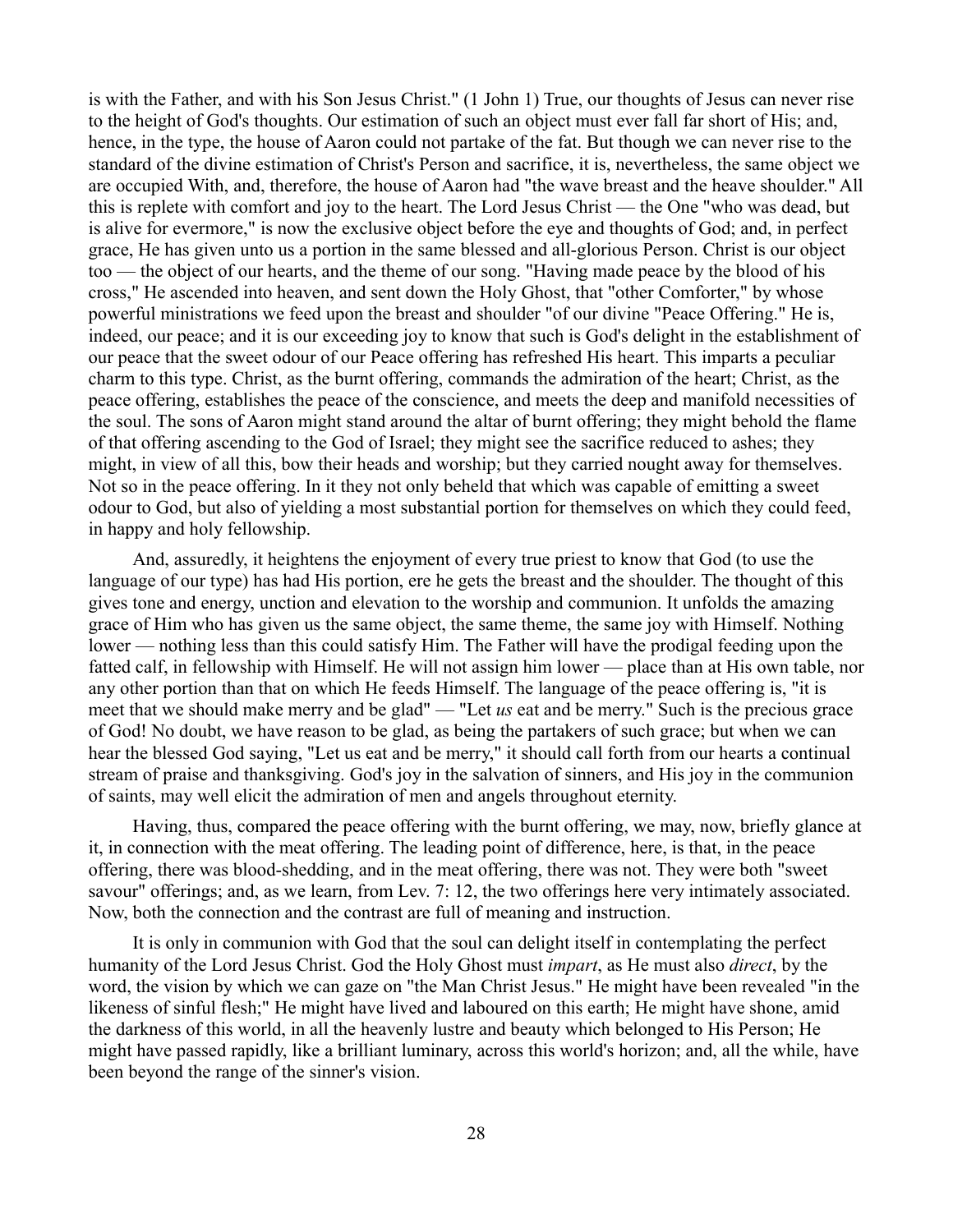Man could not enter into the deep joy of communion with all this, simply because there mould be no basis laid down on which this communion might rest. In the peace offering, this necessary basis is fully and clearly established. "He shall lay his hand upon the head of his offering, and kill it at the door of the tabernacle of the congregation: and Aaron's sons, the priests, shall sprinkle the blood upon the altar round about." (Lev. 3: 2) Here, we have that which the meet offering does not supply, namely, a solid foundation for the worshipper's communion with all the fullness, the preciousness, and the beauty of Christ, so far as He. by the gracious energy of the Holy Ghost, is enabled to enter thereunto. Standing on the platform which "the precious blood of Christ "provides, we can range, with tranquillised hearts, and worshipping spirits, throughout all the wondrous scenes of the manhood of the Lord Jesus Christ. Had we nought save the meat offering aspect of Christ, we should lack the title by which, and the ground on which, we can contemplate and enjoy Him therein. If there were no bloodshedding, there could be no title, no standing place for the sinner. but Leviticus 7: 12 links the meat offering with the peace offering, and, by so doing, teaches us that, when our souls have found peace, we can delight in the One, who has "made peace," and who is "our peace."

But let it be distinctly understood that while, in the peace offering, we have the shedding and sprinkling of blood, yet sin-bearing is not the thought. When we view Christ, in the peace offering, He does not stand before us as the bearer of our sins, as in the sin and trespass offerings; but (having borne them) as the ground of our peaceful and happy fellowship with God. If sin-bearing were in question, it could not be said, "It is an offering made by fire of a sweet savour unto the Lord." (Lev. 3: 5 comp. with Lev. 4: 10-12) Still, though sin-bearing is not the thought, there is full provision for one who knows himself to be a sinner, else he could not have any portion therein. To have fellowship with God we must be "in the light;" and how can we be there? Only on the ground of that precious statement, "the blood of Jesus Christ His Son cleanseth us from all sin." (1 John 1) The more we abide in the light, the deeper will be our sense of everything which is contrary to that light, and the deeper, also, our sense of the value of that blood which entitles us to be there. The more closely we walk with God, the more we shall know of "the unsearchable riches of Christ."

It is most needful to be established in the truth that we are in the presence of God, only as the partakers of divine life, and as standing in divine righteousness. The Father could only have the prodigal at his table, clothed in "the best robe," and in all the integrity of that relationship in which He viewed him. Had the prodigal been left in his rags, or placed" as a hired servant" in the house, we never should have heard those glorious words, "Let us eat and be merry: for this *my son* was dead, and is alive again; he was lost, and is found." Thus it is with all true believers. Their old nature is not recognised as existing, before God. He counts it dead, and so should they. It is dead, to God — dead, to faith. It must be kept in the place of death. It is not by improving our old nature that we get into the divine presence; but as the possessors of a new nature. It was not by repairing the rags of his former condition that the prodigal got a place at the Father's table, but by being clothed in a robe which he had never seen, or thought of before. He did not bring this robe with him from the "far country," neither did he provide it as he came along; but the father had it for him in the house. The prodigal did not make it, or help to make it; but the father provided it for him, and rejoiced to see it on him. Thus it was they sat down together, to feed in happy fellowship, upon "the fatted calf."

I shall now proceed to quote at length "the law of the sacrifice of peace offering," in which we shall find some additional points of much interest — points which belong peculiarly to itself: "And this is the law of the sacrifice of peace offerings, which he shall offer unto the Lord. If he offer it for a thanksgiving, then he shall offer with the sacrifice of thanksgiving unleavened cakes mingled with oil, and unleavened wafers anointed with oil, and cakes mingled with oil, of fine flour fried. Besides the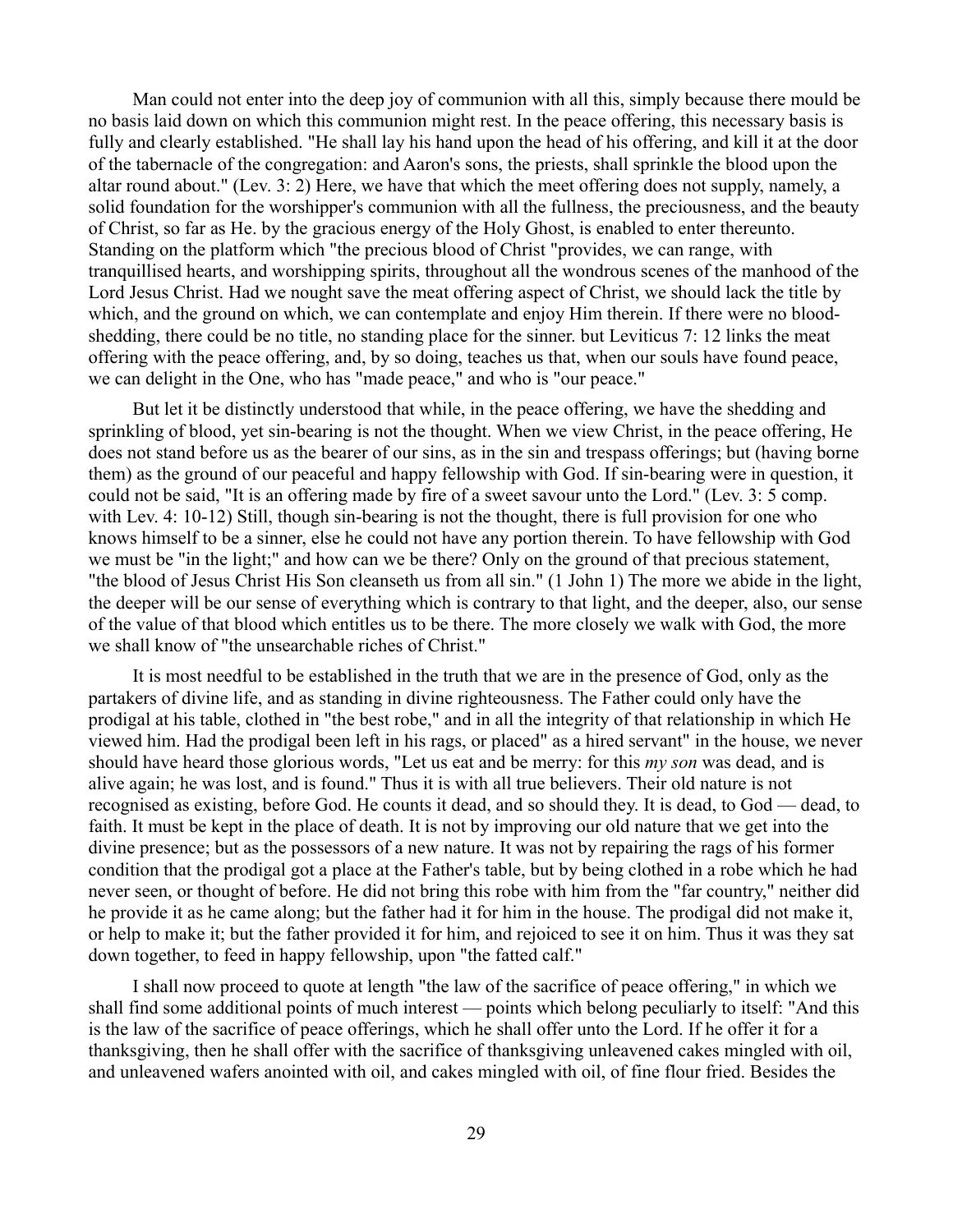cakes, he shall offer for his offering leavened bread with the sacrifice of thanksgiving of his peace offerings. And of it he shall offer one out of the whole oblation for an heave offering unto the Lord, and it shall be the priest's that sprinkleth the blood of the peace offerings. And the flesh of the sacrifice of his peace offerings for thanksgiving shall be eaten the same day that it is offered; he shall not leave any of it until the morning. But if the sacrifice of his offering be a vow, or a voluntary offering, it shall be eaten the same day that he offereth his sacrifice: and on the morrow also the remainder of it shall be eaten; but the remainder of the flesh of the sacrifice on the third day shall be burnt with fire. And if any of the flesh of the sacrifice of his peace offerings be eaten at all on the third day, it shall not be accepted, neither shall it be imputed unto him that offereth it: it shall be an abomination, and the soul that eateth of it shall bear his iniquity. And the flesh that toucheth any unclean thing shall not be eaten; it shall be burnt with fire: and as for the flesh all that be clean shall eat thereof. But the soul that eateth of the flesh of the sacrifice of peace offerings that pertain unto the Lord, having his uncleanness upon him, even that soul shall be cut off from his people. Moreover, the soul that shall touch any unclean thing, as the uncleanness of man, or any unclean beast, or any abominable unclean thing, and eat of the flesh of the sacrifice of peace offerings, which pertain unto the Lord, even that soul shall be cut off from his people." (Lev. 7: 11-21)

It is of the utmost importance that we accurately distinguish between sin in the flesh, and sin on the conscience. If we confound these two, our souls must, necessarily, be unhinged, and our worship marred. An attentive consideration of 1 John 1: 8-10 will throw much light upon this subject, the understanding of which is so essential to a due appreciation of the entire doctrine of the peace offering, and more especially of that point therein at which we have now arrived. There is no one who will be so conscious of indwelling sin as the man who walks in the light. "If we say that we have no sin, we deceive ourselves and the truth is not in us." In the verse immediately preceding, we read, "the blood of Jesus Christ his Son Cleanseth us from *all sin*." Here the distinction between sin in us, and sin on us, is fully brought out and established. To say that there is sin on the believer, in the presence of God, is to call in question the purging efficacy of the blood of Jesus, and to deny the truth of the divine record. If the blood of Jesus can perfectly purge, then the believer's conscience is perfectly purged. The word of God thus puts the matter; and we must ever remember that it is from God Himself we are to learn what the true condition of the believer is, in His sight. We are more disposed to be occupied in telling God what we are in ourselves, than to allow Him to tell us what we are in Christ. In other words, we are more taken up with our own self-consciousness, than with God's revelation of Himself. God speaks to us on the ground of what He is in Himself and of what He has accomplished, in Christ. Such is the nature and character of His revelation of which faith takes hold, and thus fills the soul with perfect peace. God's revelation is one thing; my consciousness is quite another.

But the same word which tells us we have no sin *on* us, tells us, with equal force and clearness, that we have sin *in* us. "If we say that we have no sin, we deceive ourselves, and the truth is not in us." Every one who has "truth "in him, will know that he has "*sin*" in him, likewise; for truth reveals every thing as it is. What, then, are we to do? It is our privilege so to walk in the power of the new nature, that the "*sin*" which dwells in us may not manifest itself in the form of "*sins*." The Christian's position is one of victory and liberty. He is not only delivered from the guilt of sin, but also from sin as a ruling principle in his life. "knowing this, that our old man is crucified with him, that the body of sin might be destroyed, that henceforth we should not serve sin. For he that is dead is freed from sin . . . . . .let not sin therefore *reign* in your mortal body, that ye should *obey it* in the lusts thereof...For sin shall not have dominion over you: for we are not under the law, but under grace." (Rom. 6: 6-14) Sin is there in all its native vileness; but the believer is "dead to it." How? He died in Christ. By nature he was dead *in* sin. By grace he is dead *to* it. What claim can anything or any one have upon a dead man? None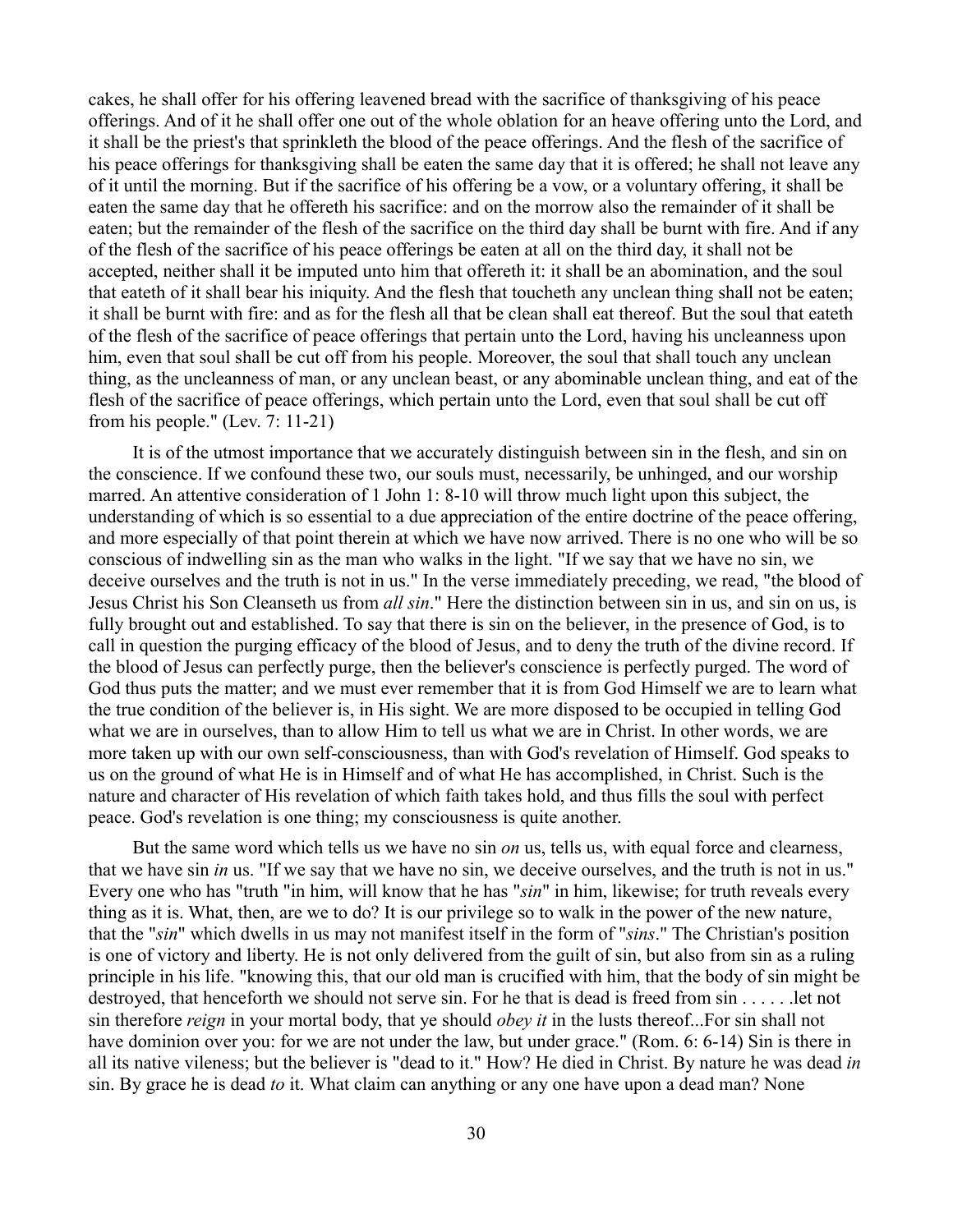whatever. Christ "died unto sin once," and the believer died in Him. "Now if we be dead with Christ, we believe that we shall also live with him: knowing that Christ being raised from the dead, dieth no more, death hath no more dominion over him. For in that he died, he died unto sin once: but in that he liveth, he liveth unto God." What is the result of this, in reference to believers? "*Likewise reckon* ye also yourselves to be *dead indeed unto sin,* but alive unto God through Jesus Christ our Lord." Such is the believer's unalterable position, before God so that it is his holy privilege to enjoy freedom from sin as a *ruler* over him, though it be a *dweller* in him.

But, then, "if any man sin," what is to be done? The inspired apostle furnishes a full and most blessed answer: "If we confess our sins, he is faithful and just to forgive us our sins, and to cleanse us from all unrighteousness." (1 John 1: 9) Confession is the mode in which the conscience is to be kept free. The apostle does not say, "If we pray for pardon, he is gracious and merciful to forgive us." No doubt, it is ever happy for a child to breathe the sense of need into his father's ear — to tell him of feebleness, to confess folly, infirmity, and failure. All this is most true; and, moreover, it is equally true that our Father is most gracious and merciful to meet His children in all their weakness and ignorance; but, while all this is true, the Holy Ghost declares, by the apostle, that, "if we *confess*," God is "*faithful* and *just* to forgive." confession, therefore, is the divine mode. A Christian, having erred, in thought, word, or deed, might pray for pardon, for days and months together, and not have any assurance, from 1 John 1: 9, that he was forgiven; whereas the moment he truly confesses his sin, before God, it is a simple matter of faith to know that he is perfectly forgiven and perfectly cleansed.

There is an immense moral difference between praying for forgiveness, and confessing our sins, whether we look at it in reference to the character of God, the sacrifice of Christ, or the condition of the soul. It is quite possible that a person's prayer may involve the confession of his sin, whatever it may happen to be, and thus come to the same thing. But, then, it is always well to keep close to scripture, in what we think, and say, and do. It must be evident that when the Holy Ghost speaks of *confession*, He does not mean praying. And, it is equally evident that He knows there are moral elements in, and practical results flowing out of, confession, which do not belong to prayer. In point of fact, one has often found that a habit of importuning God for the forgiveness of sins, displayed ignorance as to the way in which God has revealed Himself in the Person and work of Christ; as to the relation in which the sacrifice of Christ has set the believer; and as to the divine mode of getting the conscience relieved from the burden, and purified from the soil, of sin.

God has been perfectly satisfied, as to all the believer's sins, in the cross of Christ. On that cross, a full atonement was presented for every jot and tittle of sin, in the believer's nature, and on his conscience. Hence, therefore, God does not need any further propitiation. He does not need ought to draw His heart toward the believer. We do not require to supplicate Him to be "faithful and just," when His faithfulness and justice have been so gloriously displayed, vindicated, and answered, in the death of Christ. Our sins can never come into God's presence, inasmuch as Christ who bore them all, and put them away, is there instead. But, if we sin, conscience will feel it, must feel it; yes, the Holy Ghost will make us feel it. He cannot allow so much as a single light thought to pass unjudged. What then? Has our sin made its way into the presence of God? Has it found its place in the unsullied light of the inner sanctuary? God forbid! The "Advocate" is there — "Jesus Christ the righteous," to maintain, in unbroken integrity, the relationship in which we stand. But, though sin cannot affect God's thoughts in reference to us, it can and does affect our thoughts in reference to Him.\* Though it cannot make its way into His presence, it can make its way into ours, in a most distressing and humiliating manner. Though it cannot hide the Advocate from God's view, it can hide Him from ours. It gathers, like a thick, dark cloud, on our spiritual horizon, so that our souls cannot bask in the blessed beams of our Father's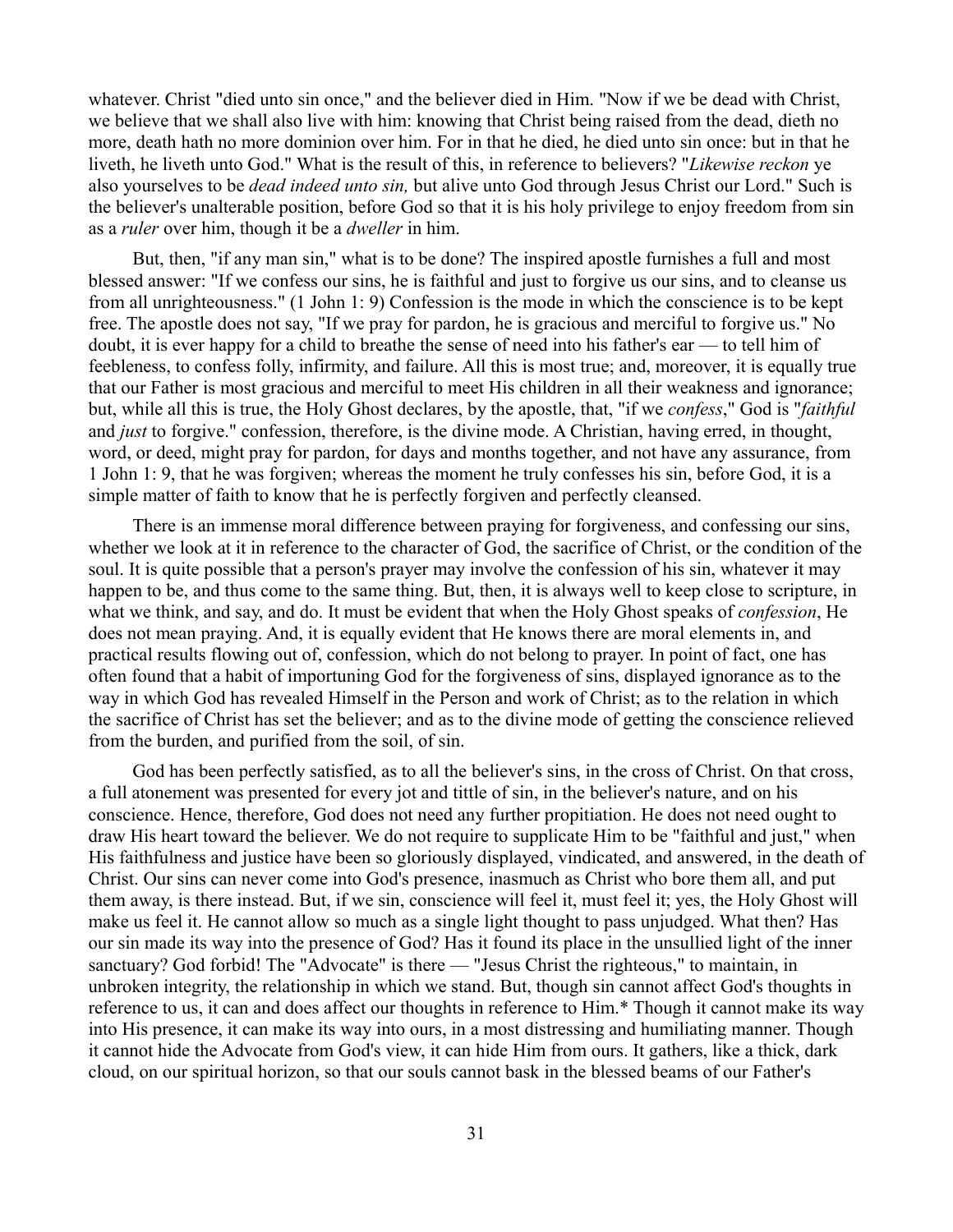countenance, It cannot affect our relationship with God, but it can very seriously affect our enjoyment thereof. What, therefore, are we to do? The word answers," if we confess our sins, he is faithful and just to forgive us our sins, and to cleanse us from all unrighteousness." By confession, we get our conscience cleared; the sweet sense of our relationship restored; the dark; cloud dispersed; the chilling, withering influence removed; our thoughts of God set straight. Such is the divine method; and we may truly say that the heart that knows what it is to have ever been in the place of confession, will feel the divine power of the apostle's words, "My little children, these things write I unto you, THAT YE SIN NOT." (1 John 2: 1)

{\*The reader will bear in mind that the subject treated of in the text, leaves wholly untouched the important and most practical truth taught in John 14: 21-23, namely, the peculiar love of the Father for an obedient child, and the special communion of such a child with the Father and the Son. May this truth be written on all our hearts, by the pen of God the Holy Ghost}

Then, again, there is a style of praying for forgiveness, which involves a losing sight of the perfect ground of forgiveness, which has been laid in the sacrifice of the cross. If God forgives sins, He must be "faithful and just," in so doing. But it is quite clear that our prayers, be they ever so sincere and earnest, could not form the basis of God's faithfulness and justice, in forgiving us our sins. Nought save the work of the cross could do this. There the faithfulness and justice of God have had their fullest establishment, and that, too, in immediate reference to out actual sins, as well as to the root thereof, in our nature. God has already judged our sins in the Person of our Substitute, "on the tree;" and, in the act of confession, we judge ourselves. This is essential to divine forgiveness and restoration. The very smallest unconfessed, unjudged sin, on the conscience, will entirely mar our communion with God. Sin in us need not do this; but if we suffer sin to remain on us, we cannot have fellowship with God. He has put away our sins in such a manner, as that He can have us in His presence; and, so long as we abide in His presence, sin does not trouble us. But, if we get out of His presence, and commit sin, even in thought, our communion must, of necessity, be suspended, until, by confession, we have got rid of the sin. All this, I need hardly add, is founded, exclusively, upon the perfect sacrifice and righteous advocacy of the Lord Jesus Christ.

Finally, as to the difference between prayer and confession, as respects the condition of the heart before God, and its moral sense of the hatefulness of sin, it cannot, possibly, be over-estimated. It is a much easier thing to ask, in a general way, for the forgiveness of our sins than to confess those sins. Confession involves *self-judgement*; asking for forgiveness may not, and, in itself, does not. This alone would be sufficient to point out the difference. Self-judgement is one of the most valuable and healthful exercises of the Christian life; and, therefore, anything which produces it, must be highly esteemed by every earnest Christian.

The difference between asking for pardon, and confessing the sin, is continually exemplified in dealing with children. If a child has done anything wrong, he finds much less difficulty in asking his father to forgive him, than in openly and unreservedly confessing the wrong. In asking for forgiveness, the child may have in his mind a number of things which tend to lessen the sense of the evil; he may be secretly thinking that he was not so much to blame, after all, though, to be sure, it is only proper to ask his father to forgive him; whereas, in confessing the wrong, there is just the one thing, and that is selfjudgement. Further, in asking for forgiveness the child may be influenced, mainly, by a desire to escape the consequences of his wrong; whereas, a judicious parent will seek to produce a just sense of its moral evil, which can only exist in connection with the full confession of the fault — in connection with self-judgement.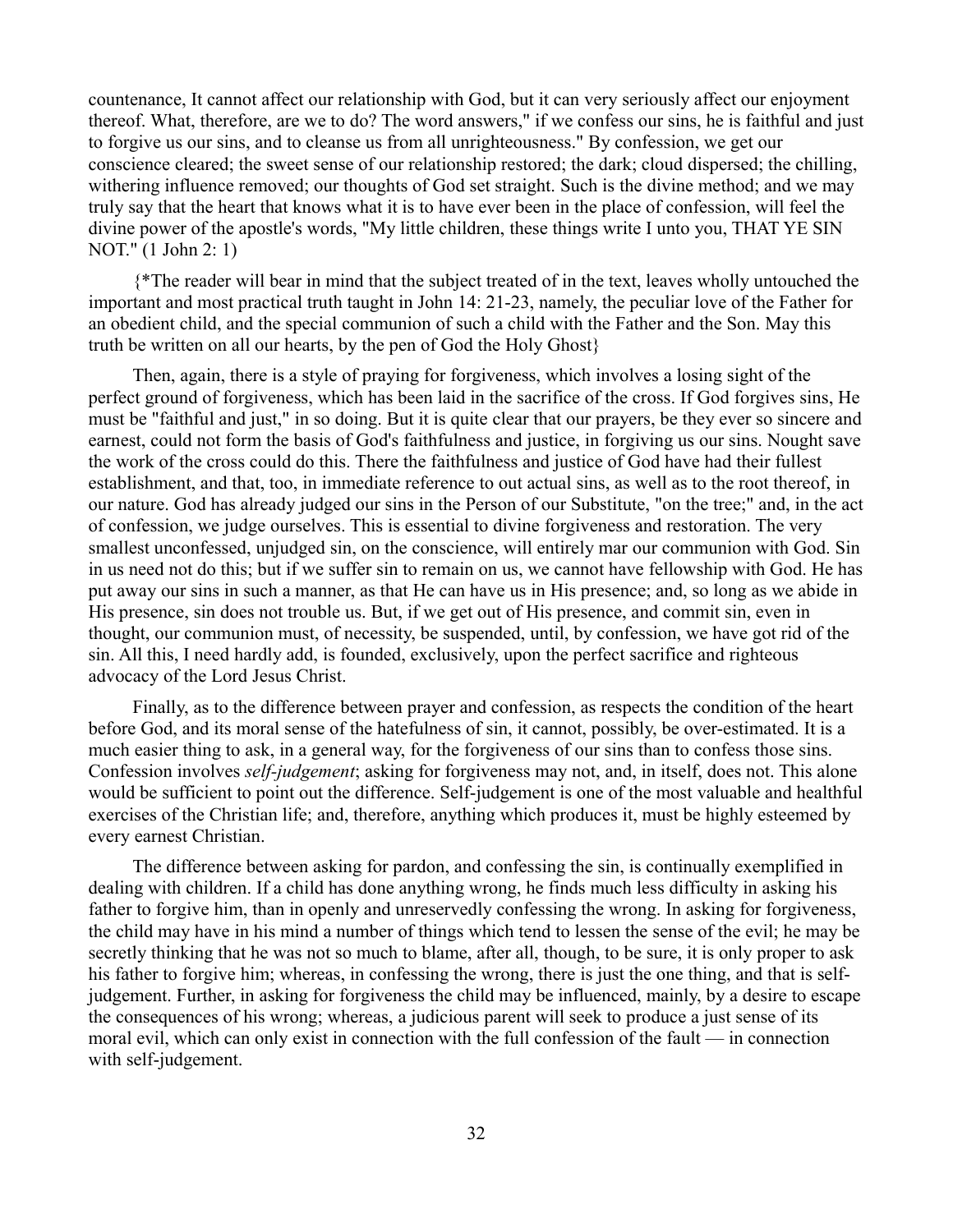Thus it is, in reference to God's dealings with His children, when they do wrong. He must have the whole thing brought out and thoroughly judged. He will make us not only dread the consequences of sin which are unutterable — but hate the thing itself, because of its hatefulness, in his sight. Were it possible for us, when we commit sin, to be forgiven, merely for the asking, our sense of sin, and our shrinking from it, would not be nearly so intense; and, as a consequence, our estimate of the fellowship with which we are blessed, would not be nearly so high. The moral effect of all this upon the general tone of our spiritual constitution, and also upon our whole character and practical career, must be obvious to every experienced Christian.\*

{\*The case of Simon Magus, in Acts 8, may present a difficulty to the reader. But of him, it is sufficient to say that one "in the gall of bitterness and in the bond of iniquity, "could never be set forth as a model for God's dear children. His case in nowise interferes with the doctrine of 1 John 1: 9. He was not in the relationship of a child, and, as a consequence, not a subject of the advocacy. I would further add, that the subject of the Lord's prayer is by no means involved in what is stated above. I wish to confine myself to the immediate passage under consideration. We must ever avoid laying down iron rules. A soul may cry to God, under any circumstances, and ask for what it needs. He is ever ready to hear and answer.}

This entire train of thought is intimately connected with. and fully borne out by, two leading principles laid down in "the law of the peace offering."

In verse 13, of the seventh of Leviticus, we read, "he shall offer for his offering leavened bread." And, yet, at verse 20, we read, "But the soul that eateth of the flesh of the sacrifice of peace offerings, that pertain unto the Lord, having his uncleanness upon him, even that soul shall be cut off from his people." Here, we have the two things clearly set before us, namely, sin in us, and sin on us. "Leaven" was permitted, because there was sin in the worshipper's nature. "Uncleanness" was forbidden, because there should be no sin on the worshipper's conscience. If sin be in question, communion must be out of the question. God has met and provided for the sin, which He knows to be in us, by the blood of atonement; and, hence, of the leavened bread in the peace offering, we read, "of it he shall offer one out of the whole oblation for an heave offering unto the Lord, and it shall be *the priest's that sprinkleth the blood of the peace offerings."* (ver. 14) In other words, the "leaven," in the worshipper's nature, was perfectly met by the "blood" Of the sacrifice. The priest who eats the leavened bread, must be the sprinkler of the blood. God has put our sin out of His sight for ever. Though it be in us, it is not the object on which His eye rests. He sees only the blood; And, therefore, He can go on with us, and allow us the most unhindered fellowship with Him. but if we allow the "*sin*" which is in us to develop itself in take shape of "*sins*," there must be confession, forgiveness, and cleansing, ere we can again eat of the flesh of the peace offering. The cutting off of the worshipper, because of ceremonial uncleanness, answers to the suspension of the believer's communion now, because of unconfessed sin. To attempt to have fellowship with God in our sins, would involve the blasphemous insinuation that He could walk in companionship with sin. "If we say that we have fellowship with him, and walk in darkness, we lie, and do not the truth." (1 John 1: 6)

In the light of the foregoing line of truth, we may easily see how much we err, when we imagine it to be a mark of spirituality to be occupied with our sins. Could sin or sins ever be the ground or material of our communion with God? Assuredly not. We have just seen that, so long as sin is the object before us, communion must be interrupted. Fellowship can only be "in the light;" and, undoubtedly, there is no sin in the light. There is nought to be seen there, save the blood which has put our sins away, and brought us nigh, and the Advocate which keeps us nigh. Sin has been for ever obliterated from that platform on which God and the worshipper stand in hallowed fellowship. What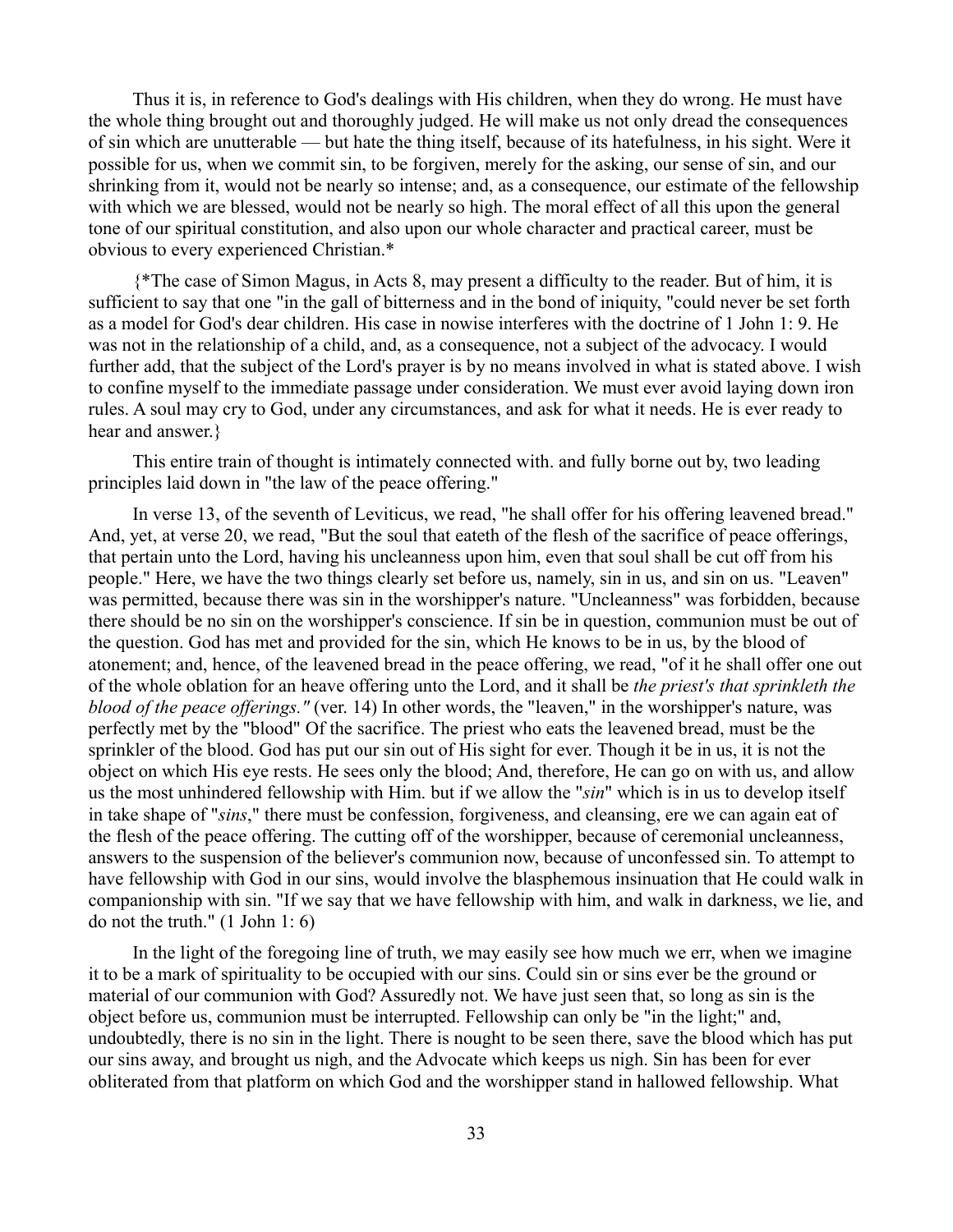was it which constituted the material of communion between the Father and the prodigal? Was it the rags of the latter? Was it the husks of "the far country?" By no means. It was not anything that the prodigal brought with him. It was the rich provision of the Father's love — "the fatted calf." Thus it is with God and every true worshipper. They feed together, in holy and elevated communion, upon Him whose precious blood has brought them into everlasting association, in that light to which no sin can ever approach.

Nor need we, for an instant, suppose that true humility is either evidenced or promoted by looking at, or dwelling upon, our sins. An unhallowed and melancholy mopishness may, thus, be super induced; but the deepest humility springs from a totally different source. Whether was the prodigal an humbler man, "when he came to himself" in the far country, or when he came to the Father's bosom and the Father's house? Is it not evident that the grace which elevates us to the loftiest heights of fellowship with God, is that alone which leads us into the most' profound depths of a genuine humility Unquestionably. The humility which springs from the removal of our sins, must ever be deeper than that which springs from the discovery of them. The former connects us with God; the latter has to do with self. The way to be truly humble is to walk with God in the intelligence and power of the relationship in which He has set us. He has made us His children; and if only we walk as such, we shall be humble.

Ere leaving this part of our subject, I would offer a remark as to the Lord's Supper, which, as being a prominent act of the Church's communion, may, with strict propriety, be looked at in connection with the doctrine of the peace offering. The intelligent celebration of the Lord's Supper must ever depend upon the recognition of its purely eucharistic or thanksgiving character. It is, very especially, a feast of thanksgiving — thanksgiving for an accomplished redemption. "The cup of blessing which we bless, is it not the communion of the blood of Christ? The bread which we break, is it not the communion of the body of Christ?" (1 Cor. 10: 16) Hence, a soul, bowed down under the heavy burden of sin, cannot, with spiritual intelligence, eat the Lord's Supper, inasmuch as that feast is expressive of the complete removal of sin by the death of Christ. Ye do show the Lord's death till he come." (1 Cor. 11) in the death of Christ, faith sees the end of everything that pertained to our oldcreation standing; and, seeing that the Lord's Supper" shows forth" that death, it is to be viewed as the memento of the glorious fact that the believer's burden of sin was borne by One who put it away for ever. It declares that the chain of our sins, which once tied and bound us, has been eternally snapped by the death of Christ, and can never tie and bind us again. We gather round the Lord's table in all the joy of conquerors. We look back to the cross where the battle was fought and won; and we look forward to the glory where we shall enter into the full and eternal results of the victory.

True, we have "leaven" *in* us; but we have no "uncleanness" *on* us. We are not to gaze upon our sins; but upon Him who bore them on the cross, and put them away for ever. We are not to "deceive ourselves" by the vain notion "that we have no sin" in us; nor are we to deny the truth of God's word, and the efficacy of Christ's blood, by refusing to rejoice in the precious truth that we have no sin on us, for "the blood Of Jesus Christ his Son cleanseth us from all sin. It is truly deplorable to observe the heavy cloud that gathers round the Supper of the Lord, in the judgement of so many professing Christians. It tends, as much as anything else, to reveal the immense amount of misapprehension which obtains, in reference to the very elementary truths of the gospel. In fact, we know that when the Lord's Supper is resorted to on any ground save that of known salvation — enjoyed forgiveness — conscious deliverance, the soul becomes wrapped up in thicker and darker clouds than ever. That which is only a memorial of Christ is used to displace Him. That which celebrates an accomplished redemption is used as a stepping-stone thereto. It is thus that the ordinances are abused, and souls plunged in darkness,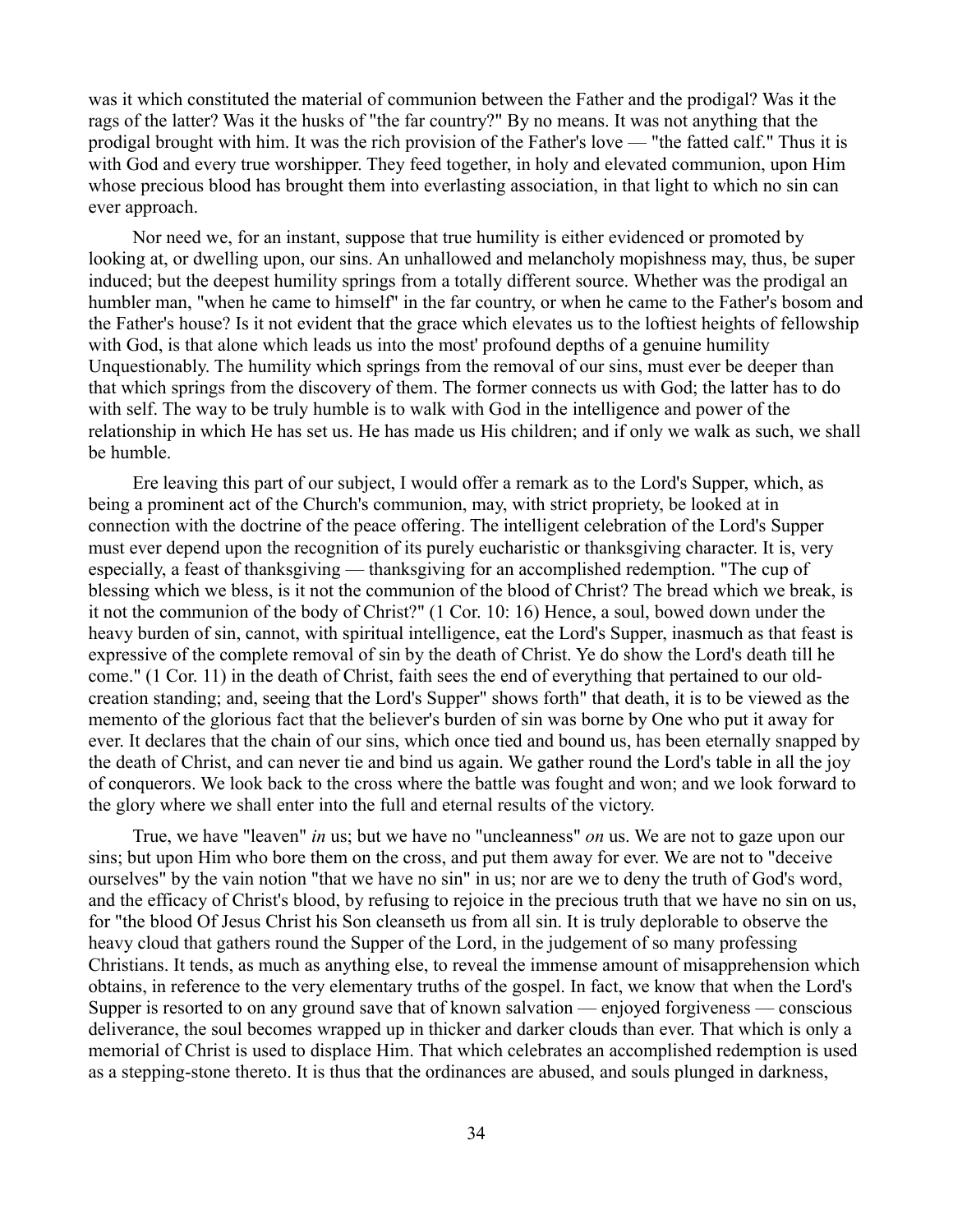confusion, and error.

How different from this is the beautiful ordinance of the peace offering! In this latter, looked at in its typical import, we see that the moment the blood was shed, God and the worshipper could feed in happy, peaceful fellowship. Nothing more was needed. Peace was established by the blood; and, on that ground, the communion proceeded. A single question as to the establishment of peace must be the death-blow to communion. If we are to be occupied with the vain attempt to make peace with God, we must be total strangers to either communion or worship. If the blood of the peace offering has not been shed, it is impossible that we can feed upon "the wave breast" or "the heave shoulder." But if, on the other hand, the blood has been shed, then peace is made already. God Himself has made it, and this is enough for faith; and, therefore, by faith, we have fellowship with God, in the intelligence and joy of accomplished redemption. We taste the freshness of God's own joy in that which He has wrought. We feed upon Christ, in all the fullness and blessedness of God's presence.

This latter point is connected with, and based upon, another leading truth laid down in "the law of the peace offering." "And the flesh of the sacrifice of his peace offerings for thanksgiving shall be eaten the same day that it is offered: he shall not leave any of it until the morning." That is to say, the communion of the worshipper must never be separated from the sacrifice on which that communion is founded. So long as one has spiritual energy to maintain the connection, the worship and communion are also maintained, in freshness and acceptableness; but no longer. *We must keep close to the sacrifice*, in the spirit of our minds, the affections of our hearts, and the experience of our souls. This will impart power and permanency to our worship. We may commence some act or expression of worship, with our hearts in immediate occupation with Christ; and, ere we reach the close, we may become occupied with what we are doing or saying, or with the persons who are listening to us; and, in this way, fall into what may be termed "iniquity in our holy things." This is deeply solemn, and should make us very watchful. We may begin our worship in the Spirit and end in the flesh. Our care should ever be, not to suffer ourselves to proceed for a single moment beyond the energy of the Spirit, at the time, for the Spirit will always keep us occupied directly with Christ. If the Holy Ghost produces "five words" of worship or thanksgiving, let us utter the five and have done. If we proceed further, we are eating the flesh of our sacrifice beyond the time; and, so far from its being "accepted," it is, really, "an abomination." Let us remember this, and be watchful. It need not alarm us. God would have us led by the Spirit, and so filled with Christ in all our worship. He can only accept of that which is divine; and, therefore, He would have us presenting that only which is divine.

"But if the sacrifice of his offering be a vow or a voluntary offering, it shall be eaten the same day that he offereth his sacrifice: *and on the morrow also the remainder of it shall be eaten."* (Lev. 7: 16) When the soul goes forth to God in a voluntary act of worship, such worship will be the result of a larger measure of spiritual energy than where it merely springs from some special mercy experienced at the time. If one has been visited with some marked favour from the Lord's own hand, the soul, at once, ascends in thanksgiving. In this case, the worship is awakened by, and connected with, that favour or mercy, whatever it may happen to be, and there it ends. But, where the heart is led forth by the Holy Ghost in some voluntary or deliberate expression of praise, it will be of a more enduring character. But spiritual worship will always connect itself with the precious sacrifice of Christ.

"The remainder of the flesh of the sacrifice, on the third day, shall be burnt with fire. And if any of the flesh of the sacrifice of his peace offerings be eaten at all on the third day, it shall not be accepted, neither shall it be imputed unto him that offereth it: it shall be an abomination, and the soul that eateth of it shall bear his iniquity." Nothing is of any value, in the judgement of God, which is not immediately connected with Christ. There may be a great deal of what looks like worship, which is,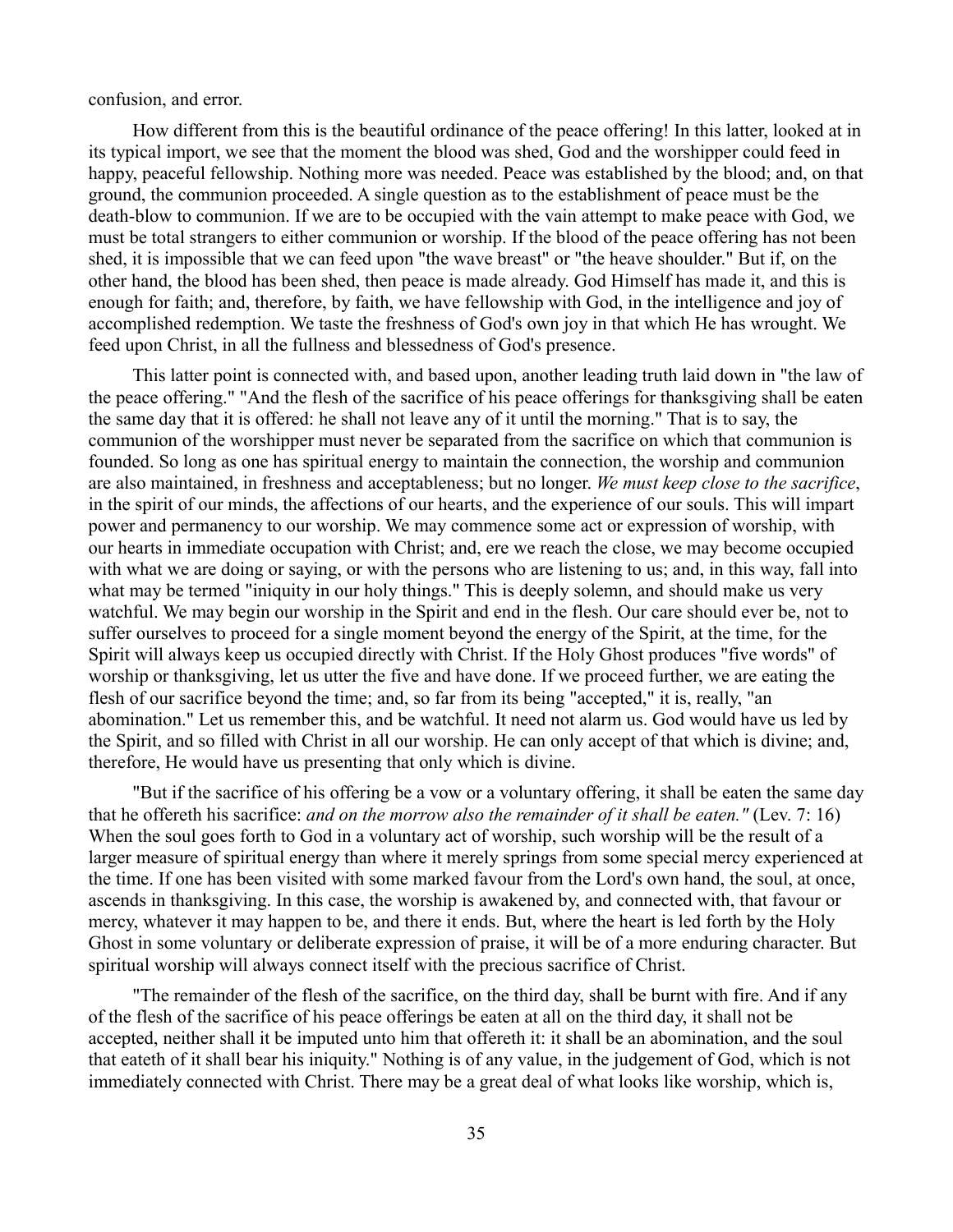after all, the mere excitement and outgoing of natural feeling. There may be much apparent devotion, which is, merely, fleshly pietism. Nature may be acted upon, in a religious way, by a variety of things, such as pomp, ceremony, and parade, tones and attitudes, robes and vestments, an eloquent liturgy, all the varied attractions of a splendid ritualism, while there may be a total absence of spiritual worship. Yea, it not infrequently happens that the very same tastes and tendencies which are called forth and gratified by the splendid appliances of so-called religious worship, would find most suited aliment at the opera or in the concert room.

All this has to be watched against by those who desire to remember that "God is a spirit, and they that worship him must worship him in spirit and in truth." (John 4) Religion, so called, is, at this moment, decking herself with her most powerful charms. Casting off the grossness of the middle ages, she is calling to her aid all the resources of refined taste, and of a cultivated and enlightened age. Sculpture, music, and painting, are pouring their rich treasures into her lap, in order that she may, therewith, prepare a powerful opiate to lull the thoughtless multitude into a slumber, which shall only be broken in upon by the unutterable horrors of death, judgement, and the lake of fire. She, too, can say, "I have *peace offerings* with me; this day have I paid my *vows* . . . . . . I have decked my bed with coverings of tapestry, with carved works, with fine linen of Egypt. I have perfumed my bed with myrrh, aloes, and cinnamon." (Prov. 7) Thus does corrupt religion allure, by her powerful influence, those who will not hearken to wisdom's heavenly voice.

Reader, beware of all this. See that your worship stands inseparably connected with the work of the cross. See that Christ is the ground, Christ the material, and the Holy Ghost the power of your worship. Take care that your outward act of worship does not stretch itself beyond the inward power. It demands much watchfulness to keep clear of this evil. Its incipient workings are most difficult to be detected and counteracted. We may commence a hymn in the true spirit of worship, and, through lack of spiritual power, we may, ere we reach the close, fall into the evil which answers to the ceremonial act of eating the flesh of the peace offering on the third day. Our only security is in keeping close to Jesus. If we lift up our hearts in "thanksgiving," for some special mercy, let us do so in the power of the name and sacrifice of Christ. If our souls go forth in "voluntary" worship, let it be in the energy of the Holy Ghost. In this way shall our worship exhibit that freshness, that fragrance, that depth of tone, that moral elevation, which must result from having the Father as the object, the Son as the ground, and the Holy Ghost as the power of our worship.

Thus may it be, O Lord, with all thy worshipping people, until we find ourselves, body, soul, and spirit, in the security of thine own eternal presence, beyond the reach of all- the unhallowed influences of false worship and corrupt religion, and also beyond the reach of the various hindrances which arise from these bodies of sin and death which we carry about with us!

---------------------

NOTE. — It is interesting to observe that, although the peace offering itself stands third in order, yet "the law" thereof is given us last of all. This circumstance is not; without its import. There is none of the offerings in which the communion of the worshipper is so fully unfolded as in the peace offering. In the burnt offering, it is Christ offering Himself to God. In the meat offering, we have Christ's perfect humanity. Then, passing on to the sin offering, we learn that sin, in its root, is fully met. In the trespass offering, there is a full answer to the actual sin in the life. But, in none is the doctrine of the communion of the worshipper unfolded. This latter belongs to "the peace offering;" and, hence, I believe, the position which the law of that offering occupies. It comes in, at the close of all, thereby teaching us that, when it becomes a question of the soul's feeding upon Christ, it must be a full Christ,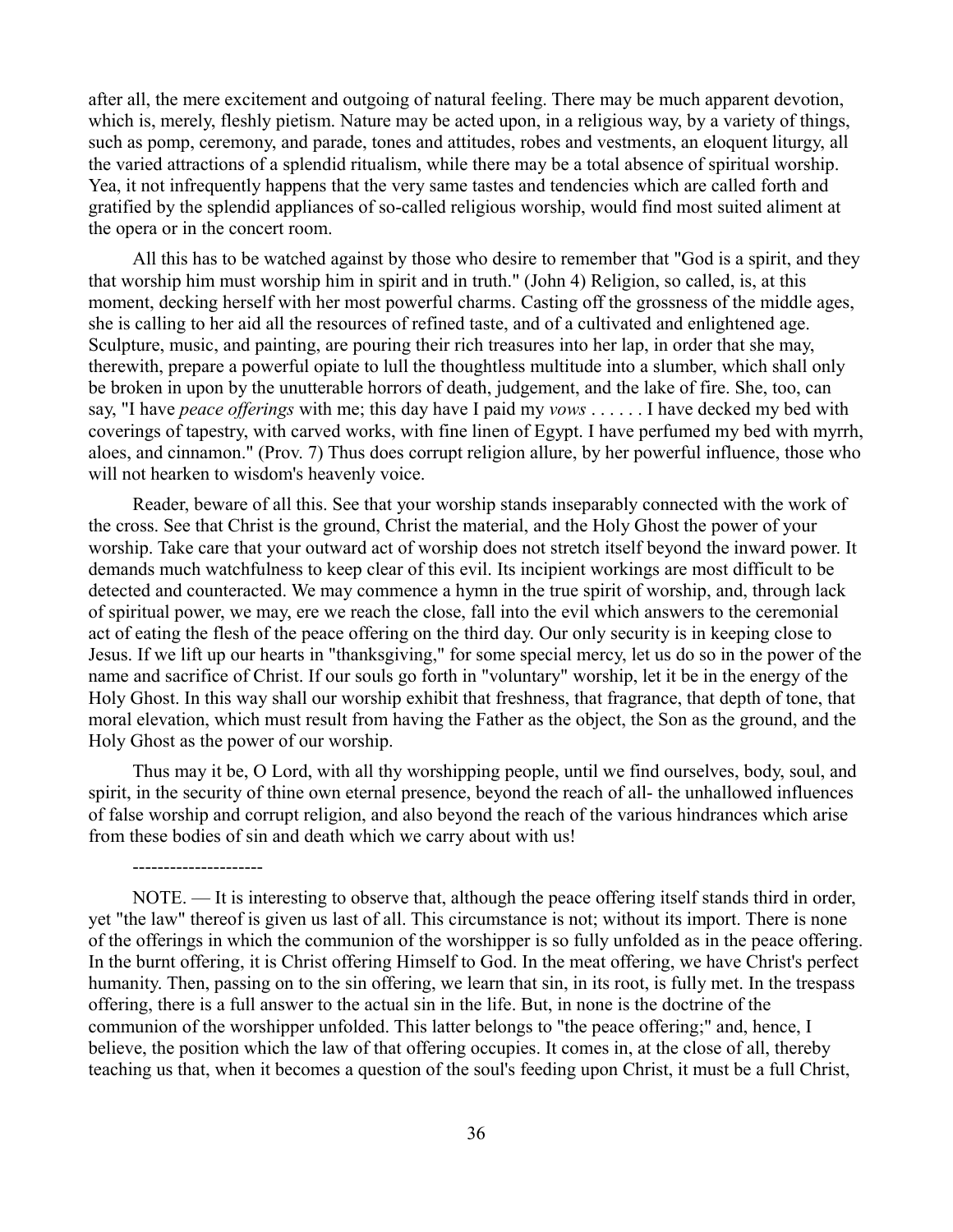looked at in every possible phase of His life, His character, His Person, His work, His offices. And, furthermore, that, when we shall have done, for ever, with sin and sins, we shall delight in Christ, and feed upon Him, throughout the everlasting ages. It would, I believe, be a serious defect in our study of the offerings, were we to pass over a circumstance so worthy of notice as the above. If "the law of the peace offering" were given in the order in which the offering itself occurs, it would come in immediately after the law of the meat offering; but, instead of that, "the law of the sin offering, and "the Law of the trespass offering "are given, and, then, "the law of the peace offering" closes the entire.

### **Leviticus 4 - 5: 13.**

Having Considered the "sweet savour" Offerings, We now approach the "sacrifices for sin." These were divided into two classes, namely, sin offerings and trespass offerings. Of the former, there were three grades; first, the offering for "the priest that is anointed," and for "the whole congregation." These two were the same in their rites and ceremonies. (Compare. ver. 3-12, with ver. 13-21) It was the same in result, whether it were the representative of the assembly, or the assembly itself, that sinned. In either case there were three things involved: God's dwelling-place in the assembly, the worship of the assembly, and individual conscience. Now, inasmuch as all three depended upon the blood, we find, in the first grade of sin offering, there were three things done with the blood. It was sprinkled "seven times before the Lord, *before the veil of the sanctuary."* This secured Jehovah's relationship with the people, and His dwelling in their midst. Again, we read, "The priest shall put some of the blood upon the horns of the altar of sweet incense before the Lord, which is in the tabernacle of the congregation." This secured the worship of the assembly. By putting the blood upon "the golden altar," the true basis of worship was preserved; so that the flame of the incense and the fragrance thereof might continually ascend. Finally, "He shall pour all the blood of the bullock at the bottom of the altar of the burnt offering, which is at the door of the tabernacle of the congregation." Here we have the claims of individual conscience fully answered; for the brazen altar was the place of individual approach. It was the place where God met the sinner.

In the two remaining grades, for "a ruler" or "one of the common people: it was merely a question of individual conscience; and, therefore, there was only one thing done with the blood. It was all poured "at the bottom of the altar of burnt offering." (Comp. ver. 7 with ver. 25, 30) There is divine precision in all this, which demands the close attention of my reader, if only he desires to enter into the marvellous detail of this type.\*

{\*There is this difference between the offering for "a ruler," and for "one of the common people:" in the former, it was "a male without blemish;" in the latter, "a female without blemish." The sin of a ruler would, necessarily, exert a wider influence than that of a common person; and, therefore, a more powerful application of the value of the blood was needed. In Lev. 5: 13, we find cases demanding a still lower application of the sin offering — cases of swearing and of touching any uncleanness, in which "the tenth part of an ephah of fine flour "was admitted as a sin offering. (See Lev. 5: 11-13) What a contrast between the view of atonement presented by a ruler's bullock, and a poor man's handful of flour! And yet, in the latter, just as truly as in the former, we read, "it shall be forgiven him."

The reader will observe that Lev. 5: 1-13, forms a part of Lev. 6. Both are comprehended under one head, and present the doctrine of sin offering, in all its applications, from the bullock to the handful of flour. Each class of offering is introduced by the words, "And the Lord spake unto Moses." Thus, for example, the sweet savour offerings (Lev. 1 - 3) are introduced by the words, "The Lord called unto Moses." These words are not repeated until Lev. 4: 1, where they introduce the sin offering. They occur again at Lev. 5: 14, where they introduce the trespass offering for wrongs done "in the holy things of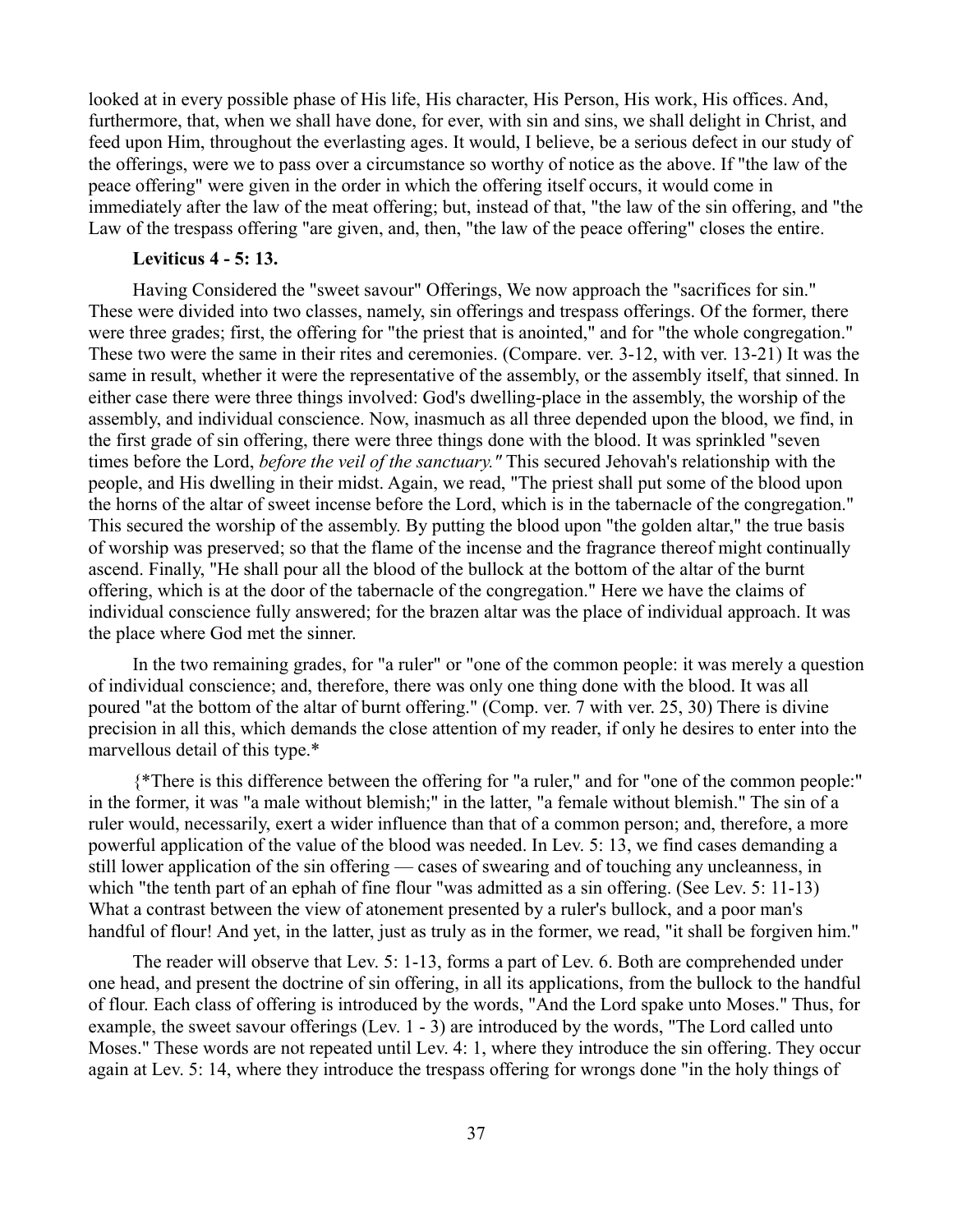the Lord;" and again at Lev. 6: 1, where they introduce the trespass offering for wrong done to one's neighbour.

This classification is beautifully simple, and will help the reader to understand the different classes: of offering. As to the different grades in each class, whether "a bullock," "a ram," "a female," "a bird," "or "a handful of flour: they would seem to be so many varied applications of the same grand truth.}

The effect of individual sin could not extend beyond individual conscience. The sin of "a ruler," or of "one of the common people," could not, in its influence, reach "the altar of incense" — the place of priestly worship. Neither could it reach to "the veil of the sanctuary" — the sacred boundary of God's dwelling place in the midst of His people. It is well to ponder this. We must never raise a question of personal sin or failure, in the place of priestly worship, or in the assembly. It must be settled in the place of personal approach. Many err as to this. They come into the assembly, or into the ostensible place of priestly worship, with their conscience defiled, and thus drag down the whole assembly and mar its worship. This should be closely looked into, and carefully guarded against. We need to walk more watchfully, in order that our conscience may ever be in the light. And when we fail, as, alas! we do in many things, let us have to do with God, in secret, about our failure, in order that true worship, and the true position of the assembly may always be kept, with fullness and clearness, before the soul.

Having said thus much as to the three grades of sin offering, we shall proceed to examine, in detail, the principles unfolded in the first of these. In so doing, we shall be able to form, in some measure, a just conception of the principles of all. Before, however entering upon the direct comparison already proposed, I would call my reader's attention to a very prominent point set forth in the second verse of this fourth chapter. It is contained in the expression," If a soul shall sin through *ignorance*." This presents a truth of the deepest blessedness, in connection with the atonement of the Lord Jesus Christ. In contemplating that atonement, we see infinitely more than the mere satisfaction of the claims of conscience, even though that conscience had reached the highest point of refined sensibility. It is our privilege to see, therein, that which has fully satisfied all the claims of divine holiness, divine justice, and divine majesty. The holiness of God's dwelling-place, and the ground of His association with His people, could never be regulated by the standard of man's conscience, no matter how high the standard might be. There are many things which man's conscience would pass over — many things which might escape man's cognisance — many things which his heart might deem all right, which God could not tolerate; and which, as a consequence, would interfere with man's approach to, his worship of, and his relationship with, God. Wherefore, if the atonement of Christ merely made provision for such sins as come within the compass of man's apprehension, we should find ourselves very far short of the true ground of peace. We need to understand that sin has been atoned for, according to God's measurement thereof-that the claims of His throne have been perfectly answered — that sin, as seen in the light of His inflexible holiness, has been divinely judged. This is what gives settled peace to the soul. A full atonement has been made for the believer's sins of ignorance, as well as for his known sins. The sacrifice of Christ lays the foundation of his relationship and fellowship with God, according; to the divine estimate of the claims thereof.

A clear sense of this is of unspeakable value. Unless this feature of the atonement be laid hold of, there cannot be settled peace; nor can there be any just moral sense of the extent and fullness of the work of Christ, or of the true nature of the relationship founded thereon. God knew what was needed in order that man might be in His presence without a single misgiving; and He has made ample provision for it in the cross. Fellowship between God and man were utterly impossible if sin had not been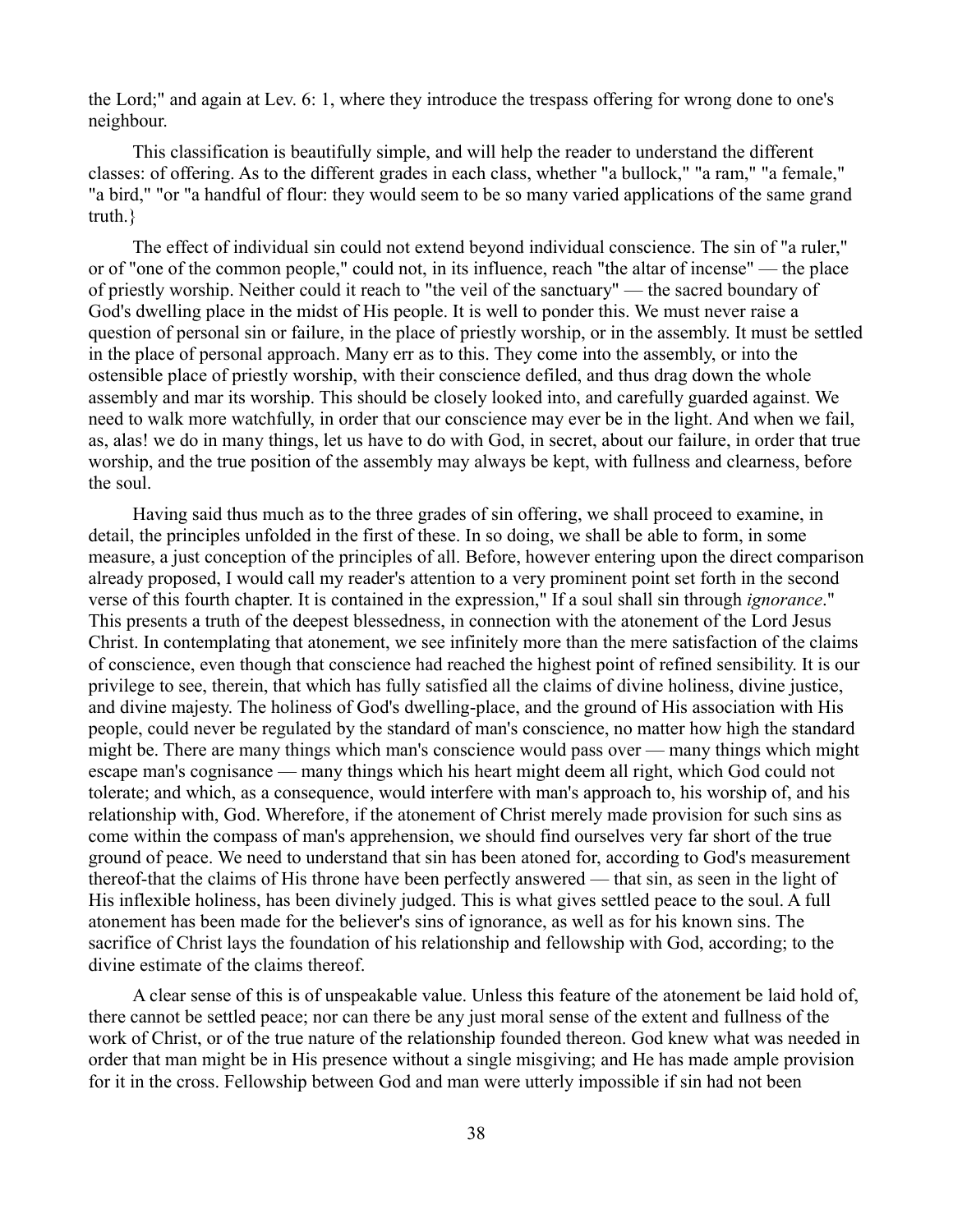disposed of, according to God's thoughts about it: for, albeit man's conscience were satisfied, the question would ever be suggesting itself, Has God been satisfied If this question could not be answered in the affirmative, fellowship could never subsist.\* The thought would be continually intruding itself upon the heart, that things were manifesting themselves in the details of life, which divine holiness could not tolerate. True, we might be doing such things "through ignorance but this could not alter the matter before God, inasmuch as all is known to Him. Hence, there would be continual apprehension, doubt, and misgiving. All these things are divinely met by the fact that sin has been atoned for, not according to our "ignorance," but according to God's knowledge. The assurance of this gives great rest to the heart and conscience. All God's claims have been answered by His own work. He Himself has made the provision; and, therefore, the more refined the believer's conscience becomes, under the combined action of the word and Spirit of God, the more he grows in a divinely-adjusted sense of all that morally befits the sanctuary — the more keenly alive he becomes to every thing which is unsuited to the divine presence, the fuller, clearer, deeper, and more vigorous will be his apprehension of the infinite value of that sin offering which has not only travelled beyond the utmost bounds of human conscience, but also met, in absolute perfection, all the requirements of divine holiness.

{\*I would desire it to be particularly remembered, that the point before us in the text is simply atonement. The Christian reader is fully aware, I doubt not, that the possession of "the divine nature, is essential to fellowship with God. I not only need a title to approach God: but a nature to enjoy Him. The soul that "believes in the name of the only-begotten Son of God" has both the one and the other. (See John 12, John 13; John 3: 36; John 5: 24; John 20: 31; 1 John 5: 11-13)}

Nothing can more forcibly express man's incompetence to deal with sin, than the fact of there being such a thing as a "sin of ignorance." How could he deal with that which he knows not? How could he dispose of that which has never even come within the range of his conscience? Impossible. Man's ignorance of sin proves his total inability to put it away. If he does not know of it, what can he do about it? Nothing. He is as powerless as he is ignorant. Nor is this all. The fact of a "sin of ignorance" demonstrates, most clearly, the uncertainty which must attend upon every settlement of the question of sin, in which no higher claims have been responded to than those put forth by the most refined human conscience. There can never be settled peace upon this ground. There will always be the painful apprehension that there is something wrong underneath. If the heart be not led into settled repose by the scripture testimony that the inflexible claims of divine Justice have been answered, there must, of necessity, be a sensation of uneasiness, and every such sensation presents a barrier to our worship, our communion, and our testimony. If I am uneasy in reference to the settlement of the question of sin, I cannot worship; I cannot enjoy communion, either with God or His people; nor can I be an intelligent or effective witness for Christ. The heart must be at rest, before God, as to the perfect remission of sin, ere we can "Worship him in spirit and in truth." If there be guilt on the conscience, there must be terror in the heart; and, assuredly, a heart filled with terror cannot be a happy or a worshipping heart. It is only from a heart filled with that sweet and sacred repose which the blood of Christ imparts, that true and acceptable worship can ascend to the Father. The same principle holds good with respect to our fellowship with the People of God, and our service and testimony amongst men. All must rest upon the foundation of settled peace; and this peace rests upon the foundation of a perfectly purged conscience; and this purged conscience rests upon the foundation of the perfect remission of all our sins, whether they be sins of knowledge or sins of ignorance.

We shall now proceed to compare the sin offering with the burnt offering, in doing which, we shall find two very different aspects of Christ. But, although the aspects are different, it is one and the same Christ; and, hence, the sacrifice, in each case, was "without blemish." This is easily understood. It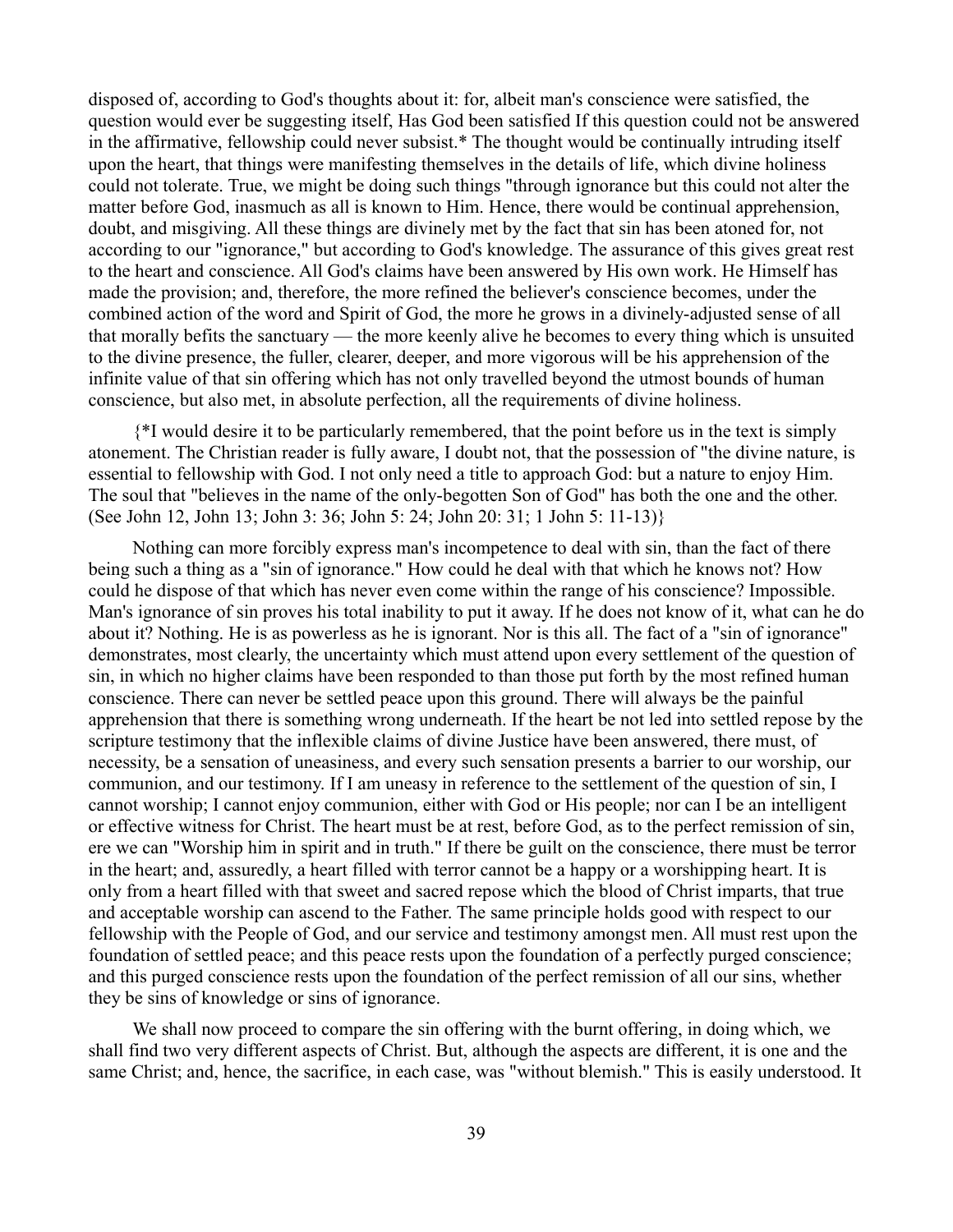matters not in what aspect we contemplate the Lord Jesus Christ, He must ever be seen as the same pure, spotless, holy, perfect One. True, He did, in His abounding grace, stoop to be the sin-bearer of His people; but it was a perfect, spotless Christ who did so; and it would be nothing short of diabolical wickedness to take occasion, from the depth of His humiliation, to tarnish the personal glory of the humbled One. The intrinsic excellence, the unsullied purity, and the divine glory of our blessed Lord appear in the sin offering, as fully as in the burnt offering. It matters not in what relationship He stands, what office He fills, what work He performs, what position He occupies, His personal glories shine out, in all their divine effulgence.

This truth of one and the same Christ, whether in the burnt offering, or in the sin offering, is seen, not only in the fact that, in each case, the offering was "without blemish," but, also, in "the Law of the sin offering," where we read, "this is the law of the sin offering: in the place where the burnt offering is killed shall the sin offering be killed before the Lord: it is most holy." (Lev. 6: 25) Both types point to one and the same great Antitype, though they present Him in such contrasted aspects of His work. In the burnt offering, Christ is seen meeting the divine affections; in the sin offering, He is seen meeting the depths of human need. That presents Him to us as the Accomplisher of the will of God; this, as the Bearer of the sin of man. In the former, we are taught the preciousness of the sacrifice; in the latter, the hatefulness of sin. Thus much, as to the two offerings, in the main. The most minute examination of the details will only tend to establish the mind in the truth of this general statement.

In the first place, when considering the burnt offering, we observed that it was a voluntary offering. "He shall offer it of his own voluntary will."\* Now, the word "voluntary" does not occur in the sin offering. This is precisely what we might expect. It is in full keeping with the specific object of the Holy Ghost, in the burnt offering, to set it forth as a free-will offering. It was Christ's meat and drink to do the will of God, whatever that will might be. He never thought of inquiring what ingredients were in the cup which the Father was putting into His hand. It was quite sufficient for Him that the Father had mingled it. Thus it was with the Lord Jesus as foreshadowed by the burnt offering. But, in the sin offering, we have quite a different line of truth unfolded. This type introduces Christ to our thoughts, not as the "voluntary" Accomplisher of the will of God, but as the Bearer of that terrible thing called "sin," and the Endurer of all its appalling consequences, of which the most appalling, to Him, was the hiding of God's countenance. Hence, the word "voluntary" would not harmonise with the object of the Spirit, in the sin offering. It would be as completely out of place, in that type, as it is divinely in place, in the burnt offering. Its presence and its absence are alike divine; and both alike exhibit the perfect, the divine precision of the types of Leviticus.

{\*some may find difficulty in the fact that the word "voluntary" has reference to the worshipper and not to the sacrifice; but this can, in no wise, affect the doctrine put forward in the text, which is founded upon the fact that a special word used in the burnt offering is omitted in the sin offering. The contrast holds good, whether we think of the offerer or the offering.}

Now, the point of contrast which we have been considering, explains, or rather harmonises, two expressions used by our Lord. He says, on one occasion, "the cup which my Father hath given me, shall I not drink it?" And, again, "Father, if it be possible, let this cup pass from me." The former of these expressions was the full carrying out of the words with which He entered upon His course, namely, "Lo, I come to do thy will, O God;" and, moreover, it is the utterance of Christ, as the burnt offering. The latter, on the other hand, is the utterance of Christ, when contemplating the place which He was about to occupy, as the sin offering. What that place was, and what was involved to Him, in taking it, we shall see, as we proceed; but it is interesting and instructive to find the entire doctrine of the two offerings involved, as it were, in the fact that a single word introduced in the one is omitted in the other.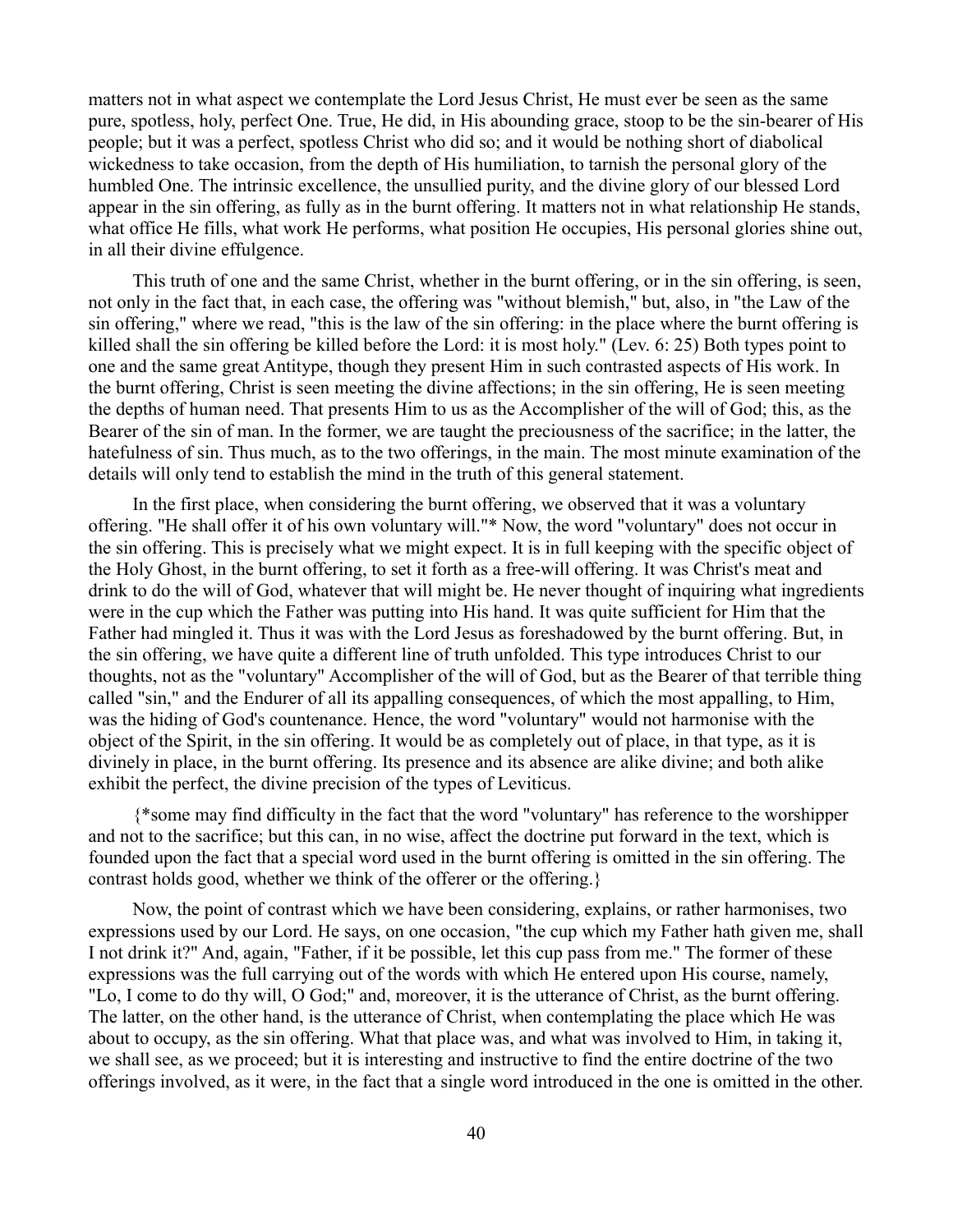If, in the burnt offering, we find the perfect readiness of heart with which Christ offered Himself for the accomplishment of the will of God; then, in the sin offering, we find how perfectly He entered into all the consequences of man's sin, and how He travelled into the most remote distance of man's position as regards God. He delighted to do the will of God; He shrank from losing, for a moment, the light of His blessed countenance. No one offering could have foreshadowed Him in both these phases. We needed a type to present Him to us as One delighting to do the will of God; and we needed a type to present Him to us as One whose holy nature shrank from the consequences of imputed sin. Blessed be God, we have both. The burnt offering furnishes the one, the sin offering the other. Wherefore, the more fully we enter into the devotion of Christ's heart to God, the more fully we shall apprehend His abhorrence of sin; and *vice versa*. Each throws the other into relief; end the use of the word "voluntary" in the one, and not in the other, fixes the leading import of each.

But, it may be said, "Was it not the will of God that Christ should offer Himself as an atonement for sin? And, if so, how could there be ought of shrinking from the accomplishment of that will?" Assuredly, it was "the determinate counsel" of God that Christ should suffer; and, moreover, it was Christ's joy to do the will of God. But how are we to understand the expression, "If it be possible, let this cup pass from me?" Is it not the utterance of Christ? And is there no express type of the Utterer thereof? Unquestionably There would be a serious blank among the types of the Mosaic economy, were there not one to reflect the Lord Jesus in the exact attitude in which the above expression presents Him. But the burnt offering does not thus reflect Him. There is not a single circumstance connected with that offering which would correspond with such language. The sin offering alone furnishes the fitting type of the Lord Jesus as the One who poured forth those accents of intense agony, for in it alone do we find the circumstances which evoked such accents from the depths of His spotless soul. The awful shadow of the cross, with its shame, its curse, and its exclusion from the light of God's countenance, was passing across His spirit, and He could not even contemplate it without an "If it be possible let this cup pass from me." But, no sooner had He uttered these words, than His profound subjection manifests itself in, "thy Will be done." What a bitter cup" it must have been to elicit, from a perfectly subject heart, the words," let it pass from me!" What perfect subjection there must have been when, in the presence of so bitter a cup, the heart could breathe forth," thy will be done!"

We shall now consider the, typical act of "laying on of hands." This act was common both to the burnt offering and the sin offering; but, in the case of the former, it identified the offerer with an unblemished offering in the case of the latter, it involved the transfer of the sin of the offerer to the head of the offering. Thus it was in the type; and, when we look at the Antitype, we learn a truth of the most comforting and edifying nature — a truth which, were it more clearly understood, and fully experienced, would impart a far more settled peace than is ordinarily possessed.

What, then, is the doctrine set forth in the laying on of hands? It is this: Christ was "made sin for us, that we might be made the righteousness of God in him." (2 Cor. 5) He took our position with all its consequences, in order that we might get His position with all its consequences. He was treated as sin, upon the cross, that we might be treated as righteousness, in the presence of infinite Holiness. He was cast out of God's presence because He had sin upon Him, by imputation, that we might be received into God's house and into His bosom, because we have a perfect righteousness by imputation. He had to endure the hiding of God's countenance, that we might bask in the light of that countenance. He had to pass through three hours' darkness, that we might walk in everlasting light. He was forsaken of God, for a time, that we might enjoy His presence for ever. all that was due to us, as ruined sinners, was laid upon Him, in order that all that was due to Him, as the Accomplisher of redemption, might be ours. There was everything against Him When He hung upon the cursed tree, in order that there might be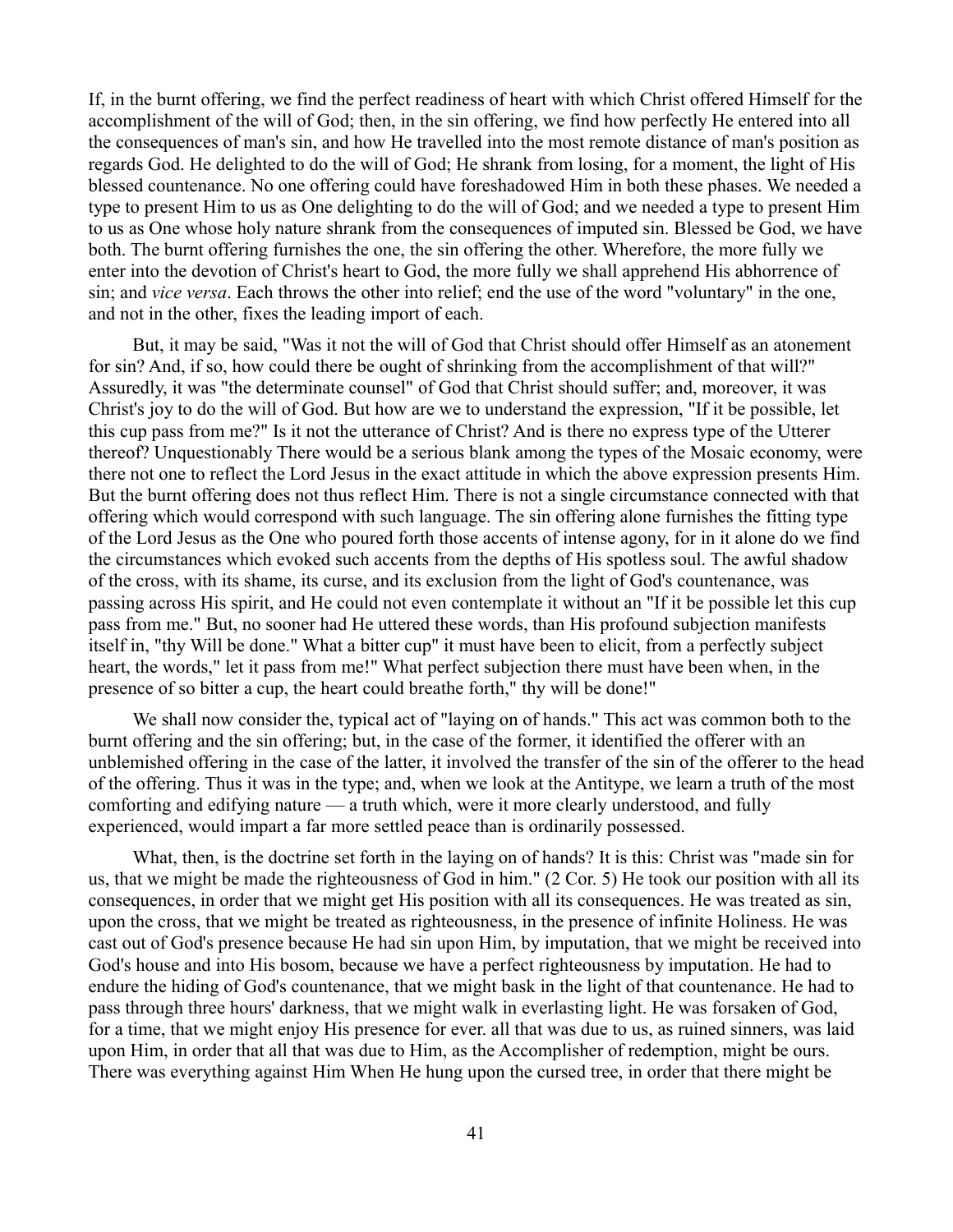nothing against us He was identified with us, in the reality of death and judgement, in order that we might be identified with Him, in the reality of life and righteousness. He drank the cup of wrath, — the cup of trembling, that we might drink the cup of salvation — the cup of infinite favour. He was treated according to our deserts, that we might be treated according to His.

Such is the wondrous truth illustrated by the ceremonial act of imposition of hands. When the worshipper had laid his hand upon the head of the burnt offering, it ceased to be a question as to what he was, or what he deserved, and became entirely a question of what the offering was in the judgement of Jehovah. If the offering was without blemish, so was the offerer; if the offering was accepted, so was the offerer. They are perfectly identified. The act of laying on of hands constituted them one, in God's view. He looked at the offerer through the medium of the offering. Thus it was, in the case of the burnt offering. But, in the sin offering, when the offerer had laid his hand upon the head of the offering, it became a question of what the offerer was, and what he deserved. The offering was treated according to the deserts of the offerer. They were perfectly identified. The act of laying on of hands constituted them one, in the judgement of God. The sin of the offerer was dealt with in the sin offering; the person of the offerer: was accepted in the burnt offering. This made a vast difference. Hence, though the act of laying on of hands was common to both types, and, moreover, though it was expressive, in the case of each, of identification, yet here the consequences as different as possible. The just treated as the unjust; the unjust accepted in the just. "Christ hath once suffered for sins, the just for the unjust, that he might bring us to God." This is the doctrine. Our sins brought Christ to the cross; but He brings us to God. And, if He brings us to God, it is in His own acceptableness, as risen from the dead, having put away our sins, according to the perfectness of His own work. He bore away our sins far from the sanctuary of God, in order that He might bring us nigh, even into the holiest of all, in full confidence of heart, having the conscience purged by His precious blood from every stain of sin.

Now, the more minutely we compare all the details of the burnt offering and the sin offering, the more clearly shall we apprehend the truth of what has been above stated, in reference to the laying on of hands, and the results thereof, in each case.

In the first chapter of this volume, we noticed the fact that "the sons of Aaron" are introduced in the burnt offering, but not in the sin offering. As priests they were privileged to stand around the altar, and behold the flame of an acceptable sacrifice ascending to the Lord. But in the sin offering, in its primary aspect, it was a question of the solemn judgement of sin, and not of priestly worship or admiration; and, therefore, the sons of Aaron do not appear. It is as convicted sinners that we have to do with Christ, as the Antitype of the sin offering. It is as worshipping priests, clothed in garments of salvation, that we contemplate Christ, as the Antitype of the burnt offering.

But, further, my reader may observe that the burnt offering was "flayed," the sin offering was not. The burnt offerings was "cut into his pieces," the sin offering was not. "The inwards and the legs" of the burnt offering were "washed in water," which act was entirely omitted in the sin offering. Lastly, the burnt offering was burnt upon the altar, the sin offering was burnt without the camp. These are weighty points of difference arising simply out of the distinctive character of the offerings. We know there is nothing in the word of God without its own special meaning; and every intelligent and careful student of Scripture will notice the above points of difference; and, when he notices them, he will, naturally, seek to ascertain their real import. *Ignorance* of this import there may be; but *indifference* to it there should not. In any section of inspiration, but especially one so rich as that which lies before us, to pass over a single point, would be to offer dishonour to the Divine Author, and to deprive our own souls of much profit. We should hang over the most minute details, either to adore God's wisdom in them, or to confess our own ignorance of them. To pass them by, in a spirit of indifference, is to imply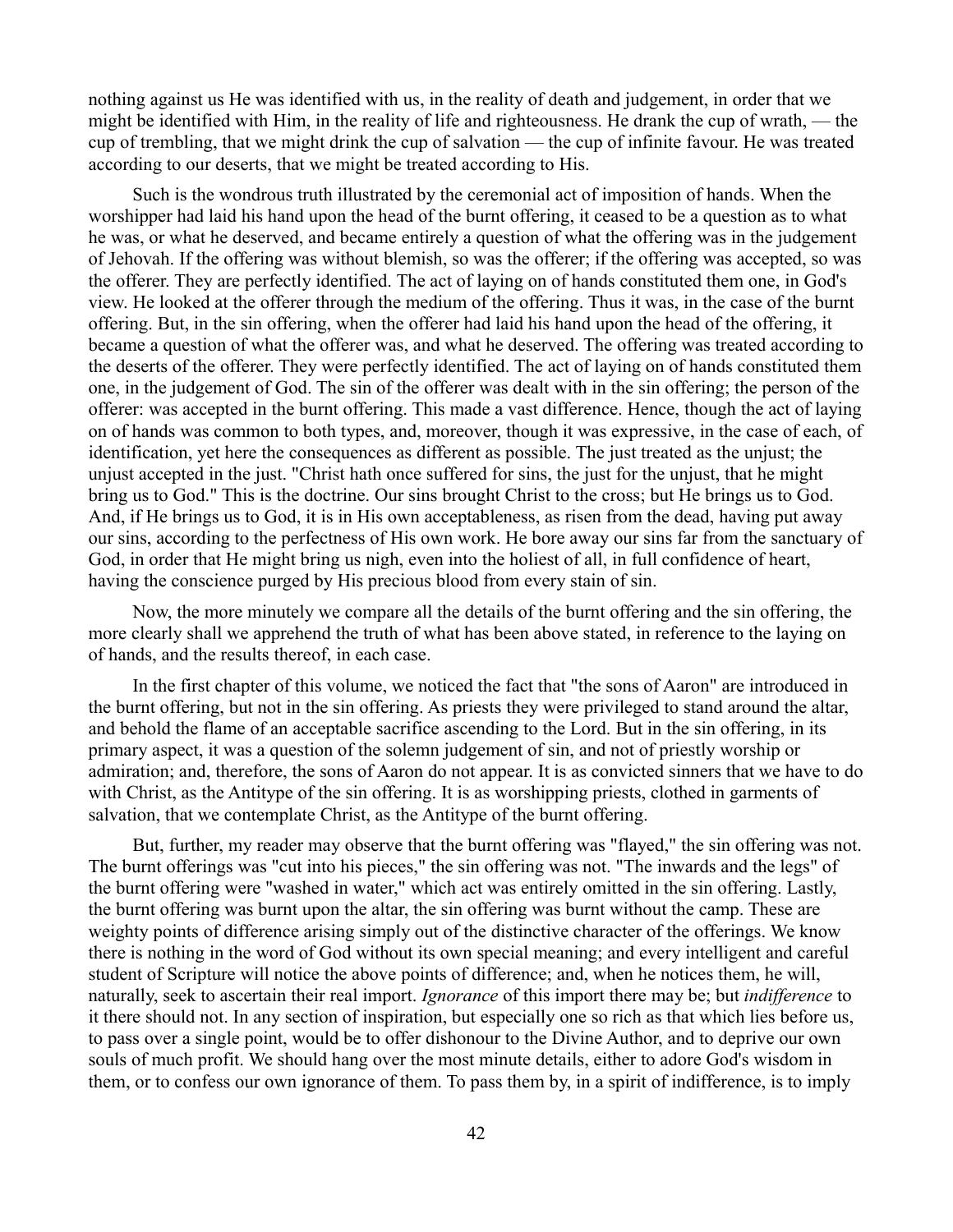that the Holy Ghost has taken the trouble to write what we do not deem worthy of the desire to understand. This is what no right-minded Christian would presume to think. If the Spirit, in writing upon the ordinance of the sin offering, has omitted the various rites above alluded to — rites which get a prominent place in the ordinance of the burnt offering, there must, assuredly, be some good reason for, and some important meaning in, His doing so. These we would seek to apprehend; and, no doubt, they arise out of the special design of the divine mind in each offering. The sin offering sets forth that aspect of Christ's work in which He is seen taking, judicially, the place which belonged to us morally. For this reason we could not look for that intense expression of what He was, in all His secret springs of action, as unfolded in the typical act of "flaying." Neither could there be that enlarged exhibition of what He was, not merely as a whole, but in the most minute features of His character, as seen in the act of "cutting it into his pieces." Nor, yet, could there be that manifestation of what He was, personally, practically, and intrinsically, as set forth in the significant act of "washing the inwards and legs in water."

All these things belonged to the burnt-offering phase of our blessed Lord, and to that alone, because, in it, we see Him offering Himself to the eye, to the heart, and to the altar of Jehovah, without any question of imputed sin, of wrath, or of judgement. In the sin offering, on the contrary, instead of having, as the great prominent idea, what Christ is, we have what sin is. Instead of the preciousness of Jesus, we have the odiousness of sin. In the burnt offering, inasmuch as it is Christ Himself offered to, and accepted by, God, we have every thing done that could possibly make manifest what He was, in every respect. In the sin offering, because it is sin, as judged By God, the very reverse is the case. All this is so plain as to need no effort of the mind to understand it. It naturally flows out of the distinctive character of the type.

However, although the leading object in the sin offering, is to shadow forth what Christ became for as, and not what He was in Himself; there is, nevertheless, one rite connected with this type, which most fully expresses His personal acceptableness to Jehovah. This rite is laid down in the following words, "And he shall take off from it all the fat of the bullock for the sin offering; the fat that covereth the inwards, and all the fat that is upon the inwards, and the two kidneys, and the fat that is upon them, which is by the flanks, and the caul above the liver, with the kidneys, it shall he take away, as it was taken off from the bullock of the sacrifice of peace offering; and the priest shall burn them upon the altar of the burnt offering." (Lev. 4: 8-10) Thus, the intrinsic excellency of Christ is not omitted, even in the sin-offering. The fat burnt upon the altar is the apt expression of the divine appreciation of the preciousness of Christ's Person, no matter what place He might, in perfect grace, take, on our behalf or in our stead; He was made sin for us, and the sin offering is the divinely-appointed shadow of Him, in this respect. But, inasmuch as it was the Lord Jesus Christ, God's elect, His Holy One, His pure, His spotless, His eternal Son that was made sin, therefore the fat of the sin offering was burnt upon the altar, as a proper material for that fire which was the impressive exhibition of divine holiness.

But, even in this very point, we see what a contrast there is between the sin offering and the burnt offering. In the case of the latter, it was not merely the fat, but the whole sacrifice that was burnt upon the altar, because it was Christ, without any question of sin-bearing whatever. in the case of the former, there was nothing but the fat to be burnt upon the altar, because it was a question of sin-bearing, though Christ was the sin bearer. The divine glories of Christ's Person shine out, even from amid the darkest shades of that cursed tree to which He consented to be nailed as a curse for us. the hatefulness of that with which, in the exercise of divine love, He connected His blessed Person, on the cross, could not prevent the sweet odour of His preciousness from ascending to the throne of God. Thus, have we unfolded to us the profound mystery of God's face hidden from that which Christ became, and God's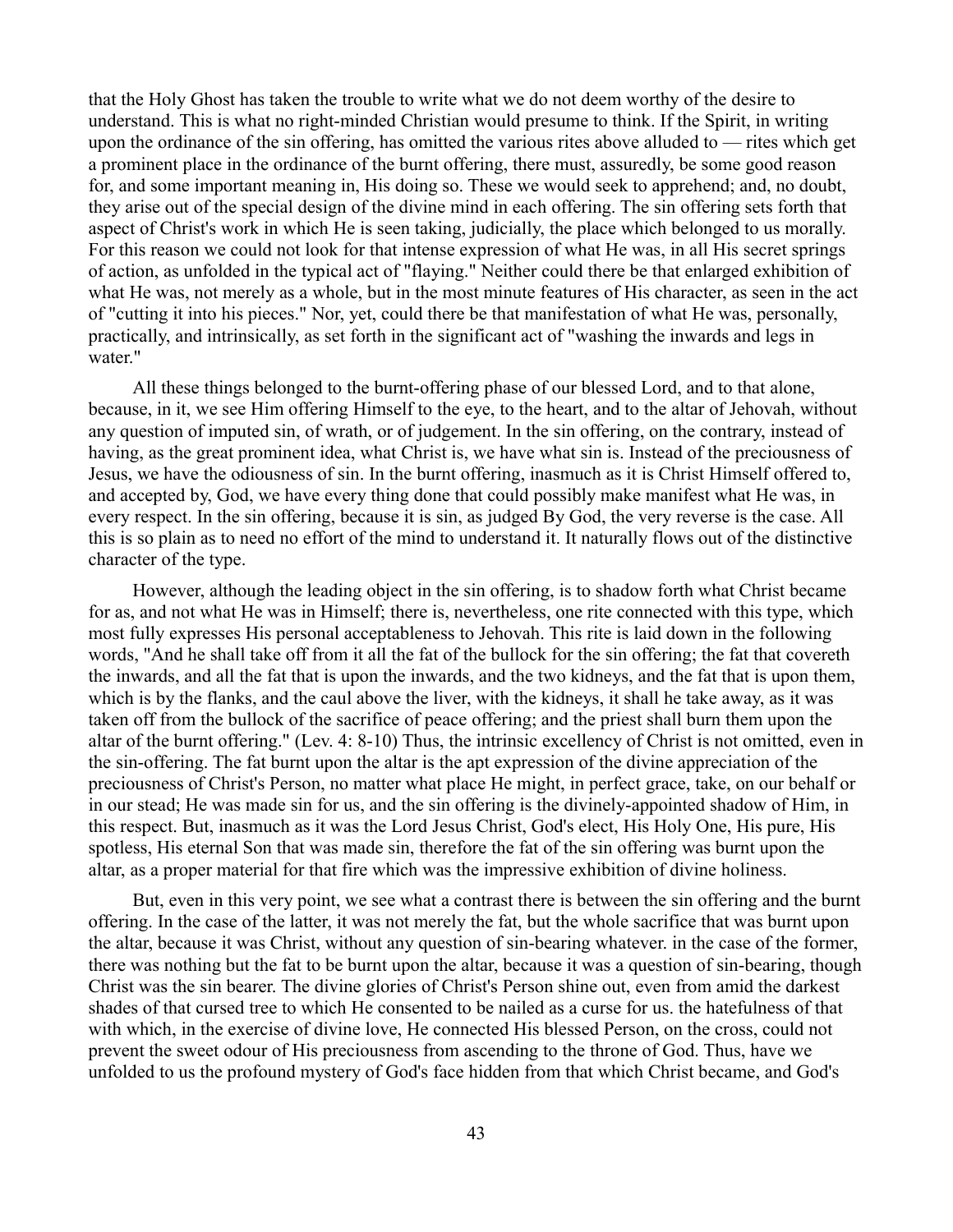heart refreshed by what Christ was. This imparts a peculiar charm to the sin offering. The bright beams of Christ's Personal glory shining out from amid the awful gloom of Calvary — His Personal worth set forth, in the very deepest depths of His humiliation — God's delight in the One from whom He had, in vindication of His inflexible justice and holiness, to hide His face — all this is set forth in the fact that the fat of the sin offering was burnt upon the altar.

Having, thus, endeavoured to point out, in the first place, what was done with "the blood;" and, in the second place, what was done with "the fat;" we have, now, to consider what was done with "the flesh." "And the skin of the bullock, and *all his flesh*.. even *the whole bullock* shall he carry forth without the camp unto a clean place, where the ashes are poured out, and burn him On the wood with fire: where the ashes are poured out shall he be burnt." (Ver. 11, 12) In this act, we have the main feature of the sin offering-that which distinguished it both from the burnt offering and the peace offering. Its flesh was not burnt upon the altar, as in the burnt offering; neither was it eaten by the priest or the worshipper, as in the peace offering. It was wholly burnt without the camp.\* "No sin offering, whereof any of the blood is brought into the tabernacle of the congregation, to reconcile withal in the holy place, shall be eaten: it shall be burnt in the fire." (Lev. 6: 30) "For the bodies of those beasts, whose blood is brought unto the sanctuary by the high priest for sin, are burned without the camp. Wherefore Jesus also, that he might sanctify the people with his own blood, suffered without the gate." (Heb. 13: 11, 12)

{\*The statement in the text refers only to the sin offerings of which the blood was brought into the holy place. There were sin offerings of which Aaron and his sons partook. (See Lev 6: 26-29; Num. 18: 9, 10)}

Now, in comparing what was done with the "blood" with what was done with the "flesh" or "body" of the sacrifice, two great branches of truth present themselves to our view, namely, worship and discipleship. The blood brought into the sanctuary is the foundation of the former. The body burnt outside the camp is the foundation of the latter. Before ever we can worship, in Peace of conscience, and liberty of heart, we must know, on the authority of the word, and by the power of the Spirit, that the entire question of *sin* has been for ever settled by the blood of the divine sin offering-that His blood has been sprinkled, perfectly, before the Lord — that all God's claims, and all our necessities, as ruined and guilty sinners, have been, for ever, answered. This gives perfect peace; and, in the enjoyment of this peace, we worship God. When an Israelite, of old, had offered his sin offering, his conscience was set at rest, in so far as the offering was capable of imparting rest. True, it was but a temporary rest, being the fruit of a temporary sacrifice. But, clearly, whatever kind of rest the offering was fitted to impart, that the offerer might enjoy. Hence, therefore, our Sacrifice being divine and eternal, our rest is divine and eternal also. As is the sacrifice such is the rest which is founded thereon. A Jew never had an eternally purged conscience, simply because he had not an eternally efficacious sacrifice. He might in a certain way, have his conscience purged for a day, a month, or a year; but he could not have it purged for ever. "But Christ being come, an high priest of good things to come, by a greater and more perfect tabernacle, not made with hands, that is to say, not of this building; neither by the blood of goats and calves, but by his own blood, he entered in once into the holy place, having obtained *eternal* redemption. For if the blood of bulls and of goats, and the ashes of an heifer sprinkling the unclean, sanctifieth to the purifying of the flesh; how much more shall the blood of Christ, who, through the eternal Spirit, offered Himself without spot to God, purge your conscience from dead works to serve the living God?" (Heb. 11: 11-14)

Here, we have the full, explicit statement of the doctrine. The blood of goats and calves procured a temporary redemption; the blood of Christ procures eternal redemption. The former purified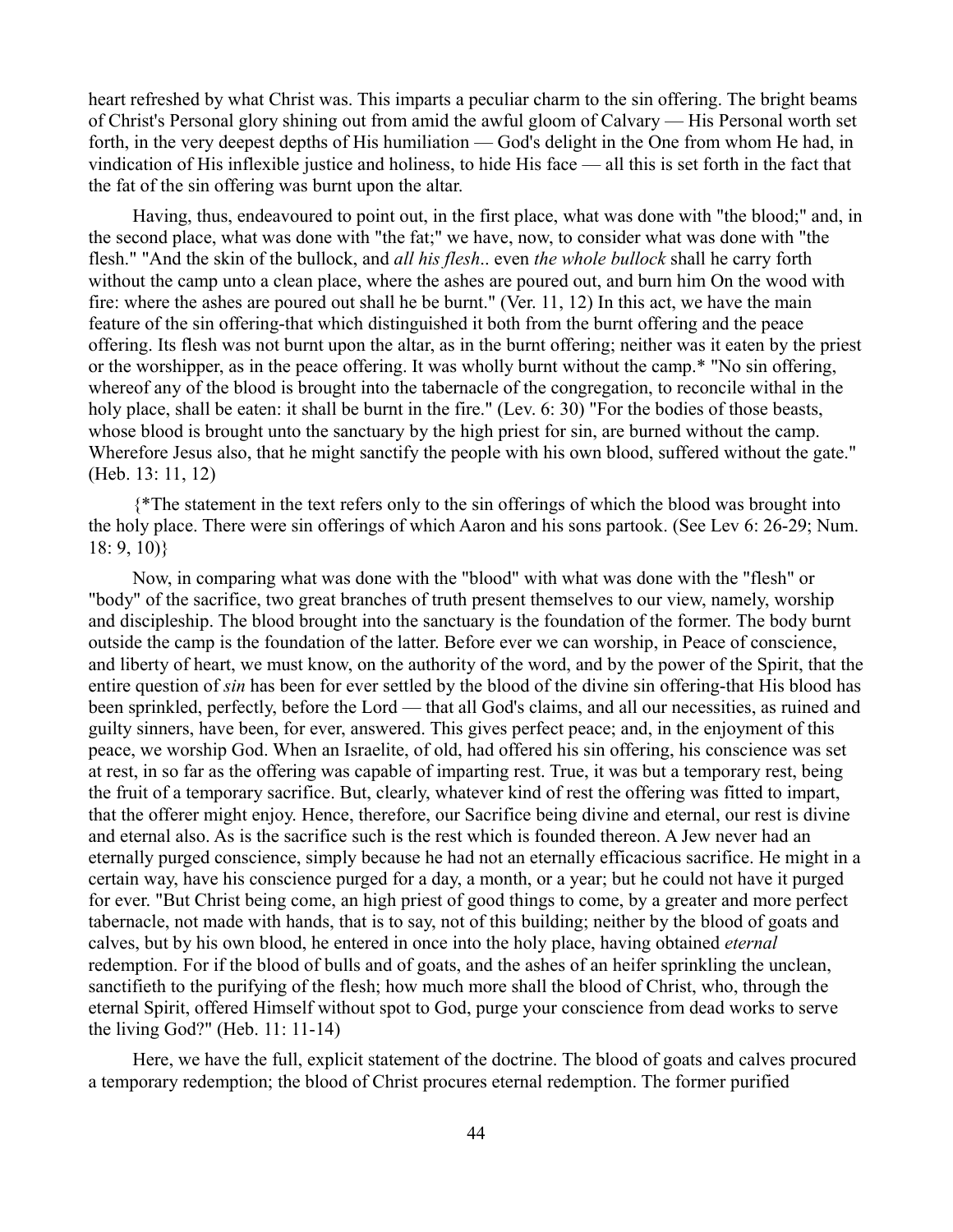outwardly; the latter, inwardly. that purged the flesh, for a time; this, the conscience, for ever. The whole question hinges, not upon the character or condition of the offerer, but upon the value of the offering. The question is not, by any means, whether a Christian is a better man than a Jew, but whether the blood of Christ is better than the blood of a bullock. Assuredly, it is better. How much better? Infinitely better. The Son of God imparts all the dignity of His own divine Person to the sacrifice which He offered; and, if the blood of a bullock purified the flesh for a year, "how much more" shall the blood of the Son of God purge the conscience for ever? If that took away *some* sin, how much more shall this take away "*all?*"

Now, why was the mind of a Jew set at rest, for the time being, when he had offered his sin offering? How did he know that the special sin for which he had brought his sacrifice was forgiven? Because God had said, "it shall be forgiven him." His peace of heart, in reference to that particular sin, rested upon the testimony of the God of Israel, and the blood of the victim. So, now, the peace of the believer, in reference to "all SIN," rests upon the authority of God's word, and "the precious blood of Christ." If a Jew had sinned, and neglected to bring his sin offering, he should have been "Cut Off from among his people;" but when he took his place as a sinner — when he laid his hand upon the head of a sin offering, then, the offering was "Cut Off" instead of him, and he was free, so far. The offering was treated as the offerer deserved; and, hence, for him not to know that his sin was forgiven him, would have been to make God a liar, and to treat the blood of the divinely-appointed sin offering as nothing.

And, if this were true, in reference to one who had only the blood of a goat to rest upon, "how much more" powerfully does it apply to one, who has the precious blood of Christ to rest upon? The believer sees in Christ One who has been judged for all his sin — One who, when He hung upon the cross, sustained the entire burden of his sin — One who, having made Himself responsible for that sin, could not be where He now is, if the whole question of sin had not been settled, according to all the claims of infinite justice. So absolutely did Christ take the believer's place on the cross — so entirely was he identified with Him — so completely was all the believer's sin imputed to Him, there and then, that all question of the believer's liability — all thought of his guilt all idea of his exposure to judgement and wrath, is eternally set aside.\* It was all settled on the cursed tree, between Divine Justice and the Spotless Victim. And now the believer is as absolutely identified with Christ, on the throne, as Christ was identified with him on the tree. Justice has no charge to bring against the believer, because it has no charge to bring against Christ. Thus it stands for ever. If a charge could be preferred against the believer, it would be calling in question the reality of Christ's identification with him, on the cross, and the perfectness of Christ's work, on his behalf. If, when the worshipper, of old, was on his way back, after having offered his sin offering, any one had charged him with that special sin for which his sacrifice had bled, what would have been His reply? Just this: "the sin has been rolled away, by the blood of the victim, and Jehovah has pronounced the words, 'It shall be forgiven him.'" The victim had died instead of him; and he lived instead of the victim.

{\*We have a singularly beautiful example of the divine accuracy of Scripture, in 2 Cor. 5: 21, "He hath *made* him to be sin (*hamartian epoiesen*) for us, that we might *become* (*ginometha*) the righteousness of God in him." The English reader might suppose that the word which is rendered "made" is the same in each clause of the passage. This is not the case.

Such was the type. And, as to the Antitype, when the eye of faith rests on Christ as the sin offering, it beholds Him as One who, having assumed a Perfect human life, gave up that life on the cross, because sin was, there and then, attached to it by imputation. But, it beholds Him, also, As One who, having, in Himself, the power of divine and eternal life, rose from the tomb therein, and who now imparts this, His risen, His divine, His eternal life to all who believe in His name. The sin is gone,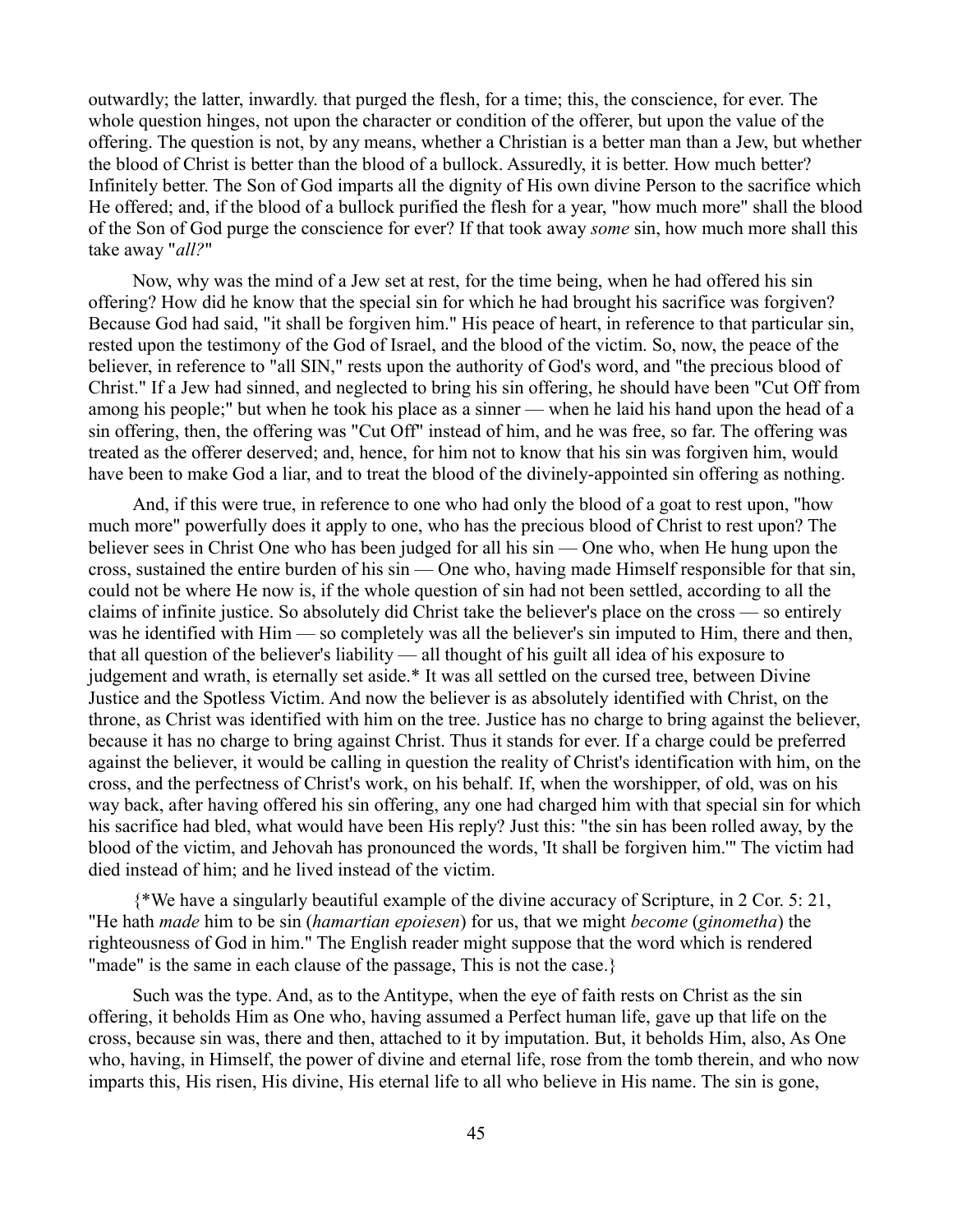because the life to which it was attached is gone, and now, instead of the life to which sin was attached, all true believers possess the life to which righteousness attaches. The question of sin can never once be raised, in reference to the risen and victorious life of Christ; but this is the life which believers possess. There is no other life. All beside is death, because all beside is under the power of sin. "He that hath the Son hath life;" and he that hath life, hath righteousness also. The two things are inseparable, because Christ is both the one and the other. If the judgement and death of Christ, upon the cross, were realities, then, the life and righteousness of the believer are realities. If imputed sin was a reality to Christ, imputed righteousness is a reality to the believer. The one is as real as the other; for, if not, Christ would have died in vain. The true and irrefragable ground of peace is this — that the claims of God's nature have been perfectly met, as to sin. The death of Jesus has satisfied them all — satisfied them of the awakened conscience? The great fact of resurrection. A risen Christ declares the full deliverance of the believer — his perfect discharge from every possible demand. "He was delivered for our offences, and raised again for our justification" (Rom. 4: 25) For a Christian not to know that his sin is gone, and gone for ever, is to cast slight upon the blood of his divine sin offering. It is to deny that there has been the perfect presentation — the sevenfold sprinkling of the blood before the Lord.

And now, ere turning from this fundamental point which has been occupying us, I would desire to make an earnest and a most solemn appeal to my reader's heart and conscience Let me ask you, dear friend, have you been led to repose on this holy and happy foundation? Do you know that the question of your sin has been for ever disposed of? Have you laid your hand, by faith, on the head of the sin offering? Have you seen the atoning blood of Jesus rolling away all your guilt, and carrying it into the mighty waters of God's forgetfulness? Has Divine Justice anything against you? Are you free from the unutterable horrors of a guilty conscience? Do not, I pray you, rest satisfied until you can give a joyous answer to these enquiries. Be assured of it, it is the happy privilege of the feeblest babe in Christ to rejoice in full and everlasting remission of sins, on the ground of finished atonement; and, hence, for any to teach otherwise, is to lower the sacrifice of Christ to the level of "goats and calves." If we cannot know that our sins are forgiven, then, where are the good tidings of the gospel? Is a Christian in no wise better off in the matter of a sin offering, than a Jew? The latter was privileged to know that his matters were set straight for a year, by the blood of an annual sacrifice. Can the former not have any certainty at all? Unquestionably. Well, then, if there is any certainty, it must be eternal, inasmuch as it rests on an eternal sacrifice.

This, and this alone, is the basis of worship. The full assurance of sin put away, ministers, not to a spirit of self-confidence, but to a spirit of promise, thankfulness, and worship. It produces, not a spirit of self-complacency, but of Christ-complacency, which, blessed be God, is the spirit which shall characterise the redeemed throughout eternity. It does not lead one to think little of sin, but to think much of the grace which has perfectly pardoned it, and of the blood which has perfectly cancelled it. It is impossible that any one can gaze on the cross — can see the place which Christ took — can meditate upon the sufferings which He endured — can ponder on those three terrible hours of darkness, and, at the same time, think lightly of sin. When all these things are entered into, in the power of the Holy Ghost, there are two results which must follow, namely, an abhorrence of sin, in all its forms, and a genuine love to Christ, His people, and His cause.

Let us now consider what was done with the "flesh" or "body" of the sacrifice, in which, as has been stated, we have the true ground of discipleship. "The whole bullock shall he carry forth, *without the camp,* unto a clean place, where the ashes are poured out, and burn him on the wood with fire." (Lev. 4: 12) This act is to be viewed in a double way; first, as expressing the place which the Lord Jesus took for us, as bearing sin; secondly, as expressing the place into which He was cast, by a world which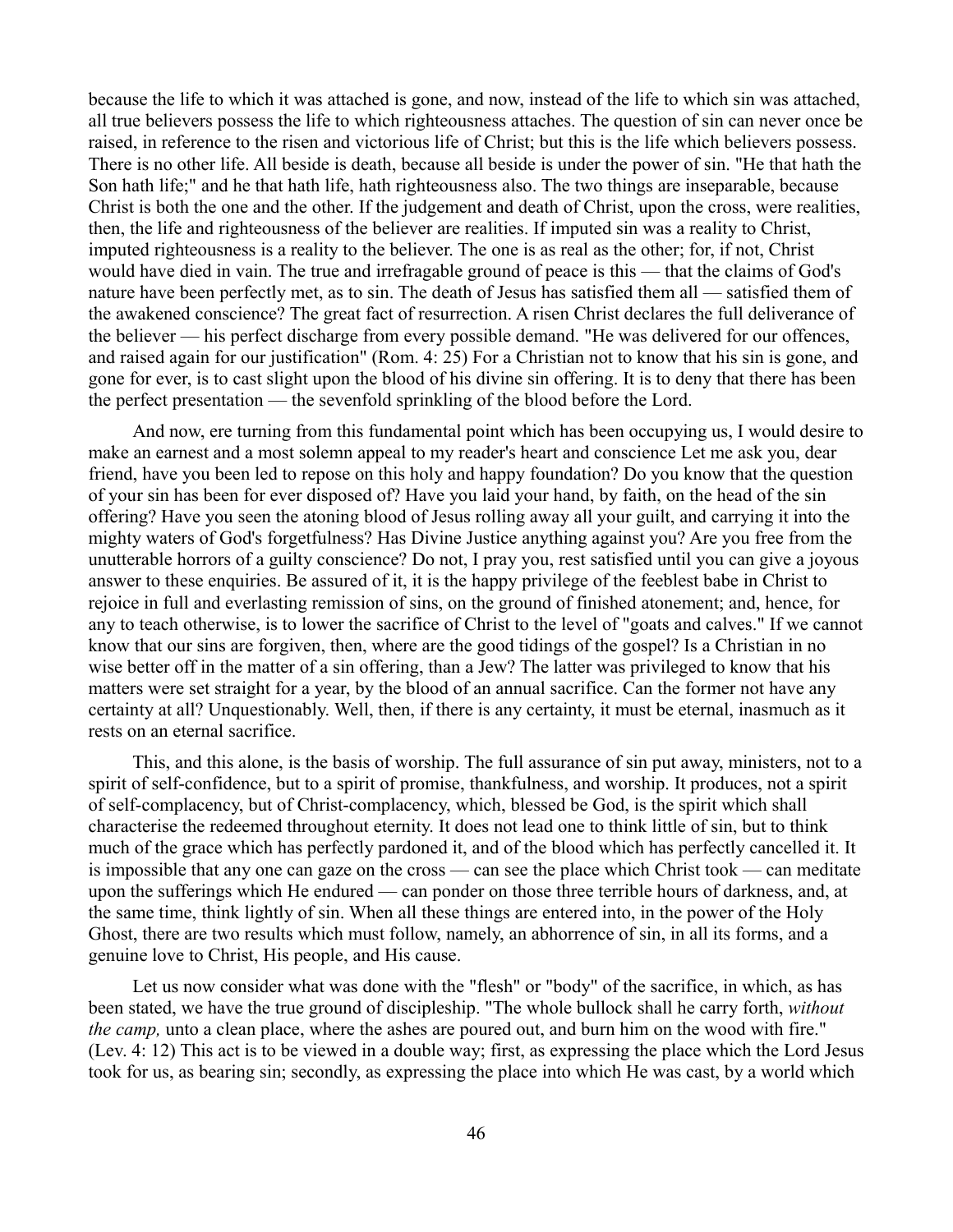had rejected Him. It is to this latter point that I would here call my reader's attention.

The use which the apostle, in Heb. 13, makes of Christ's having "suffered without the gate," is deeply practical. "Let us go forth, therefore, *unto him,* without the camp, *bearing his reproach."* If the sufferings of Christ have secured us an entrance into heaven, the place where He suffered expresses our rejection from earth. His death has procured us a city on high; the place where He died divests us of a city below.\* "He suffered without the gate," and, in so doing, He set aside Jerusalem as the present centre of divine operation. There is no such thing, now, as a consecrated spot on the earth. Christ has taken His place, as a suffering One, outside the range of this world's religion — its politics, and all that pertains to it. The world hated Him, and cast Him out. Wherefore, the word is, "*go forth."* This is the motto, as regards every thing that men would set up here, in the form of a "camp," no matter what that camp may be. If men set up "a holy city," you must look for a rejected Christ "without the gate." If men set up a religious camp, call it by what name you please, you must "go forth" out of it, in order to find a rejected Christ. It is not that blind superstition will not grope amid the ruins of Jerusalem, in search of relics of Christ. It assuredly will do so, and has done so. It will affect to find out, and do honour to, the site of His cross, and to His sepulchre. Nature's covetousness, too, taking advantage of nature's superstition, has carried on, for ages, a lucrative traffic, under the crafty plea of doing honour to the socalled sacred localities of antiquity. But a single ray of light from Revelation's heavenly lamp, is sufficient to enable us to say that you must "go forth" of all these things, in order to find and enjoy communion with a rejected Christ.

{\*The Epistle to the Ephesians furnishes the most elevated view of the Church's place above, and gives it to us, not merely as to the title, but also as to the mode. The title is, assuredly, the blood; but the mode is thus stated: "But God, who is rich in mercy, for his great love, wherewith he loved us, even when we were dead in sins, hath quickened us together with Christ (by grace ye are saved); and hath raised us up together, and made us sit together in heavenly places in Christ Jesus." (Eph. 2: 4-6)}

However, my reader will need to remember that there is far more involved in the soul-stirring call to "go forth," than a mere escape from the gross absurdities of an ignorant superstition, or the designs of a crafty covetousness. There are many who can, powerfully and eloquently, expose all such things, who are very far indeed from any thought of responding to the apostolic summons. When men set up a "camp," and rally round a standard on which is emblazoned some important dogma of truth, or some valuable institution — when they can appeal to an orthodox creed — an advanced and enlightened scheme of doctrine — a splendid ritual, capable of satisfying the most ardent aspirations of man's devotional nature — when any or all of these things exist, it demands much spiritual intelligence to discern the real force and proper application of the words, "Let us go forth," and much spiritual energy and decision to act upon them. They should, however, be discerned and acted upon, for it is perfectly certain that the atmosphere of a camp, let its ground or standard be what it may, is destructive of personal communion with a rejected Christ; and no so-called religious advantage can ever make up for the loss of that communion. It is the tendency of our hearts to drop into cold stereotyped forms. This has ever been the case in the professing church. These forms may have originated in real power. They may have resulted from positive visitations of the Spirit of God. The temptation is to stereotype the form when the spirit and power have all departed. This is, in principle, to set up a camp. The Jewish system could boast a divine origin. A Jew could triumphantly point to the temple, with its splendid system of worship, its priesthood, its sacrifices, its entire furniture, and show that it had all been handed down from the God of Israel. He could give chapter and verse, as we say, for everything connected with the system to which he was attached. Where is the system, ancient, mediaeval, or modern, that could put forth such lofty and powerful pretensions, or come down upon the heart with such an